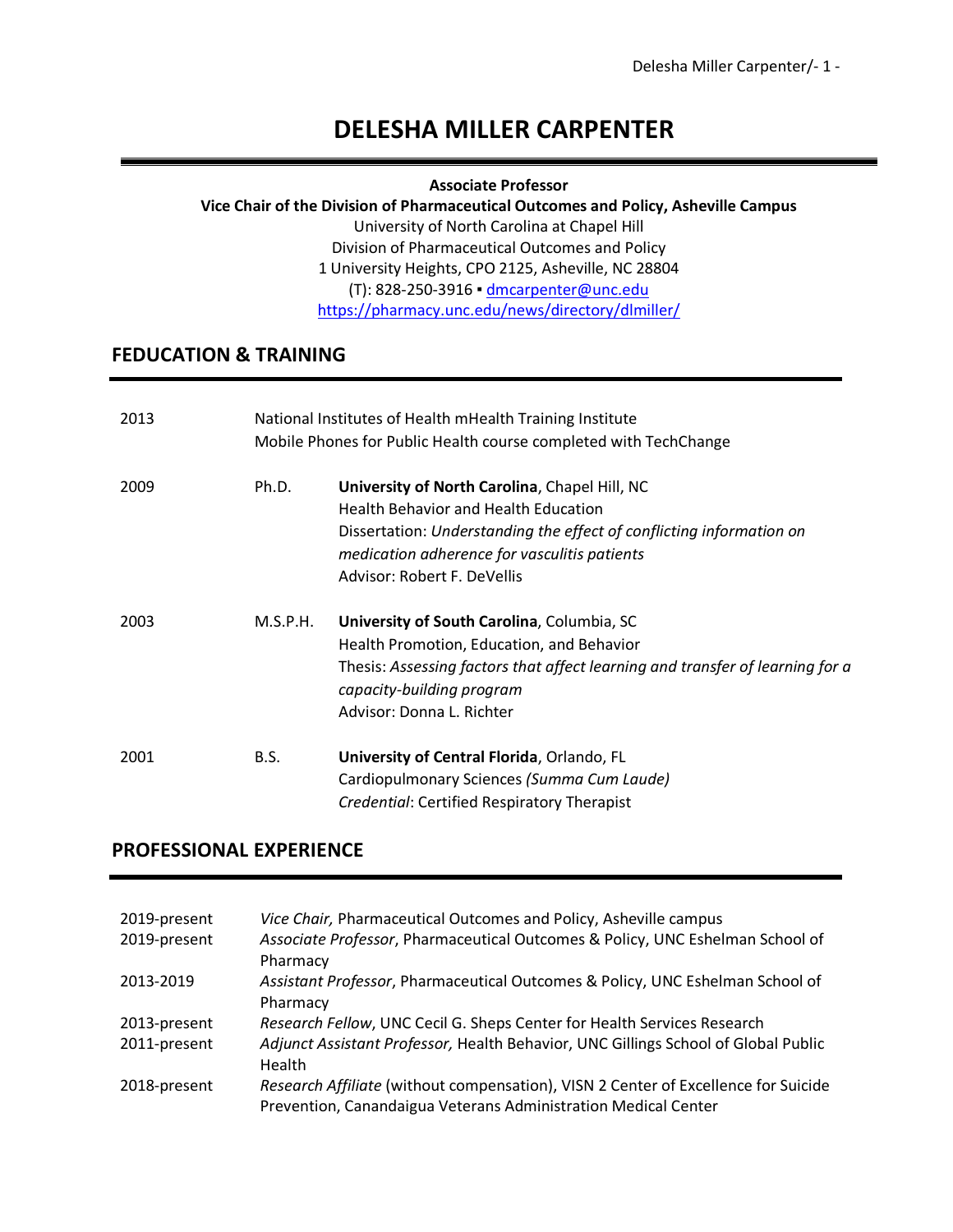| 2017-present | Divisional Director of Graduate Admissions, Pharmaceutical Outcomes & Policy, |
|--------------|-------------------------------------------------------------------------------|
|              | UNC Eshelman School of Pharmacy                                               |
| 2011-2013    | Research Assistant Professor, Pharmaceutical Outcomes & Policy,               |
|              | <b>UNC Eshelman School of Pharmacy</b>                                        |
| 2010-2011    | Postdoctoral Research Associate, Pharmaceutical Outcomes & Policy,            |
|              | UNC Eshelman School of Pharmacy                                               |
| 2009-2010    | Postdoctoral Fellow, UNC Thurston Arthritis Research Center                   |
| 2007-2009    | Predoctoral Fellow, UNC Kidney Center                                         |
| 2007-2009    | Project Manager, UNC Thurston Arthritis Research Center                       |
| 2003-2009    | Graduate Research Assistant, Health Behavior & Health Education, UNC Gillings |
|              | School of Global Public Health                                                |

## **HONORS & AWARDS**

#### *University of North Carolina*

| 2019      | Tar Heel Bus Tour participant                                                 |
|-----------|-------------------------------------------------------------------------------|
| 2017      | Winning Team, Chancellor's Faculty Entrepreneurship Workshop                  |
| 2017      | PharmAlliance Tier 1 Travel and Planning Award                                |
| 2015      | Junior Faculty Development Award                                              |
| 2013      | Obstructive Lung Disease Scholar, American Lung Association                   |
| 2012      | Visiting scholar, UCLA Center for Language, Interaction, and Culture          |
| 2011      | Society of Behavioral Medicine, Student Special Interest Group Research Award |
| 2009      | Society of Behavioral Medicine, Distinguished Student Travel Scholarship      |
| 2008      | American College of Rheumatology, Graduate Student Preceptorship Award        |
| 2003-2009 | Health Behavior and Health Education, Student Travel Award                    |
| 2003      | Health Behavior and Health Education, Godfrey and Lore Hochbaum Scholarship   |

#### *University of South Carolina*

| 2003      | School of Public Health, Jeffrey Mattison Outstanding Student Achievement Award |
|-----------|---------------------------------------------------------------------------------|
| 2003      | Delta Omega inductee                                                            |
| 2001-2003 | United States Public Health Traineeship                                         |

#### *University of Central Florida*

| 2001 | College of Health & Public Affairs, Most Outstanding Student Achievement Award |
|------|--------------------------------------------------------------------------------|
| 2001 | Cardiopulmonary Sciences Dept, Most Outstanding Student Achievement Award      |
| 2000 | Golden Key National Honor Society, Junior Undergraduate Scholarship Recipient  |

## **BOOKS & CHAPTERS**

- 1. **Carpenter D.M.**, Bush P. & Sleath B.L. "Communicating with Children about Medicines." In *Communication Skills in Pharmacy Practice* (7<sup>th</sup> edition). Eds R. Beardsley, C. Kimberlin & M. Skrabal. Lippincott Williams & Wilkins. (2020), pp. 159-171.
- 2. **Carpenter D.M.** & Han P.K.J. "Conflicting Health Information." In *The Encyclopedia of Health Psychology*, L. Cohen, ed., John Wiley & Sons, Ltd. (forthcoming)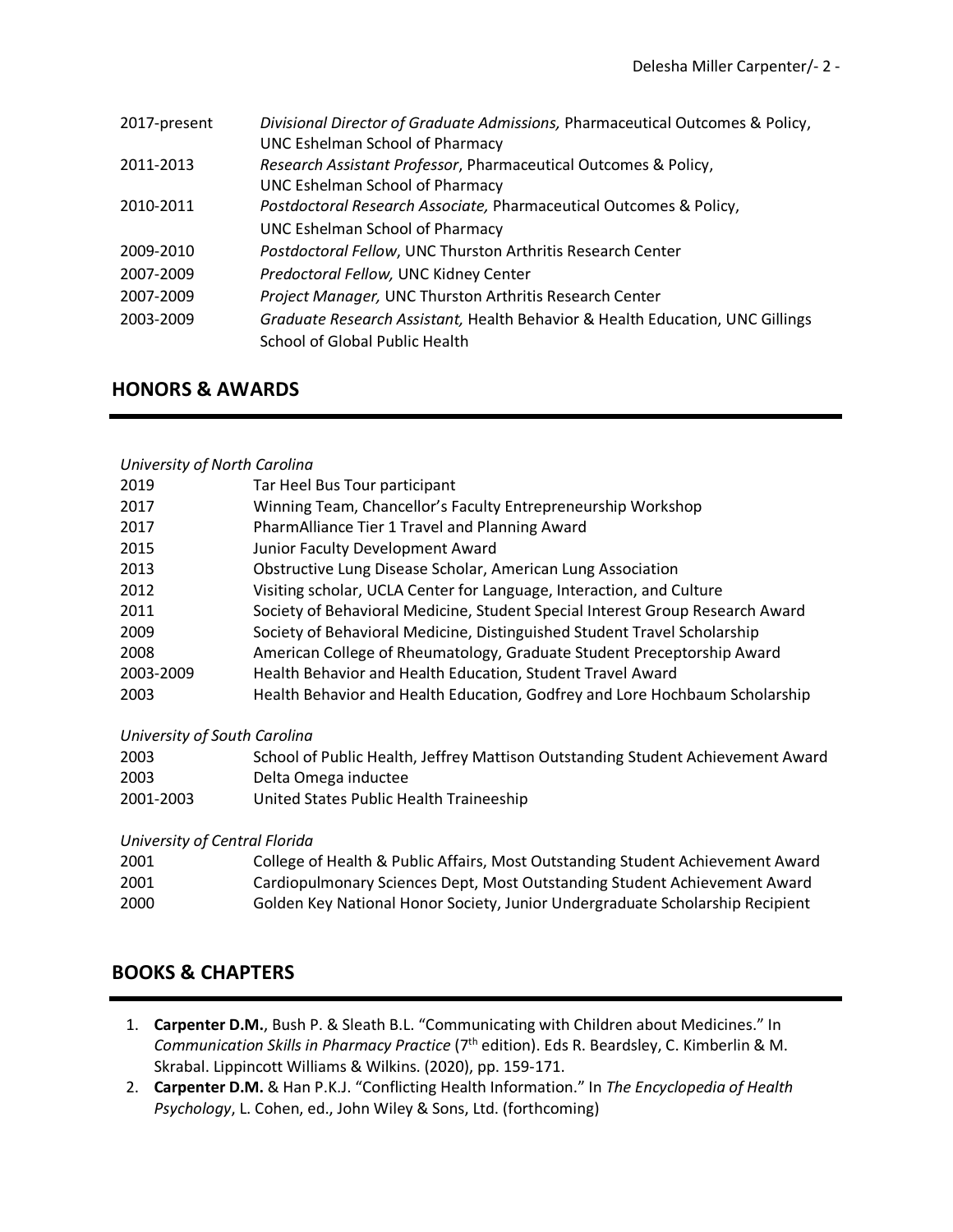3. **Carpenter D.M.** & DeVellis R.F. Quality of Life Issues in Vasculitis. *The Etiology, Pathogenesis and Pathology of Vasculitis.* InTech. ISBN: 978-953-307-334-7. (2011), pp. 405 – 420. Available online at: https://www.intechopen.com/books/advances-in-the-etiology-pathogenesis-and-pathologyof-vasculitis/quality-of-life-issues-in-vasculitis

## **PEER-REFEREED ARTICLES**

\* indicates mentored student papers

- 1. Hurt C.B., Carpenter D.M., Evon D.M., Fleischauer A.T., Hennessy C., Rhea S.K., Zule W.A. (accepted for publication). Mitigating the risk of infectious diseases among rural drug users in Western North Carolina: Results of the Southern Appalachia Test, Link, Care (SA-TLC) healthcare provider survey. *Journal of Rural Health.*
- 2. Gilmartin-Thomas J., Sleath B., Bailey S.C., **Carpenter D.M**., Chater A., MacAllister C., Pyzik O., Wayman B., Annis I., Smith F. (2019). Preparing pharmacy students to communicate effectively with adolescents. *International Journal of Pharmacy Practice*. Epub ahead of print available at: https://doi.org/10.1111/ijpp.12581.
- 3. Sleath B, **Carpenter D.M**., Davis S.A., Lee C., Garcia N., Reuland D.S., Tudor G., Loughlin C.E. (2019). The impact of a question prompt list and video intervention on teen asthma control and quality-of-life one year later: results of a randomized trial. *Journal of Asthma*. Epub ahead of print available at: https://doi.org/10.1080/02770903.2019.1633542
- 4. **Carpenter D.M**., Lavigne J.E., Colmenares E.W., Falbo K., Mosley S.L. (2019) Community pharmacy staff interactions with patients who have risk factors or warning signs of suicide. *Research in Social & Administrative Pharmacy: RSAP:* Available at: https://doi.org/10.1016/j.sapharm.2019.05.024
- 5. \*Nguyen J., Roberts C., Thorpe C.T., Thorpe J., Hogan S.L., McGregor J., Geryk L., **Carpenter D.M.** (2019) Economic and objective burden of caregiving on informal caregivers of patients with systemic vasculitis. *Musculoskeletal Care,* 17(2): 282-287.
- 6. Roberts C.A., Sage A.J., Geryk L.L., Sleath B.L., **Carpenter D.M.** (accepted for publication). Analysis of adolescent feedback on predisposing, reinforcing, and enabling features in asthma selfmanagement apps: A qualitative study. *Health Education Journal*.
- 7. Davis S.A., Brown R.F., Sayner R., **Carpenter D.M.**, Lee C., Garcia N., Reuland D.S., Tudor G., Loughlin C.E., Sleath B. (2019) Do youth ask asthma providers the questions they want to ask? *The*  Journal of Allergy and Clinical Immunology (JACI): In Practice, 7(6): 2062-2064.
- 8. Davis S.A., **Carpenter D.M**., Lee C., Garcia N., Reuland D.S., Tudor G., Loughlin C.E., Sleath B. (2019) Effect of an asthma question prompt list and video intervention on adolescents' medication adherence 12 months later. *Annals of Pharmacotherapy,* 53(7): 683-689.
- 9. Davis S.A., **Carpenter D.M.**, Blalock S.J., Budenz D.L., Lee C., Muir K.W., Robin A.L., Sleath B.L. (2019) A randomized controlled trial of an online educational video intervention to improve glaucoma eye drop technique. *Patient Education and Counseling,* 102(5): 937-943.
- 10. Davis S.A., **Carpenter D.M.**, Blalock S.J., Budenz D.L., Lee C., Muir K.W., Robin A.L., Sleath B.L. (2019) Glaucoma patient preferences for video education on eye drop technique. *Optometry and Vision Science,* 96(5): 325-330.
- 11. Willis Z.I., **Carpenter D.M**., Sayner R., Sleath B. (2019) Discussions about antibiotics during adolescent asthma visits: implications for providers. *Clinical Pediatrics,* 58(5): 564-570.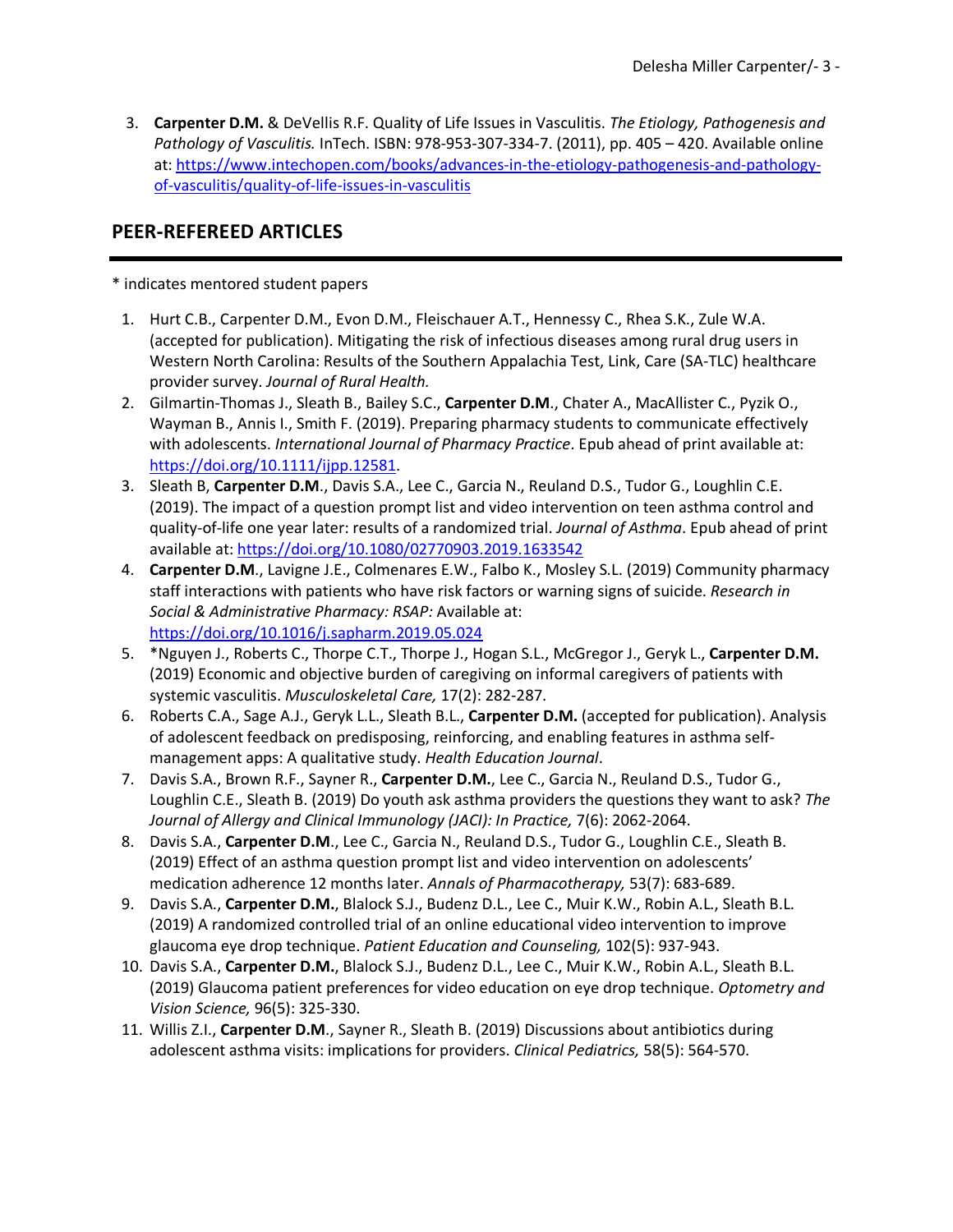- 12. \*Leonard E., Wascovich M., Oskouei S., Gurz P., **Carpenter D.M.** (2019). Factors affecting healthcare provider knowledge and acceptance of biosimilar medicines: A narrative review. *Journal of Managed Care & Specialty Pharmacy,* 25(1), 102-112.
- 13. \*Roberts C.A., Sage A.J., Geryk L.L., Sleath B.L., **Carpenter D.M.** (2018) Adolescent preferences and design recommendations for an asthma self-management app: A formative evidence-based study. *JMIR Formative Research, 2(2), e10055.*
- 14. **Carpenter D.M.**, Dhamanaskar A.K., Gallegos K.L., Shepherd G., Mosley S.L., Roberts C.A. (2019). Factors associated with how often community pharmacists offer and dispense naloxone. *Research in Social & Administrative Pharmacy: RSAP,* 15(12): 1415-1418.
- 15. **Carpenter D.M.**, Jurdi R., Roberts C.A., Hernandez M., Horne R., Chan A. (2018) A review of portable electronic spirometers: Implications for asthma self-management. *Current Asthma and Allergy Reports,* 18(10):53.
- 16. **Carpenter D.M.,** Lavigne J.E., Roberts C.A., Zacher J., Colmenares E. (2018). A review of suicide prevention programs and training polices for pharmacists. *Journal of the American Pharmacists Association*, 58(5): 522-529.
- 17. Roberts A.W., **Carpenter D.M.**, Smith A., Look K.A. (2018) Reviewing state-mandated training requirements for naloxone-dispensing pharmacists. *Research in Social & Administrative Pharmacy: RSAP*, 15(2): 222-225.
- 18. Sleath B.L., **Carpenter D.M.**, Walsh K.E., Davis S.A., Watson C.H., Lee C., Loughlin C.E., Garcia, N. (2019). Factors associated with adolescent and caregiver reported problems in using asthma medications. *Journal of Asthma,* 56(4): 451-457.
- 19. **Carpenter D.M.**, Roberts C.A., Westrick S.C., Ferreri S.P., Kennelty K.A., Look K.A., Abraham O., Wilson C. (2018) A content review of online naloxone continuing education courses for pharmacists in states with standing orders. *Research in Social and Administrative Pharmacy,*  14(10): 968-978.
- 20. Sleath B.L., Gratie D., **Carpenter D.M.**, Davis S.A., Lee C., Loughlin C.E., Garcia N., Reuland D.S., Tudor G. (2018) Reported problems and adherence in using asthma medications among adolescents and their caregivers. *Annals of Pharmacotherapy,* 52(9): 855-861.
- 21. Sleath B.L., **Carpenter D.M.**, Coyne I., Davis S.A., Watson C.H., Loughlin C.E., Garcia N., Reuland D.S., Tudor G. (2018) Provider use of a participatory decision-making style with youth and caregivers and satisfaction with pediatric asthma visits. *Patient Related Outcomes Measures*, 10(9): 147-54.
- 22. McSweeney M., Versfeld Z., **Carpenter D.M**., Lai S. (2018) Physician awareness of immune responses to polyethylene glycol-drug conjugates. *Clinical and Translational Science*, 11(2): 162- 165.
- 23. Sleath B.L., **Carpenter D.M**., Davis S.A., Lee C., Loughlin C., Garcia N., Reuland D., Tudor G. (2018) Improving youth question-asking and provider education during pediatric asthma visits. *Patient Education and Counseling*, 101(6): 1051-1057.
- 24. Thorpe C.T., Thorpe J.M., Jiang T., Atkinson D., Kang Y., Schleiden L.J., **Carpenter D.M.**, McGregor J.G., Hogan S.L. (2018) Healthcare utilization and expenditures for United States Medicare beneficiaries with systemic vasculitis. *Seminars in Arthritis and Rheumatism*, 47(4): 507-519.
- 25. Davis S.A., Sleath B.L., **Carpenter D.M.**, Blalock S.J., Muir K.W., Budenz D.L. (2018) Drop instillation and glaucoma. *Current Opinion in Ophthalmology*, 29(2): 171-177.
- 26. Sage A.J., **Carpenter D.M.**, Sayner R., Thomas K., Mann L., Sulzer S., Sandler A., Sleath B. (2018) Online information-seeking behaviors of parents of children with ADHD. *Clinical Pediatrics*, 57(1): 52-56.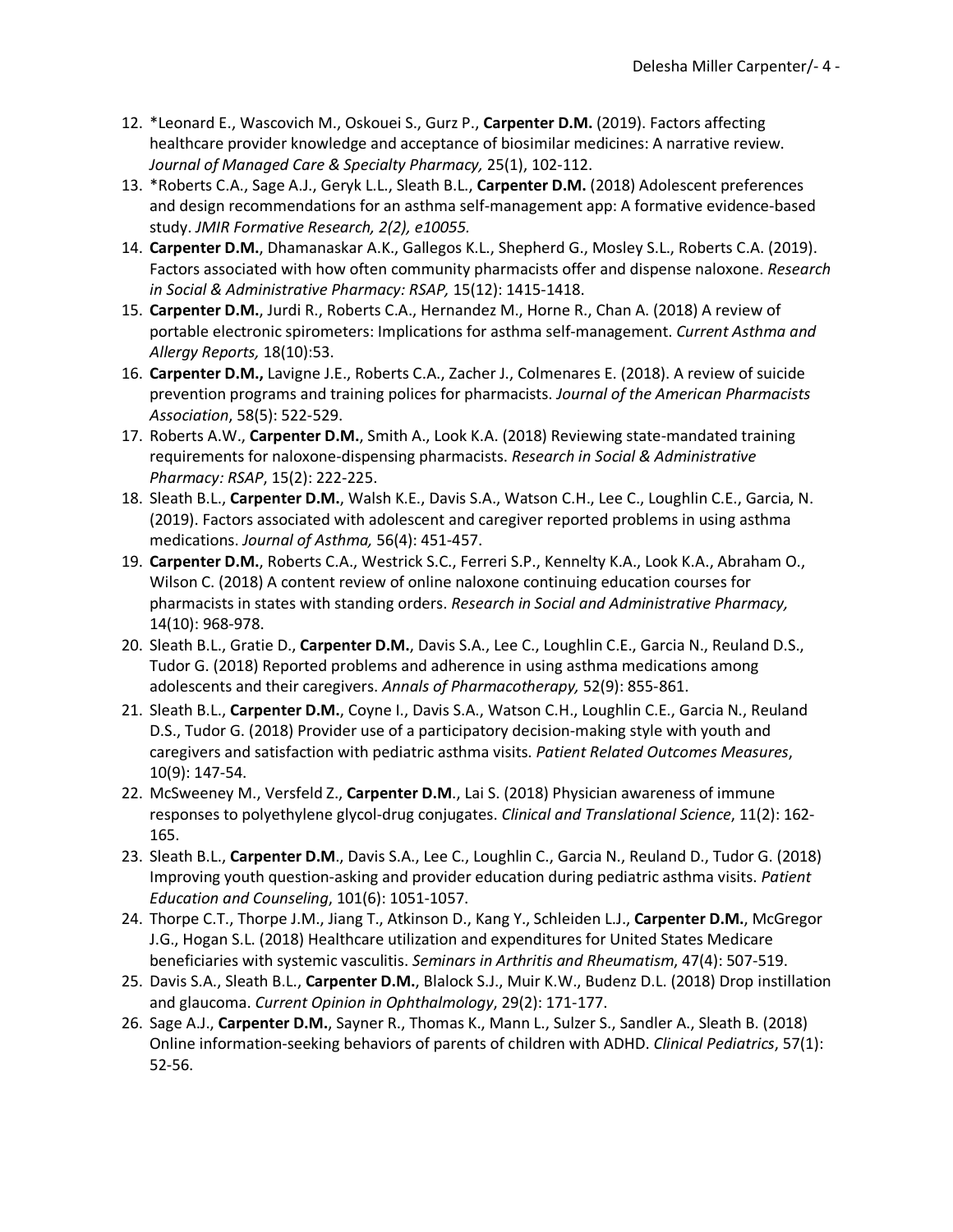- 27. **Carpenter D.M.**, Estrada R.D., Roberts C.A., Elio A., Prendergast M., Durbin K., Jones G.C., North S. (2017) Urban-rural differences in school nurses' asthma training needs and access to asthma resources. *Journal of Pediatric Nursing*, 6: 157-162
- 28. Slota C, Davis S., Blalock S., **Carpenter D.M.**, Muir K., Robin A., Sleath B.L. (2017) Patient-physician communication on medication cost during glaucoma visits. *Optometry & Vision Science,* 94 (12), 1095-1101.
- 29. **Carpenter D.M.**, Gonzalez D., Retsch-Bogart G., Sleath B.L., Wilfond B. (2017) Methodological and ethical issues in pediatric medication safety research. *Pediatrics,* 140(3) e20170195; DOI: 10.1542/peds.2017-0195.
- 30. **Carpenter D.M.,** Roberts C.A., Sage A.J., George J., Horne R. (2017) A review of electronic devices to assess inhaler technique. *Current Asthma and Allergy Reports,* 17(30): 17.
- 31. \*Geryk L.L., Roberts C.A., **Carpenter D.M.** (2017) A systematic review of school-based interventions that include inhaler technique education. *Respiratory Medicine*, 132: 21-30.
- 32. \*Sage A.J., Roberts C., Geryk L.L., Tate D., Sleath B., **Carpenter D.M.** (2017) A Self-regulation theory-based asthma management mobile app for adolescents: A usability study. *Journal of Medical Internet Research* (*JMIR) Human Factors,* 4(1): e5.
- 33. Abraham A., Alexander D.S., Schleiden L.J., **Carpenter D.M.** (2017) Identifying barriers and facilitators that affect community pharmacists' ability to engage children in medication counseling: A pilot study. *Journal of Pediatric Pharmacology and Therapeutics,* 22(6):412-422.
- 34. \*Pattison-Sharp E., Estrada R.D., Elio A., Prendergast M., **Carpenter D.M.** (2017) School nurse experiences with prescription opioids in urban and rural schools: A cross-sectional survey. *Journal of Addictive Diseases,* 36(4): 236-242.
- 35. Sleath B.L., **Carpenter D.M.**, Sayner R., Thomas K., Mann L., Sage A.J., Sulzer S.H., Sandler A.D. (2017) Youth views on communication about ADHD and medication adherence. *Community Mental Health Journal,* 53(4): 438-444.
- 36. \*Alexander D.S., Hogan S.L., Jordan J.M., DeVellis R.F., **Carpenter D.M.** (2017) Examining whether the Information- Motivational –Behavioral Skills (IMB) model predicts medication adherence for patients with a rare disease. *Patient Preference and Adherence*, 11: 75-83.
- 37. Sleath B.L., **Carpenter D.M**., Davis S.A., Watson C.H., Lee C., Loughlin C.E., Garcia N., Etheridge D., Rivera-Duchesne L., Reuland D., Batey K. Duchesne C., Tudor G. (2017) Acceptance of a pre-visit intervention to engage teens in pediatric asthma visits. *Patient Education and Counseling*, 100 (11): 2005-2011.
- 38. Abraham O., Brothers A., Alexander D.S., **Carpenter D.M.** (2017). Pediatric medication use experiences and patient counseling in community pharmacies: Perspectives of children and parents. *Journal of the American Pharmacists Association,* 57(1): 38-46.
- 39. Sleath B.L., Davis S., Sayner R., **Carpenter D.M.**, Johnson T., Blalock S.J., Robin A.L. (2017) African American patient preferences for glaucoma education. *Optometry and Vision Science,* 94(4): 482- 486.
- 40. \*Geryk L.L., Blalock S.J., DeVellis R., Jordan J., **Carpenter D.M.** (2016) Associations between patient characteristics and amount of arthritis medication information patients receive. *Journal of Health Communication,* 21(10): 1122-1130.
- 41. \*Geryk L.L., Blalock S.J., DeVellis R.F., Jordan J.M., Han P.K.J., **Carpenter D.M.** (2016) Medication information receipt and self-management behaviors among arthritis patients: does attentional coping style matter? *The Open Rheumatology Journal,* 10(1): 60-70.
- 42. Sleath B.L., Sayner R., Vitko M., **Carpenter D.M.**, Blalock S.J., Muir K.W., Giangiacomo A.L., Hartnett M.E., Robin A.L. (2017) Glaucoma patient-provider communication about vision qualityof-life. *Patient Education and Counseling,* 100(4): 703-709.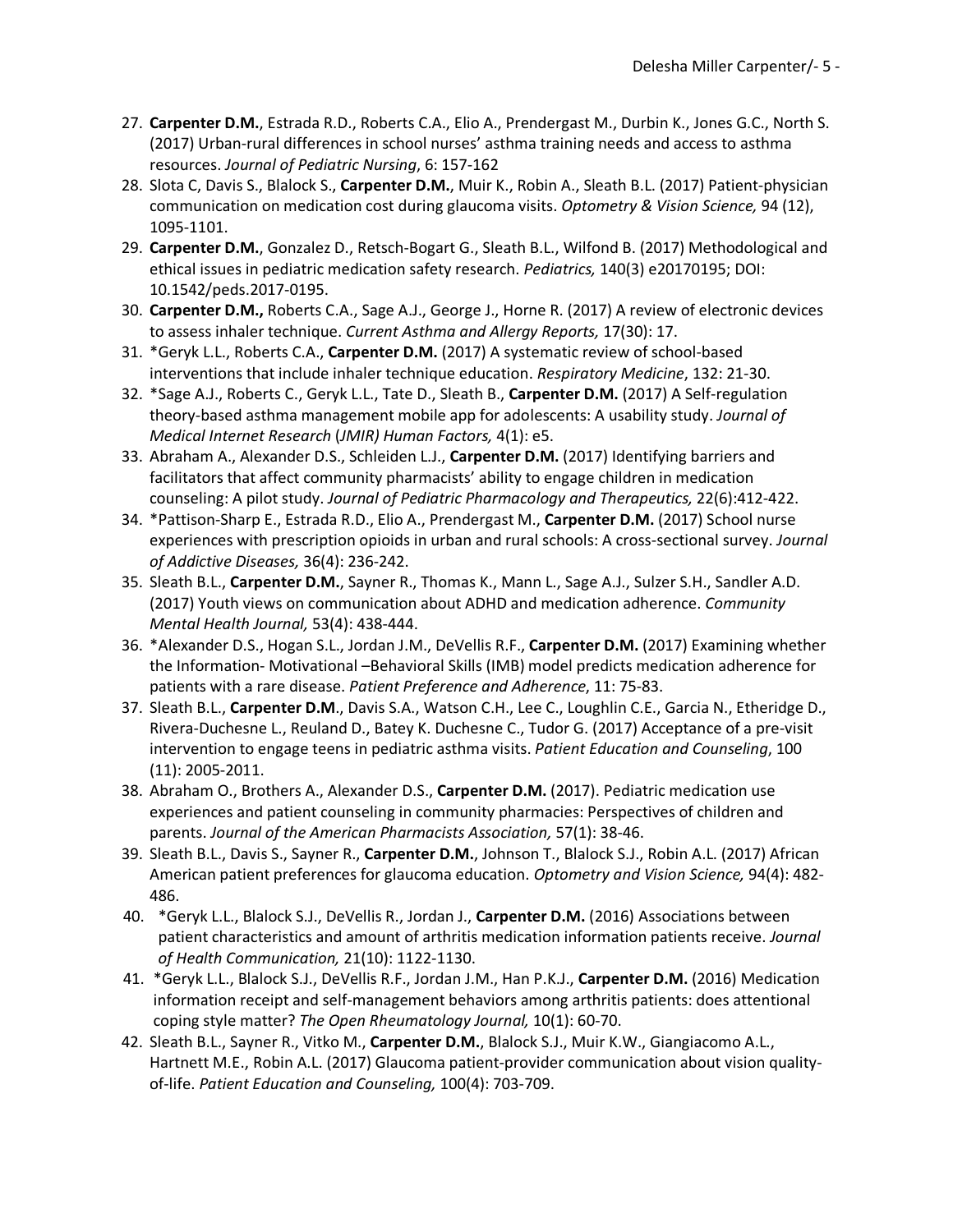- 43. Davis S.A., **Carpenter D.M.**, Cummings S., Lee C., Blalock S.J., Scott J., Rodegaugh L., Ferreri S., Sleath B.L. (2017). Patient adoption of an Internet based diabetes medication tool to improve adherence: A pilot study. *Patient Education and Counseling,* 100(1): 174-178.
- 44. Schnitzler L., Smith S.K., Shepherd H.L., Shaw J., Dong S., **Carpenter D.M.**, Nguyen F., Dhillon H.M. (2017) Communication during radiation therapy education sessions: The role of medical jargon and emotional support in clarifying patient confusion. *Patient Education and Counseling,* 100(1): 112-120.
- 45. \*Geryk L.L., Roberts C.A., Sage A.J., Coyne-Beasley T., Sleath B.L., **Carpenter D.M.** (2016) Parent and clinician preferences for an asthma app to promote adolescent self-management: A formative study. *Journal of Medical Internet Research (JMIR) Research Protocols*, 5(4):e229.
- 46. **Carpenter D.M.**, Geryk L.L., Sage A.J., Arrindell C.C., Sleath B.L. (2016) Exploring the theoretical pathways through which asthma app features can promote adolescent self-management. *Translational Behavioral Medicine*, 6(4): 509-518.
- 47. \*Arrindell C.C., Geryk L.L., Sage A.J., Sleath B.L., Tate D., **Carpenter D.M.** (2016) Adolescent, caregiver, and friend preferences for integrating social support and communication features into an asthma self-management app. *Journal of Asthma*, 53(9): 948-954.
- 48. Sleath B.L., **Carpenter D.M.**, Blalock S.J., Davis S.A., Hickson R.P., Lee C., Ferreri S.P., Scott J.E., Rodebaugh L., Cummings D.M. (2016) Development of a new diabetes medication self-efficacy scale and its association with both reported problems in using diabetes medications and selfreported adherence. *Patient Preference and Adherence,* 10:1003-1010.
- 49. **Carpenter D.M.**, Abraham O., Alexander D.S., Horowitz K. (2016) Counseling of children and adolescents in community pharmacies: Results from a 14-day observational study. *Journal of the American Pharmacists Association,* 56(3): 266-269.
- 50. **Carpenter D.M.**, Thorpe C.T., Alexander D.S., Sage A.J., Lewis M.E., Hogan S.L., Geryk L.L., DeVellis R.F. (2016) The relationship between social support, social constraints, and psychological adjustment for patients with rare autoimmune disease. *Current Rheumatology Reviews,* 12(3): 232-238.
- 51. **Carpenter D.M.**, Alexander D.S., Elio A., DeWalt D., Lee C., Sleath B.L. (2016) Using tailored videos to teach inhaler technique to children with asthma: Results from a school nurse-led pilot study. *Journal of Pediatric Nursing,* 31(4): 380-389.
- 52. **Carpenter D.M.**, Blalock S.J., Sayner R., Muir K.W., Robin A.L., Hartnett M.E., Giangiacomo A.L., Tudor G.E., Sleath B.L. (2016) Communication predicts medication self-efficacy in glaucoma patients. *Optometry & Vision Science,* 93(7): 731-737.
- 53. \*Sage A.J., Blalock S.J., **Carpenter D.M.** (2017). Extending FDA guidance to include consumer medication information (CMI) delivery on mobile devices. *Research in Social & Administrative Pharmacy,* 13(1): 209-213.
- 54. Sleath B.L, **Carpenter D.M**., Lee C., Loughlin C., Etheridge D., Rivera-Duchesne L., Reuland D., Batey K., Duchesne C., Garcia N., Tudor G. (2016) The development of an educational video to motivate teens with asthma to be more involved during medical visits and to improve medication adherence. *Journal of Asthma,* 53(7): 714-719.
- 55. **Carpenter D.M.**, Geryk L.L., Chen A.T., Nagler R.H., Dieckmann N.F., Han P.K.J. (2016) Conflicting health information: A critical research need. *Health Expectations,* 19(6): 1173-1182.
- 56. **Carpenter D.M.**, Sayner R., Blalock S.J., Muir K.W., Hartnett M.E., Lawrence, S.D., Giangiacomo A.L., Goldsmith J.A., Tudor G.E., Robin A.L., Sleath B.L. (2016) The effect of eye drop technique education in patients with glaucoma. *Health Communication,* 31(8): 1036-42.
- 57. **Carpenter D.M.**, Tudor G.E., Sayner R., Muir K.W., Robin A.L., Blalock S.J., Hartnett M.E., Giangiacomo A.L., Sleath B.L. (2015) Exploring the influence of patient-provider communication on intraocular pressure in glaucoma patients. *Patient Education and Counseling,* 98: 1558-1567.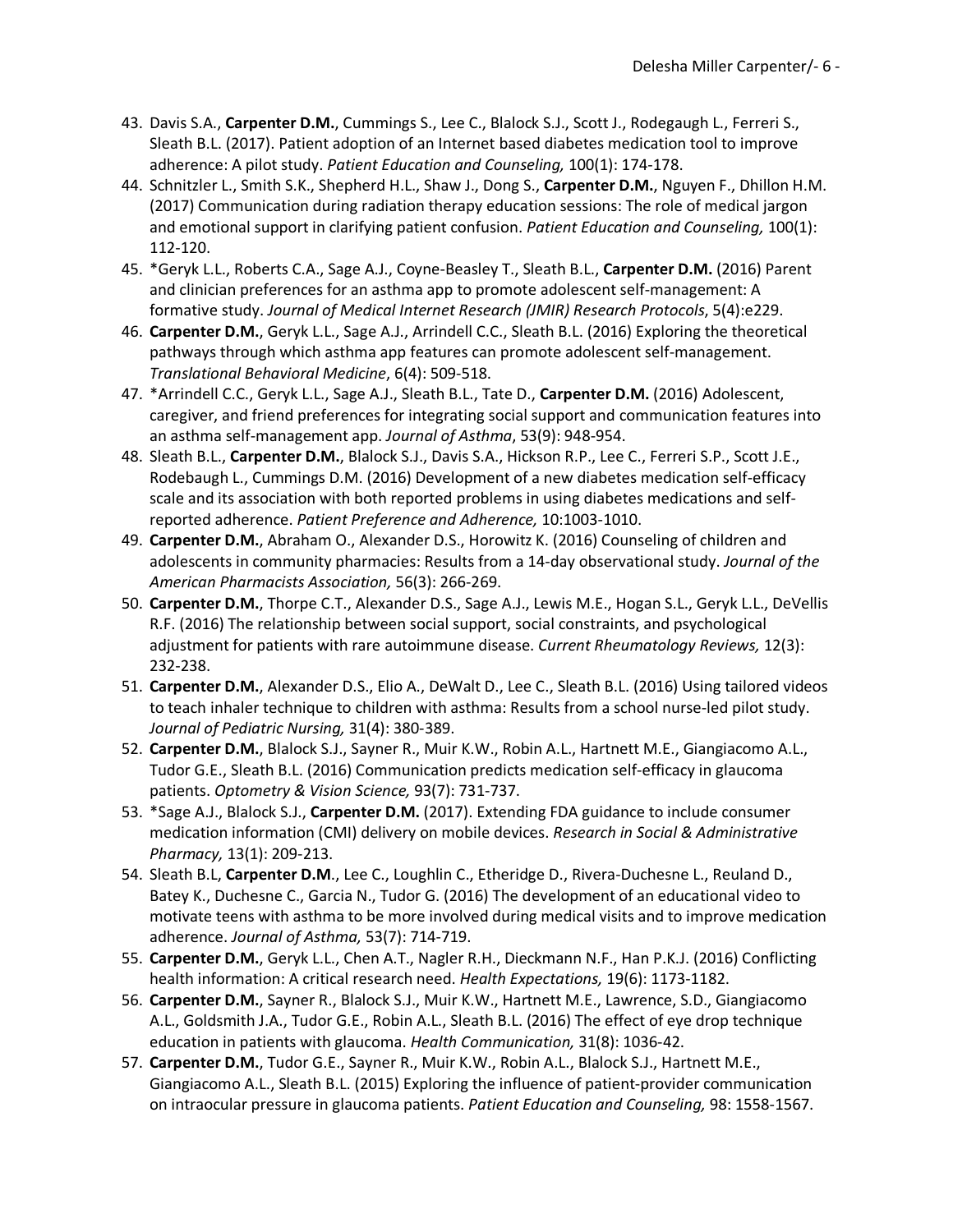- 58. \*Alexander D.S., Geryk L.L., Arrindell C.C., DeWalt D., Weaver M., Sleath B.L., **Carpenter D.M.**  (2016) Are children with asthma overconfident they are using their inhalers correctly? *Journal of Asthma*, 53(1): 107-112.
- 59. Sayner R., **Carpenter D.M.**, Robin A.L., Blalock S.J., Muir K.W., Vitko, M., Hartnett M.E., Lawrence, S.D., Giangiacomo A.L., Tudor G.E., Goldsmith J.A., Sleath B.L. (2016) How glaucoma patient characteristics, self-efficacy, and patient-provider communication are associated with eye drop technique. *International Journal of Pharmacy Practice*, 24(2): 78-85.
- 60. Sleath B.L., **Carpenter D.M.**, Blalock S.J., Sayner, R., Muir K.W., Slota C., Giangiacomo A.L., Hartnett M.E., Tudor G., Robin A.L. (2015) Applying the Resources and Supports in Self-Management Framework to examine ophthalmologist-patient communication and medication adherence. *Health Education Research*, 30(5): 693-705.
- 61. \*Geryk L.L., Arrindell C.C., Sage A.J., Blalock S.J., Reuland D., Coyne-Beasley T., Lee C., Sleath B.L., **Carpenter D.M**. (2016) Exploring youth and caregiver preferences for asthma education video content. *Journal of Asthma*, 53(1): 101-106.
- 62. Sayner R., **Carpenter D.M.**, Blalock S.J., Robin A.L., Muir K.W., Hartnett M.E., Giangiacomo A.L., Tudor G.E., Sleath B.L. (2015) Accuracy of patient-reported adherence to glaucoma medications on a visual analog scale compared with electronic monitors. *Clinical Therapeutics*, 37(9): 1975- 1985.
- 63. \*Alexander D.S., Hogan S.L., Jordan J.M., DeVellis R.F., **Carpenter D.M.** (2015). The relationship between peer support, medication adherence, and quality of life among patients with vasculitis. *Clinical and Experimental Rheumatology***,** 33(2): S185-S186.
- 64. \*Geryk L.L., **Carpenter D.M.**, Blalock S.J., DeVellis R.F., Jordan J. (2015) The impact of co-morbidity on health-related quality of life in rheumatoid arthritis and osteoarthritis patients. *Clinical and Experimental Rheumatology*, 33(3): 366-374.
- 65. **Carpenter D.M.**, Elstad E.A., Sage A.J., DeVellis R.F, Blalock S.J. (2015) The relationship between partner information-seeking, information-sharing, and patient medication adherence. *Patient Education and Counseling*, 98(1): 120-124.
- 66. Slota C., Sayner R., Vitko M., **Carpenter D.M.**, Blalock S.J., Robin A.L., Muir K.W., Hartnett M.E., Sleath B.L. (2015) Patient expression of medication problems and nonadherence during glaucoma office visits. *Optometry and Vision Science,* 92(5): 537-543.
- 67. Sleath B.L , Blalock S.J., **Carpenter D.M.**, Sayner, R., Muir K.W., Slota C., Lawrence S., Giangiacomo A.L., Hartnett M.E., Tudor G., Goldsmith J., Robin A.L. (2015) Ophthalmologist-patient communication, self-efficacy, and glaucoma medication adherence. *Ophthalmology*, 122(4): 748- 754.
- 68. **Carpenter D.M.**, Lee C., Blalock S.J., Weaver M., Reuland D., Coyne-Beasley T., Mooneyham R., Loughlin C., Sleath B. (2015) Using videos to teach children inhaler technique: A randomized controlled trial. *Journal of Asthma*, 52(1): 81-87.
- 69. Sleath B.L., Slota C., Blalock S.J., Sayner R., **Carpenter D.M.**, Muir K.W., Hartnett M.E., Robin A.L. (2015) Patient question-asking about glaucoma and glaucoma medications during videotaped medical visits. *Health Communication*, 30(7): 660-68.
- 70. Sleath B.L., Blalock S.J., Muir K.W., **Carpenter D.M.**, Lawrence S., Giangiacomo A.L., Goldsmith J., Hartnett M.E., Slota C., Robin A.L. (2014) Determinants of self-reported barriers to glaucoma medicine administration and adherence: a multisite study. *Annals of Pharmacotherapy,* 48(7): 856-62.
- 71. Sleath B.L., Blalock S.J., **Carpenter D.M.**, Muir K.W., Sayner R., Lawrence S., Giangiacomo A.L., Hartnett M.E., Tudor G., Goldsmith J., Robin A.L. (2014) Provider education about glaucoma and glaucoma medications during video-taped medical visits. *Journal of Ophthalmology*. Available at: http://dx.doi.org/10.1155/2014/238939.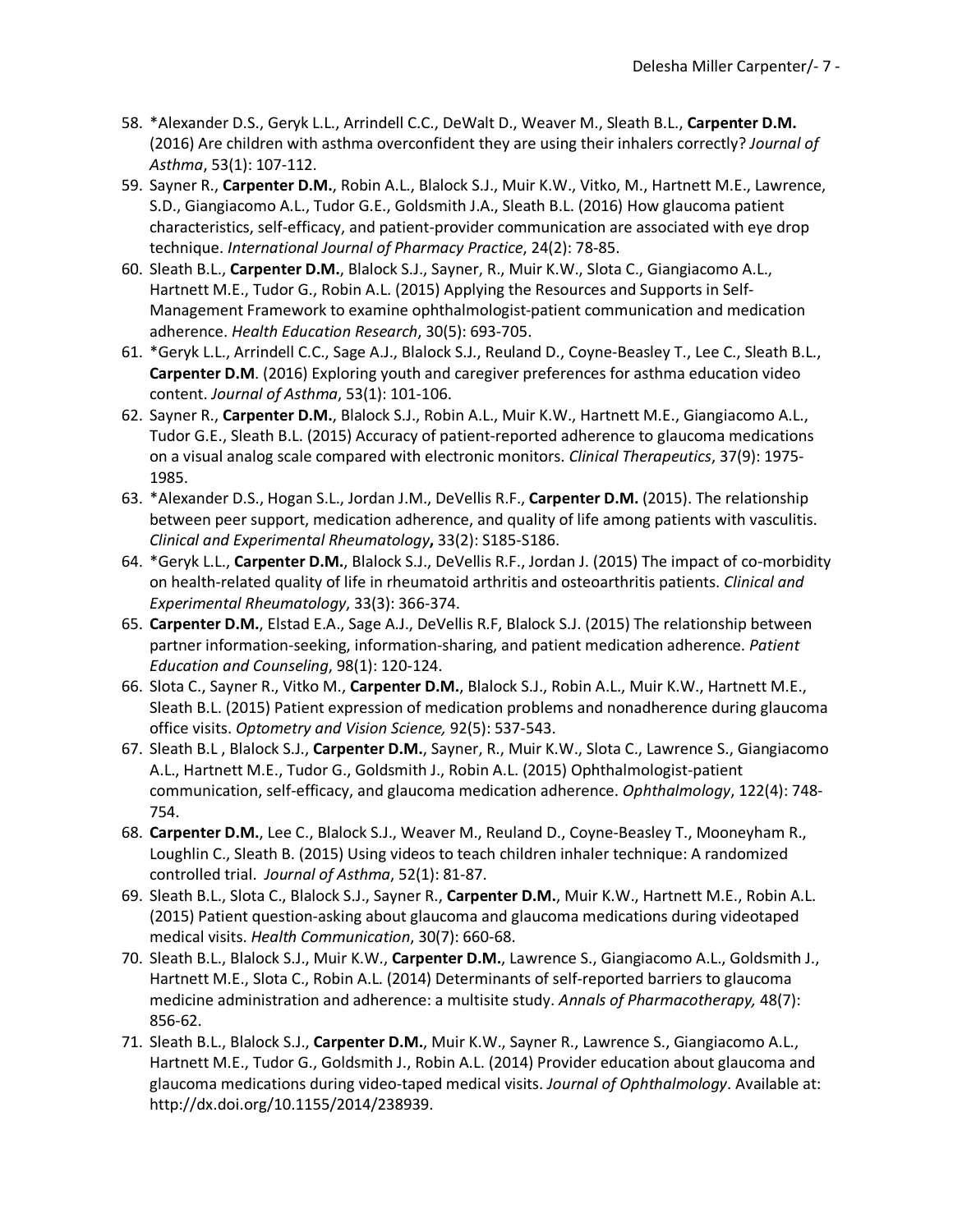- 72. Sleath B.L., Slota C., Blalock S.J., Sayner R., **Carpenter D.M.**, Muir K.W., Hartnett M.E., Robin A.L. (2014) Provider use of collaborative goal setting and individualized assessment when newly prescribing glaucoma medications. *Optometry and Vision Science*, 91(5): 549-555.
- 73. Bailey S.C., Belter L., Pandit A.U., **Carpenter D.M.**, Wolf M.S. (2014) The availability, functionality, and quality of mobile applications supporting medication self-management. *Journal of the American Medical Informatics Association*, 21(2): 542-546.
- 74. **Carpenter D.M.**, Elstad E.A., Blalock S., & DeVellis R.F. (2014) Conflicting medication information: Prevalence, sources and relationship to medication adherence. *Journal of Health Communication*, 19(1): 67-81.
- 75. Sleath B.L., Sulzer, S., **Carpenter D.M.**, Slota C., Gillette C., Davis S. (2014) Communication about ADHD and its treatment during pediatric asthma visits. *Community Mental Health Journal,* 50(2): 185-192.
- 76. **Carpenter D.M.**, Stover A., Slota, C., Ayala G.X., Yeatts K., Tudor G., Davis S., Williams D., Sleath B.L. (2014) An evaluation of physicians' engagement of children with asthma in treatment-related discussions. *Journal of Child Health Care*, 18(3): 261-274.
- 77. Ayala G.X., Gillette C., Williams D., Davis S., Yeatts K., **Carpenter D.M.**, Sleath B. (2014) A prospective examination of asthma symptom monitoring: Provider, caregiver, and pediatric patient influences on peak flow meter use. *Journal of Asthma*, 51(1): 84-90.
- 78. Sleath B.L., **Carpenter D.M**., Beard A., Gillette C., Williams D., Tudor G & Ayala G.X. (2014) Child and caregiver reported problems in using asthma medications and question-asking during pediatric asthma visits. *International Journal of Pharmacy Practice,* 22(1): 69-75.
- 79. Gillette C., **Carpenter D.M.**, Ayala G.X., Williams D., Davis S., Tudor G., Yeatts K, Sleath B.L. (2013) How often do providers discuss asthma action plans with children? Analysis of transcripts of medical visits. *Clinical Pediatrics*, 52(12): 1161-1167.
- 80. **Carpenter D.M.**, Ayala G.X., Williams D., Yeatts K., Davis S., Sleath B.L. (2013) The relationship between patient-provider communication and quality of life for children with asthma and their caregivers. *Journal of Asthma*, 50(7): 791-798.
- 81. **Carpenter D.M.**, Hogan S.L., DeVellis R.F**.** (2013) Predictors of medication non-adherence for vasculitis patients. *Clinical Rheumatology,* 32(5): 649-657.
- 82. **Carpenter D.M.**, Blalock S.J., DeVellis R.F. (2012) Patients with rare diseases using pharmacists for medication information. *Journal of the American Pharmacists Association*, 52: e175–e182.
- 83. Sleath B.L., **Carpenter D.M.**, Williams D., Davis S., Tudor G., Yeatts K. & Gillette C. (2012) Communication during pediatric asthma visits and child asthma medication device technique 1 month later. *Journal of Asthma*, 49(9)*:* 918-925.
- 84. Sleath B.L., **Carpenter D.M.**, Slota C., Williams D., Tudor G., Yeatts K., Davis S., & Ayala G.X. (2012). Communication during pediatric asthma visits and self-reported asthma medication adherence. *Pediatrics*, 130(4): 627-633*.*
- 85. \*Elstad E.A., **Carpenter D.M.**, DeVellis R.F., and Blalock S. (2012) Patient decision making in the face of conflicting medication information. *International Journal of Qualitative Studies of Health and Well-being,* 7: 1-11.
- 86. **Carpenter D.M.,** Fisher E.B., & Greene S.B. (2012) Shortcomings in public and private insurance coverage of diabetes self-management education and support. *Population Health Management*, 15(3): 144-148.
- 87. \*Kadis J.A., **Carpenter D.M.**, & DeVellis R.F. (2012) Does medication adherence-related support from physicians and partners predict medication adherence for vasculitis patients? *Journal of Behavioral Medicine,* 35: 115-123.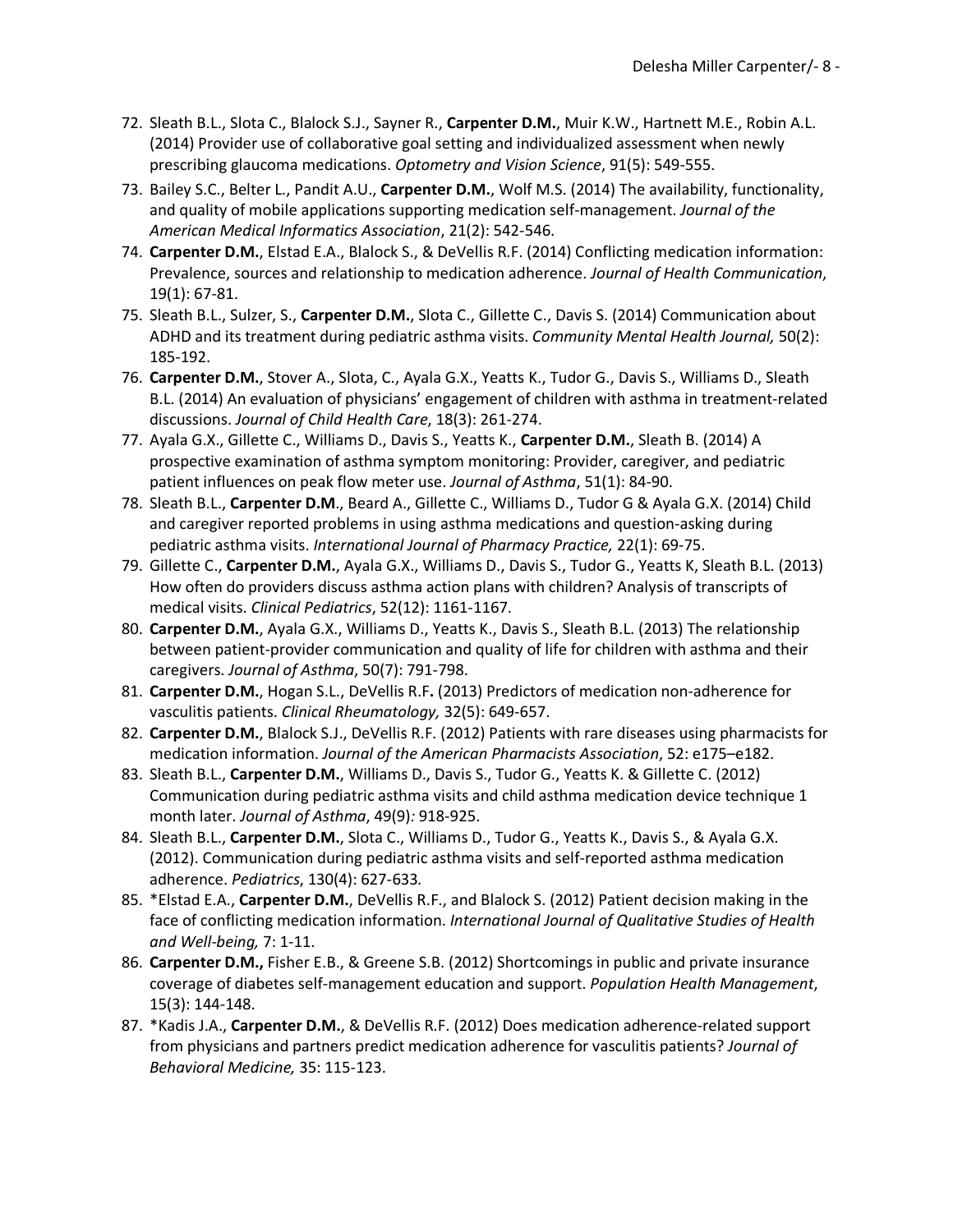- 88. **Carpenter D.M.**, Meador A.E., Elstad E.A., Hogan S.L., & DeVellis R.F. (2012) The impact of vasculitis on patient social participation and friendships. *Clinical and Experimental Rheumatology,*  30(1): S15-S21.
- 89. Sleath B., **Carpenter D.M.**, Sayner R., Ayala G.X., Williams D., Davis S., Tudor G., Yeatts K. (2011) Child and caregiver involvement and shared decision-making during asthma pediatric visits. *Journal of Asthma,* 48(10):1022-31.
- 90. **Carpenter D.M.**, Schoster B., Shreffler J., & Callahan L.F. (2011) Racial/ethnic differences in quality of life for people living with arthritis who see a primary care physician. *The Open Rheumatology Journal,* 5:24-29.
- 91. Sleath B., **Carpenter D.M.**, Ayala G.X., Williams D., Davis S., Tudor G., Yeatts K., Gillette C. (2011) Provider discussion, education, and question-asking about control medications during pediatric asthma visits. *International Journal of Pediatrics.* Available online at: http://www.hindawi.com/journals/ijped/2011/212160/
- 92. **Carpenter D.M.**, Kadis J.A., Hogan S.L., DeVellis R.F., Jordan J.M. (2011) The effect of medicationrelated support on the quality of life of vasculitis patients in relapse and remission. *Journal of Rheumatology,* 38(4):709-15.
- 93. **Carpenter D.M.**, DeVellis R.F., Hogan S.L., Fisher E.B., DeVellis B.M., Jordan J.M. (2011). Use and perceived credibility of medication information sources for vasculitis patients: Differences by gender. *Journal of Health Communication.* 16(6):629-642.
- 94. **Carpenter D.M.**, DeVellis R.F., Hogan S.L., Fisher E., DeVellis B., Jordan J. (2010) The effect of conflicting medication information and physician support on medication adherence for chronically ill patients. *Patient Education & Counseling.* 81(2):169-76.
- 95. Ayala G.X., Yeatts K., & **Carpenter D.M.** (2009). Factors associated with asthma management selfefficacy among 7th and 8th grade students. *Journal of Pediatric Psychology,* 34(8):862-8.
- 96. **Carpenter D.M.**, Thorpe C.T., Lewis M.A., DeVellis R.F., & Hogan S.L. (2009) Health-related quality of life for vasculitis patients and their spouses. *Arthritis Care & Research,* 61(2):259-265.
- 97. **Miller D.L.**, Umble K., Frederick S.L. & Dinkin D. (2007) Linking learning methods to outcomes in public health leadership development. *Leadership in Health Services,* 20(2):97-123.
- 98. Ayala G.X., **Miller D.L.**, Zagami E., Riddle C., Willis S. & King D. (2006) Asthma in middle schools: What students have to say about their asthma. *Journal of School Health*, 76(6):208-14.
- 99. Umble K., Steffen D., Porter J., **Miller D.L.**, Hummer-McLaughlin K., Lowman A. & Zelt S. (2005) The National Public Health Leadership Institute: Evaluation of a team-based approach to developing collaborative leaders. *American Journal of Public Health,* 95(4):641-44.

## **PEER-REFEREED PODIUM PRESENTATIONS**

- 1. **Carpenter D.M.**, Loughlin C.E., Garcia N., Reuland D., Tudor G., Sleath B. *The relationship between patient-provider communication and appointment adherence for adolescents with*  asthma. Paper presented at the 17<sup>th</sup> International Conference on Communication in Healthcare. San Diego, CA, September 2019.
- 2. **Carpenter D.M.**, Lavigne J.E., Hubal R., Roberts C.A. *Community pharmacy staff preferences for online communication-focused suicide prevention education.* Paper presented at the 17<sup>th</sup> International Conference on Communication in Healthcare. San Diego, CA, September 2019.
- 3. Sleath B., **Carpenter D.M.**, Coyne I., Lee C., Garcia N. *Development of a pre-visit question prompt list and video intervention to motivate African Americans with glaucoma to be more involved*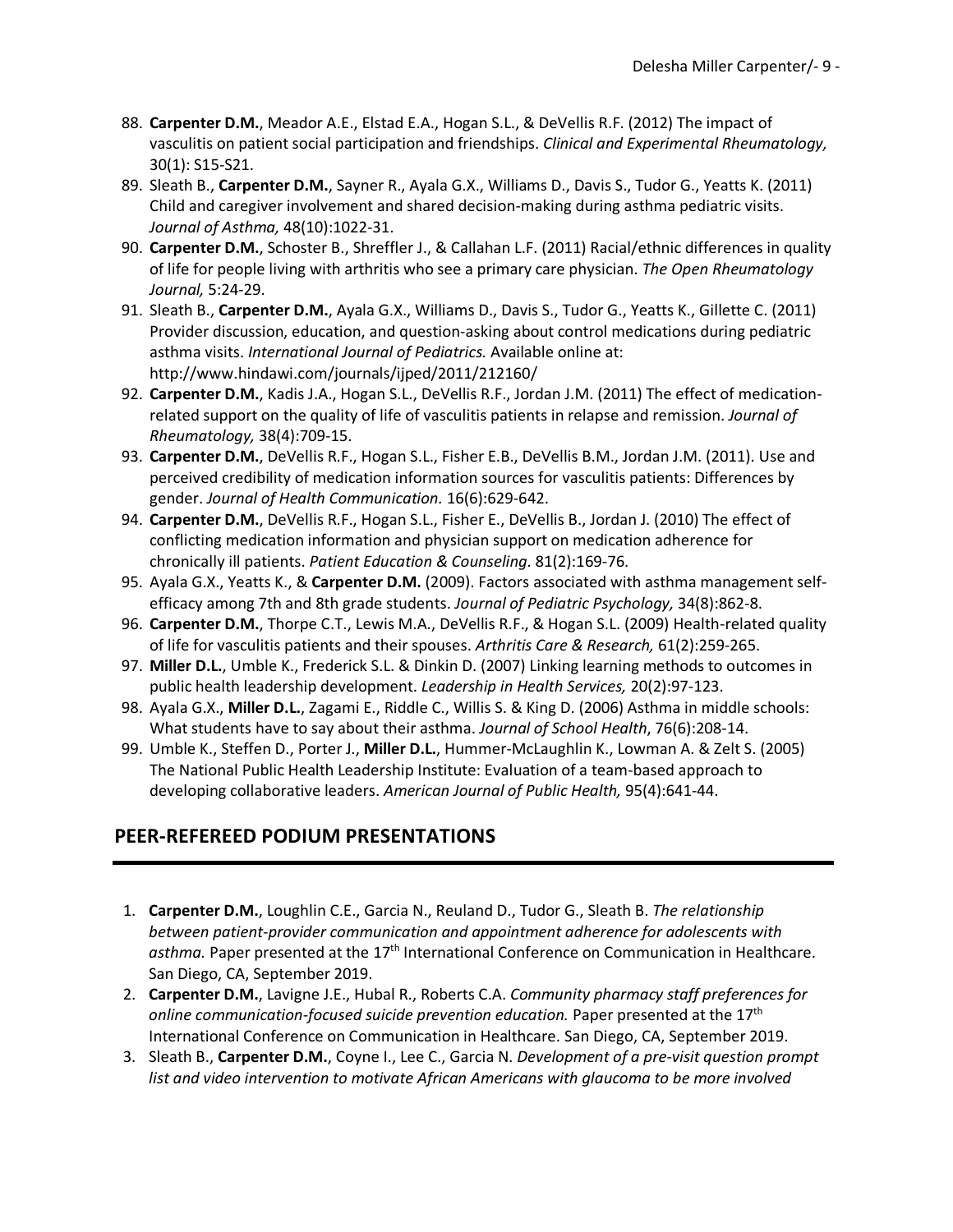*during visits.* Abstract presented at the International Conference on Communication in Healthcare, Porto, Portugal, September 2018.

- 4. **Carpenter D.M.,** Roberts C.A., Westrick S.C., Ferreri S.P., Kennelty K.A., Look K.A., Abraham O., Wilson C. *A review of naloxone Continuing Education courses.* Paper presented at the American Pharmacists Association (APhA) Annual Meeting & Exposition, Nashville, TN, March 2018.
- 5. **Carpenter D.M.**, Pattison-Sharp E., Estrada R., Elio A., Prendergast M. *School nurses' experiences communicating with students about opioid medications.* Paper presented at the 15th International Conference on Communication in Healthcare. Baltimore, MD, September 2017.
- 6. Blalock S.J., Solow E., Nowell W.B., Woloshin S., Schwartz S., **Carpenter D.M.**, CurtisJ., Moreland L.W., HuntC., HickeyG., Reyna V. *A trial testing strategies to enhance patient understanding of drug information: Experience recruiting subjects through an online patient community*. Paper presented at the 2017 American College of Rheumatology Annual Meeting. San Diego, CA, November 2017.
- 7. **Carpenter D.M.,** Arrindell C., Alexander D.S. *Using videos to verify child and caregiver*  understanding of jargon during pediatric asthma visits. Paper presented at the 14<sup>th</sup> International Conference on Communication in Healthcare. Heidelberg, Germany, September 2016.
- 8. Sleath B.L., **Carpenter D.M.**, Lee C., Loughlin C., Davis S., Garcia N., Etheridge D., Batey K., Rivera-Duchesne L., Reuland D., Duchesne C. *Teen acceptance of an educational video to motivate them to be more engaged during asthma visits.* Paper presented at the 14th International Conference on Communication in Healthcare. Heidelberg, Germany. September 2016.
- 9. Schnitzler L., Smith S.K., Shepherd H.L., Shaw J., Dong S., **Carpenter D.M.**, Nguyen F., Dhillon H.M. *The medical jargon communicated during radiation therapy education sessions*. Paper presented at the 14<sup>th</sup> International Conference on Communication in Healthcare. Heidelberg, Germany. September 2016.
- 10. **Carpenter D.M.**, Geryk L.L., Sage A., Arrindell C., Tate D.F., Sleath B.L. *Merging theory and formative data to create an adolescent asthma self-management app*. Paper presented at the 143<sup>rd</sup> American Public Health Association Annual Meeting and Exposition. Chicago, IL. November 2015.
- 11. **Carpenter D.M.**, Alexander D.S., Elio A., DeWalt D., Sleath B.L. *Using tailored videos to teach children with asthma correct inhaler technique in a school setting*. Paper presented at the 143rd American Public Health Association Annual Meeting and Exposition. Chicago, IL. November 2015.
- 12. Sayner R., Blalock S.J., **Carpenter D.M.**, Tudor G., Giangiacomo A.L., Hartnett M.E., Muir K.W., Robin A.L., Sleath B.L. *Determinants of glaucoma patients who over-report medication adherence via self-report on a visual analog scale.* Paper presented at the American Pharmacists Association Annual Meeting & Exposition. San Diego, CA. March 2015.
- 13. **Carpenter D.M.**, Nguyen F., DeWalt D., Sleath B*. "Huh?": Examining child and caregiver confusion due to provider jargon usage*. Paper presented at the 12th International Conference on Communication in Health Care. Amsterdam, Netherlands. September 2014.
- 14. **Carpenter D.M.**, DeWalt D., Sleath B*. Quality of life and asthma morbidity trigger communication and education in pediatric settings*. Paper presented at the 12th International Conference on Communication in Health Care. Amsterdam, Netherlands. September 2014.
- 15. **Carpenter D.M.**, Geryk L., Blalock S.J., Lee C., Weaver M., Reuland D., Coyne-Beasley T., Loughlin C., Sleath B. *Using videos to improve children's inhaler technique: A randomized controlled trial.* Paper presented at the American Pharmacists Association Annual Conference. Orlando, FL. March, 2014.
- 16. Sleath B., Sulzer S., **Carpenter D.M.**, Slota C., Gillette C. *Communication about ADHD and its treatment during pediatric asthma visits.* Paper presented at the International Conference on Communication in Healthcare. Montreal, Quebec. September, 2013.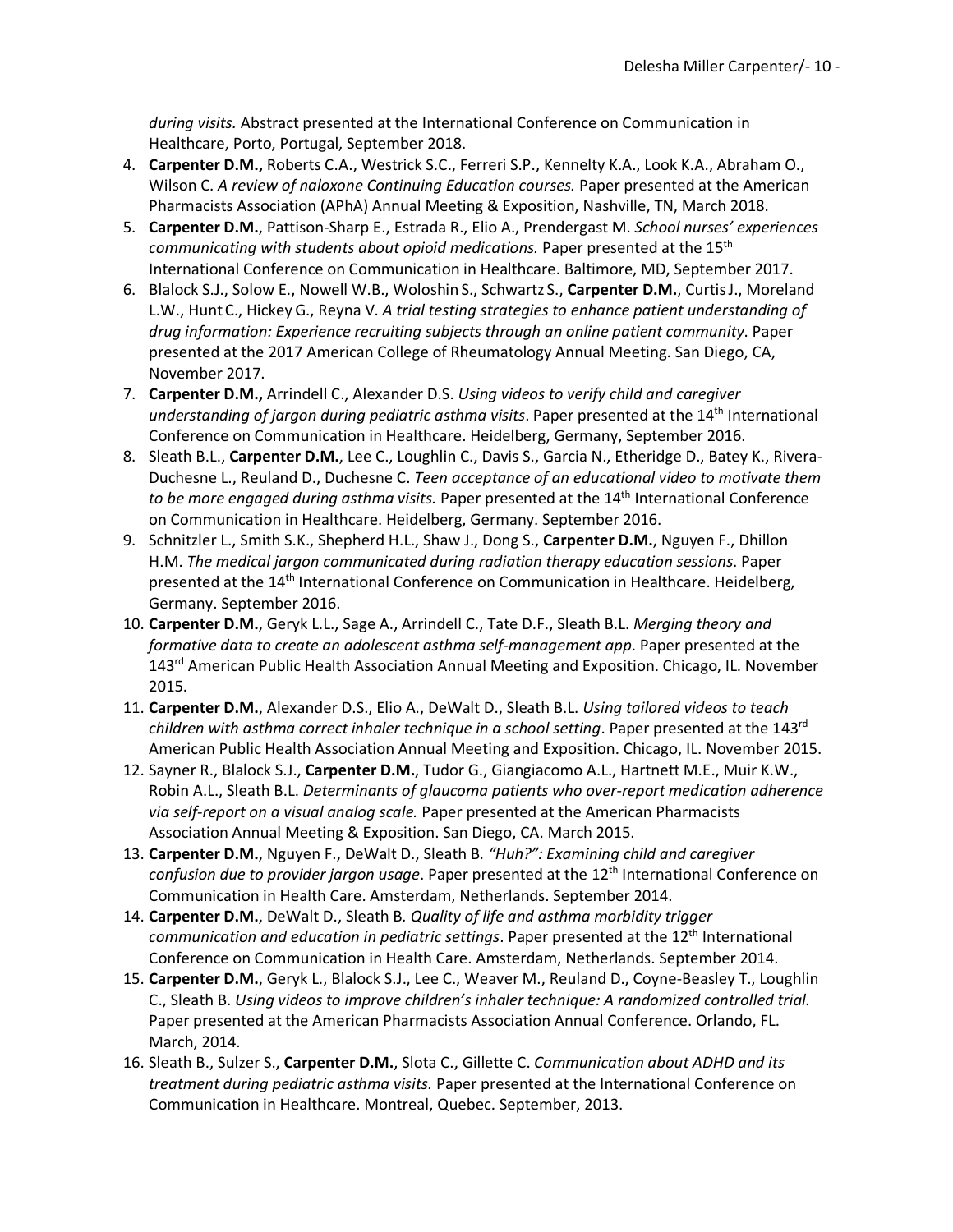- 17. Sleath B., Sayner R., **Carpenter D.M.**, Blalock S., Lawrence S., Muir K*. Literacy and patient and caregiver question-asking during glaucoma visits.* Paper presented at the International Conference on Communication in Healthcare. Montreal, Quebec. September, 2013.
- 18. Fisher E.B. & **Carpenter D.M.** *Implications of health care reform for diabetes self-management education and support- and vice versa.* Paper presented at the Annual Meeting of the Society of Behavioral Medicine, Washington, D.C., April, 2011.
- 19. **Carpenter D.M.,** & Fisher E.B. *Shortcomings in public and private insurance coverage of state-ofthe-art diabetes self-management*. Paper presented at the Annual Meeting of the Society of Behavioral Medicine Conference, Seattle, WA, April, 2010.
- 20. **Carpenter D.M.,** DeVellis R.F., Jordan J.M. *The effect of adherence support from social network members on depression and patient medication adherence.* Paper presented at the Association of Rheumatology Health Professionals Conference, Philadelphia, PA, October, 2009.
- 21. Lewis M.A., Thorpe C.T., Sterba K.R., **Miller D.L.,** & DeVellis R.F. *Accommodation & psychological adjustment in couples managing chronic illness.* Paper presented at the Annual Meeting of the Society of Behavioral Medicine, Washington, D.C., April, 2007.
- 22. Umble K.E., Baker E.L., Gunn A., Diehl S.J., Haws S., & **Miller D.L.** *Results of a long-term follow-up evaluation of the National Public Health Leadership Institute.* Paper presented at the Annual American Public Health Association Meeting in Washington, D.C., October, 2007
- 23. **Miller D.L.**, Umble K., Steffen D. & Dinkin D. *The relationship between learning methods and outcomes in the National Public Health Leadership Institute.* Paper presented at the Annual American Public Health Association Meeting, Philadelphia, PA, October, 2005.
- 24. Kepka D.L., Ayala G.X., Ornelas I., **Miller D.L.** *Television language preference relates to dietary habits for Latinos in central North Carolina.* Paper presented at the Annual American Public Health Association Meeting, Philadelphia, PA, October, 2005.
- 25. **Miller D.L.** & Umble K. *Experiences and concerns about the retrospective pretest posttest model of measuring change.* Paper presented at the American Evaluation Association Conference, Ontario, Canada, November, 2005.
- 26. **Miller D.L.**, Ayala G.X., King D., Zagami E., Riddle C. & Willis S. *Young adolescents' preferences for tailored asthma management messages.* Paper presented at the Annual American Public Health Association Meeting, Washington, D.C, October, 2004.

## **PEER-REFEREED POSTER PRESENTATIONS**

\* indicates mentored student abstract

- 1. \*Wells C.J., Stickel J.W., Wilson C., **Carpenter D.M**. *International comparison of barriers to naloxone utilization in response to recent legislation to increase naloxone access*. Poster presented at ASHP Midyear Clinical Meeting and Exhibition, Las Vegas, NV, December, 2019.
- 2. **Carpenter D.M.**, Davis S., Loughlin C., Lee C., Garcia N., Reuland D., Sleath B. *Factors associated with whether adolescents with asthma attend guideline-recommended 6- and 12-month follow-up visits*. Poster presented at the Annual American Public Health Association Meeting, Philadelphia, PA, November, 2019.
- 3. Morbitzer K.A., McLaughlin J.E., Olsen A.A., Zhang Q., Dumond J., **Carpenter D.M**., Ozawa S., Smith P., Bush A., Pomykal, C., Lee C.R. *Implementation and initial evaluation of an innovative approach to research and scholarship training in pharmacy education.* Poster presented at the American College of Clinical Pharmacy Annual Meeting. New York, NY, October, 2019.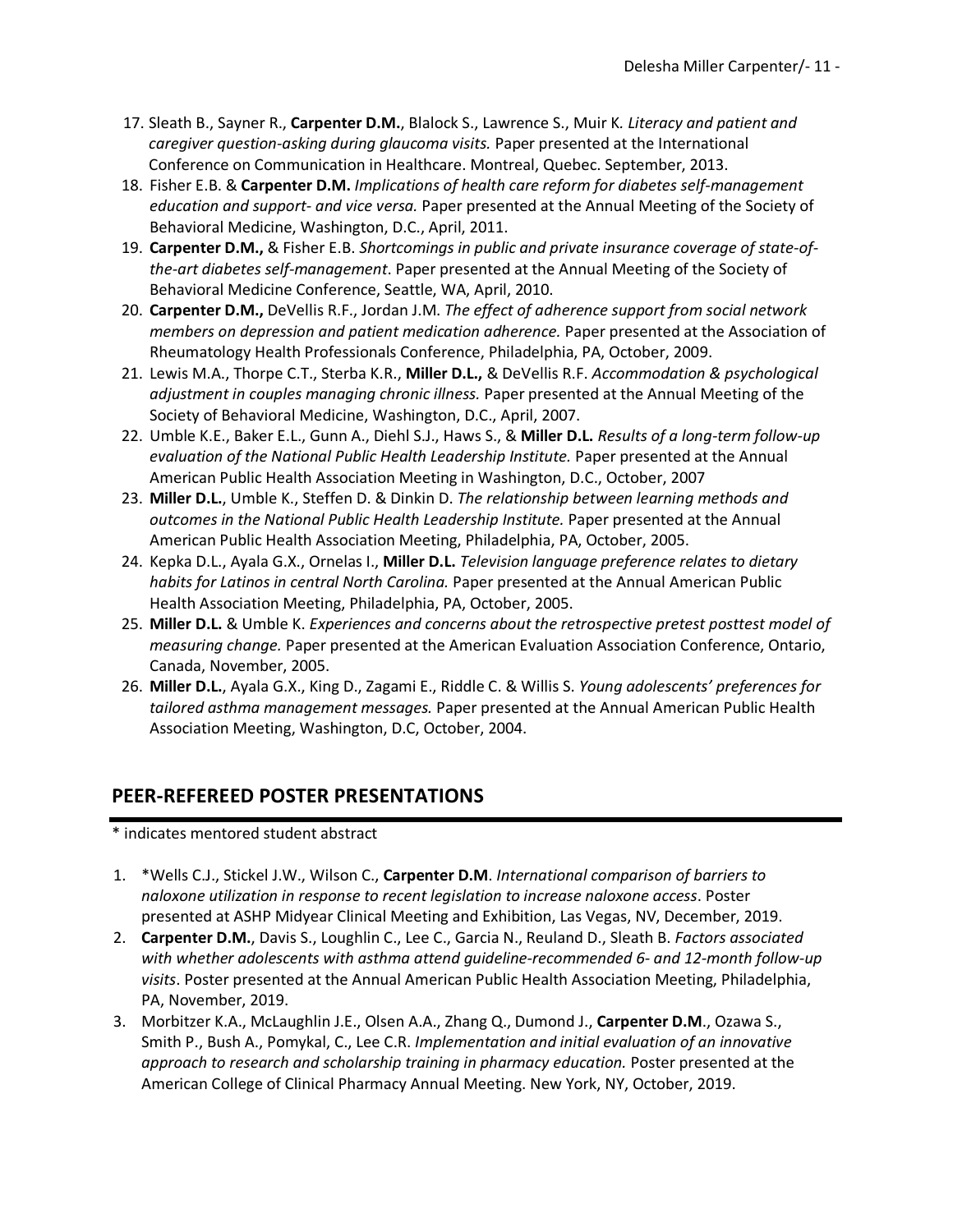- 4. **Carpenter D.M.**, Mosley S.L., Dhamanaskar A.K., Gallegos K.L., Shepherd G., Roberts C.A. *Community pharmacists' barriers to teaching naloxone administration*. Poster presented at the American Pharmacists Association (APhA) Annual Meeting & Exposition, Seattle, WA, March, 2019.
- 5. **Carpenter D.M.**, Lavigne J.E., Colmenares E.W., Falbo K., Mosley S. *Community pharmacy staff interactions with patients who have risk factors or warning signs of suicide*. Poster presented at the American Pharmacists Association (APhA) Annual Meeting & Exposition, Seattle, WA, March, 2019.
- 6. Sleath B., **Carpenter D.M.**, Coyne I., Davis S., Loughlin C., Garcia N., Reuland D., Tudor G. *Provider use of a participatory decision-making style and satisfaction with pediatric asthma visits.* Poster presented at the International Conference on Communication in Healthcare, Porto, Portugal, September 2018.
- 7. Sleath B., **Carpenter D.M.**, Davis S., Lee C., Loughlin C., Garcia N., Reuland D., Tudor G. *Impact of a pre-visit intervention on teen question-asking and doctor education during asthma visits.* Poster presented at the International Conference on Communication in Healthcare, Porto, Portugal, September 2018.
- 8. **Carpenter D.M.**, Gilmartin-Thomas J., Bailey S.C., Chater A., MacAlister C., Pyzik O., Wayman B., Annis I.E., Smith F., Sleath B. Development and evaluation of an on-line short course to help train pharmacy students to communicate effectively with youth. Poster presented at the Annual Meeting of the American Association of Colleges of Pharmacy (AACP), Boston, MA, July 2018.
- 9. **Carpenter D.M.**, Lavigne J.E., Roberts C.A., Zacher J. *Preparing pharmacists to interact with suicidal patients: A review of training policies and programs.* Poster presented at the American Pharmacists Association (APhA) Annual Meeting & Exposition, Nashville, TN, March 2018.
- 10. Roberts A., **Carpenter D.M.**, Smith A., Look K. *Reviewing state-mandated training requirements for naloxone-dispensing pharmacists.* Poster presented at the American Pharmacists Association (APhA) Annual Meeting & Exposition, Nashville, TN, March 2018.
- 11. Sleath B.L, Gilmartin-Thomas J., Bailey S., **Carpenter D.M.**, Chater A., MacAllister C., Pyzik O., Wayman B., Annis I. Smith F. *Development and evaluation of an on-line short course to help train pharmacy students to communicate effectively with youth.* Poster presented at the American Pharmacists Association (APhA) Annual Meeting & Exposition, Nashville, TN, March 2018.
- 12. Davis S.A., **Carpenter D.M.**, Blalock S.J., Budenz D.L., Lee C., Muir K.W., Robin A.L., Sleath B. *Meducation: A randomized controlled trial of an online educational video intervention to improve glaucoma eye drop technique and adherence.* Poster presented at the American Pharmacists Association (APhA) Annual Meeting & Exposition, Nashville, TN, March 2018.
- 13. **Carpenter D.M.**, Estrada R.D., Roberts C.A., Elio A. *Assessing the asthma training and resource needs of urban and rural school nurses*. Poster presented at the Thoracic Society of Australia and New Zealand Annual Scientific Meeting, Canberra, Australia, March, 2017.
- 14. \*Sage A., Roberts C.A., Geryk L.L., Sleath B.L., Tate D., **Carpenter D.M**. *Assessing the usability of a youth-centered asthma management and medication tracking mobile app*. Poster presented at the Thoracic Society of Australia and New Zealand Annual Scientific Meeting, Canberra, Australia, March, 2017.
- 15. **Carpenter D.M.**, Roberts C.A., Geryk L.L., Thorpe C.T., Hogan S., Thorpe J., McGregor J. *The healthrelated quality of life of patients with systemic vasculitis and their caregivers*. Poster presented at the 18th International Vasculitis and ANCA Workshop, Tokyo, Japan, March, 2017.
- 16. **Carpenter D.M.**, Roberts C.A., Geryk L.L., Thorpe C.T., Hogan S., Thorpe J., McGregor J. *The objective and subjective burden of caregivers of systemic vasculitis patients*. Poster presented at the 18<sup>th</sup> International Vasculitis and ANCA Workshop, Tokyo, Japan, March, 2017.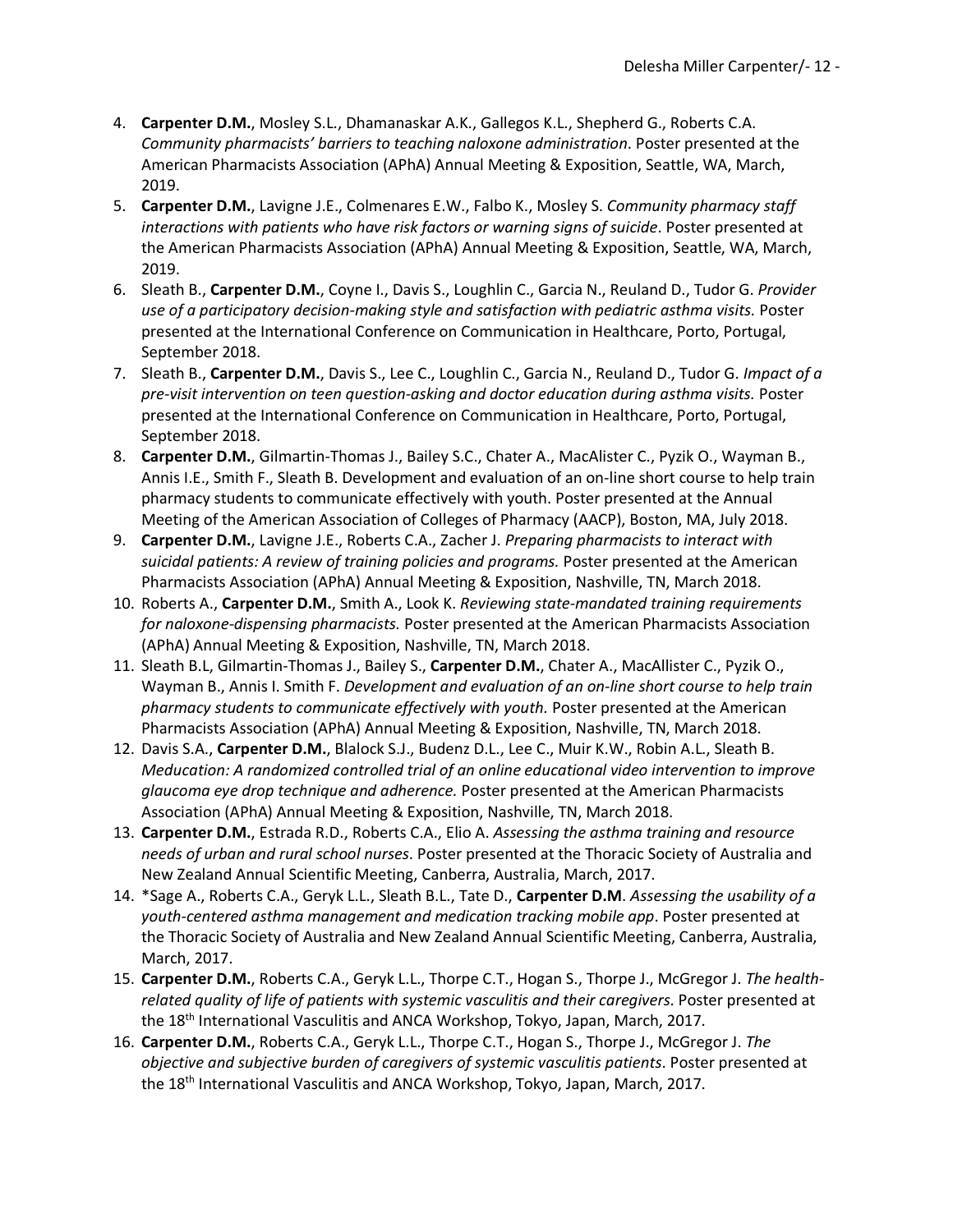- 17. **Carpenter D.M.**, Kiser S., Alexander D.S., North S., Roberts C.A. Rural patient-reported barriers to using a tele-COPD program. Poster presented at the annual National Rural Health Association Conference, San Diego, CA, May, 2017.
- 18. \*Dixon M., **Carpenter D.M.**, Zule W.A. *Scoping review of pharmacist involvement using telehealth in transitions of care.* Poster presented at the American Pharmacists Association Annual Meeting, San Francisco, CA., March, 2017.
- 19. \*Sage A., Roberts C.A., Geryk L.L., Sleath B.L., Tate D., **Carpenter D.M.**, Zule W.A. *Usability assessments of a youth-centered asthma management and medication tracking mobile app.* Poster presented at the American Pharmacists Association Annual Meeting, San Francisco, CA., March, 2017.
- 20. Oramasionwu C.U., McNeil T., Hernandez M., Trumble I.M., Amanah A.I., **Carpenter D.M.**, Zule W.A. *Evaluating the prevalence of high dead space (HDS) syringes in community pharmacies.* Poster presented at the American Pharmacists Association Annual Meeting, San Francisco, CA., March, 2017.
- 21. **Carpenter D.M.**, Geryk L.L., Roberts C.A., Jonas B.L., Blalock S.J**.** *Rheumatoid arthritis patients' ability to accurately recall DMARD information immediately following an office visit with their rheumatologist.* Poster presented at the 2016 ACR/ARHP Annual Meeting, Washington, DC. November, 2016.
- 22. \*Geryk L.L., Blalock S.J., Roberts C.A., Jonas B.L., **Carpenter D.M.** *How rheumatoid arthritis patients and rheumatologists communicate during clinic visits when a new DMARD is prescribed.* Poster presented at the 2016 ACR/ARHP Annual Meeting, Washington, DC. November, 2016.
- 23. Gray M.P., **Carpenter D.M.**, Geryk L.L., Roberts C.A., Thorpe J.M., Jiang T., Hogan S.L. McGregor J.G., Thorpe C.T**.** *A comparison of caregiving burden and impact in systemic vasculitis versus other conditions.* Poster presented at the 2016 ACR/ARHP Annual Meeting, Washington, DC. November, 2016.
- 24. **Carpenter D.M.**, Alexander D.S., Elio A., DeWalt D., Lee C., Sleath B.L. *Using tailored videos to teach children how to use their asthma inhalers*. Poster presented at the 2016 International Social Pharmacy Workshop. Aberdeen, Scotland. July, 2016.
- 25. \*Sage A.J., Roberts C.A., Geryk L.L., Sleath B., Tate D.F., **Carpenter D.M**. *Assessing the usability of a theory-based asthma management mobile app for teens.* Poster presented at the PharmSci 2016 conference, Chapel Hill, North Carolina. May, 2016.
- 26. \*Roberts C.A., Geryk L.L., Sage A.J., Sleath B., Tate D.F., **Carpenter D.M**. *Adolescent, caregiver, and friend preferences for integrating social support features into an asthma management app.* Poster presented at the PharmSci 2016 conference, Chapel Hill, North Carolina. May, 2016.
- 27. \*Geryk L.L., Roberts C.A., Sage A.J., Coyne-Beasley T., Sleath B., **Carpenter D.M**. *Parents and health professionals' preferences and design recommendations for a mHealth app to promote adolescent asthma medication-management*. Poster presented at the PharmSci 2016 conference, Chapel Hill, North Carolina. May, 2016.
- 28. **Carpenter D.M.**, Abraham O., Alexander D.S., Horowitz K. *Pharmacists rarely counsel children and their caregivers: Results from a 14-day observational study in urban and rural community pharmacies*. Poster presented at the 2016 American Pharmacists Association Annual Meeting. Baltimore, MD. March, 2016.
- 29. Abraham O., Alexander D.S., Schleiden L.J., **Carpenter D.M.** *Identifying barriers and facilitators that affect community pharmacists' ability to engage children in medication counseling.* Poster presented at the 2016 American Pharmacists Association Annual Meeting. Baltimore, MD. March, 2016.
- 30. Dixon M.S., Bailey S.C., **Carpenter D.M.,** Zule W.A., Oramasionwu C.U. *Characterizing nonprescription syringe sales (NPSS) practices in community pharmacies in the United States.* Poster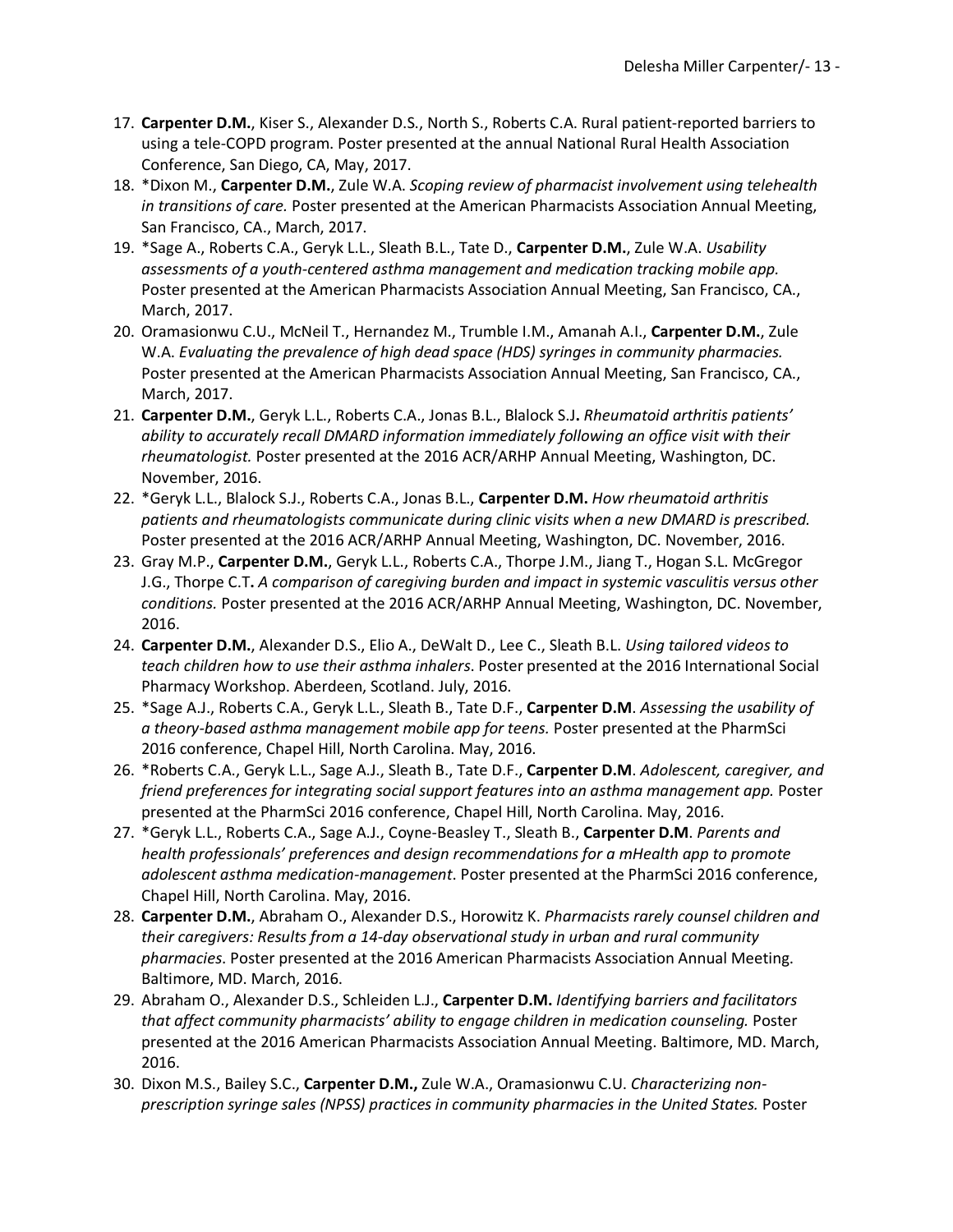moderated at the 2015 American College of Rheumatology Annual Meeting. San Francisco, CA. November, 2015.

- 31. **Carpenter D.M.**, Geryk L.L., Arrindell C., Jonas B., Blalock S.J. *The medication information-seeking behaviors of rheumatoid arthritis patients who are prescribed a new DMARD.* Poster presented at the 2015 American College of Rheumatology Annual Meeting. San Francisco, CA. November, 2015.
- 32. \*Geryk L.L., Blalock S.J., DeVellis R.F., Jordan J.J., **Carpenter D.M.** *Associations between arthritis patient, disease-specific and provider characteristics and medication information source use*. Poster presented at the 2015 American College of Rheumatology Annual Meeting. San Francisco, CA. November, 2015.
- 33. \*Geryk L.L., Blalock S.J., DeVellis R.F., Jordan J.J., **Carpenter D.M.** *Characteristics of arthritis*  patients who seek medication information. Poster presented at the 143<sup>rd</sup> American Public Health Association Annual Meeting and Exposition. Chicago, IL. November 2015.
- 34. **Carpenter D.M.**, Coyne-Beasley T., Reuland D., Blalock S.J., Lee C., Geryk L.L., Weaver M., Sleath B. *Using brief videos to improve children's inhaler technique.* Poster presented at the NAPCRG Practice Based Research Network Conference, Bethesda, MD. June, 2015.
- 35. **Carpenter, D.M.**, Tudor G.E., Sayner R., Muir K.W., Robin A.L., Blalock S.J., Hartnett M.E., Giangiacomo A.L., Sleath B.L. *Exploring the direct and indirect effects of patient-provider communication on intraocular pressure in glaucoma patients*. Rapid communications poster presented at the 36th Annual Meeting & Scientific Sessions of the Society of Behavioral Medicine. San Antonio, TX. April, 2015.
- 36. **Carpenter, D.M.,** Thorpe C.T., Sage A.J., Lewis M.E., Hogan S.L., Geryk L.L., Alexander D.S., DeVellis R.F. *The relationship between positive and negative social interactions and psychological adjustment for vasculitis and lupus patients.* Poster presented at the 17th International Vasculitis & ANCA Workshop. London, England. April, 2015.
- 37. \*Alexander D.S., **Carpenter D.M.**, Hogan S.L., Jordan J.M., DeVellis R.F. *The relationship between peer support, medication adherence, and quality of life among patients with vasculitis.* Poster presented at the 17<sup>th</sup> International Vasculitis & ANCA Workshop. London, England. April, 2015.
- 38. Thorpe C.T., Thorpe J., Kang Y., **Carpenter D.M.**, Hogan S.L., McGregor J*. Characteristics of hospitalizations for systemic vasculitis in the United States: National estimates using data from the Healthcare Cost and Utilization Project (HCUP).* Poster presented at the 17<sup>th</sup> International Vasculitis & ANCA Workshop. London, England. April, 2015.
- 39. Thorpe C.T., Thorpe J., Kang Y., **Carpenter D.M.**, McGregor J, Hogan S.L. *National estimates of 2010 health care utilization and expenditures for United States Medicare beneficiaries with*  systemic vasculitis. Poster presented at the 17<sup>th</sup> International Vasculitis & ANCA Workshop. London, England. April, 2015.
- 40. \*Geryk L.L., **Carpenter D.M.**, Blalock S.J., DeVellis R.F., Jordan J.M. *The impact of co-morbidity on health-related quality of life in rheumatoid arthritis and osteoarthritis patients.* Poster presented at the 36th Annual Meeting & Scientific Sessions of the Society of Behavioral Medicine. San Antonio, TX. April, 2015.
- 41. **Carpenter D.M.**, Geryk L.L., Sage A., Arrindell C., Tate D.F., Sleath B.L. *Merging theory and formative data to create an adolescent asthma self-management app.* Poster presented at the mHealth@Duke Conference, Durham, NC. April, 2015.
- 42. \*Geryk L.L., **Carpenter D.M.,** Arrindell C.C., Sage A.J., Blalock S.J., Coyne-Beasley T., Lee C., Sleath B. *Asthma video education topic preferences: A survey of youth with asthma and their caregivers.*  Poster presented at the 36th Annual Meeting & Scientific Sessions of the Society of Behavioral Medicine. San Antonio, TX. April, 2015.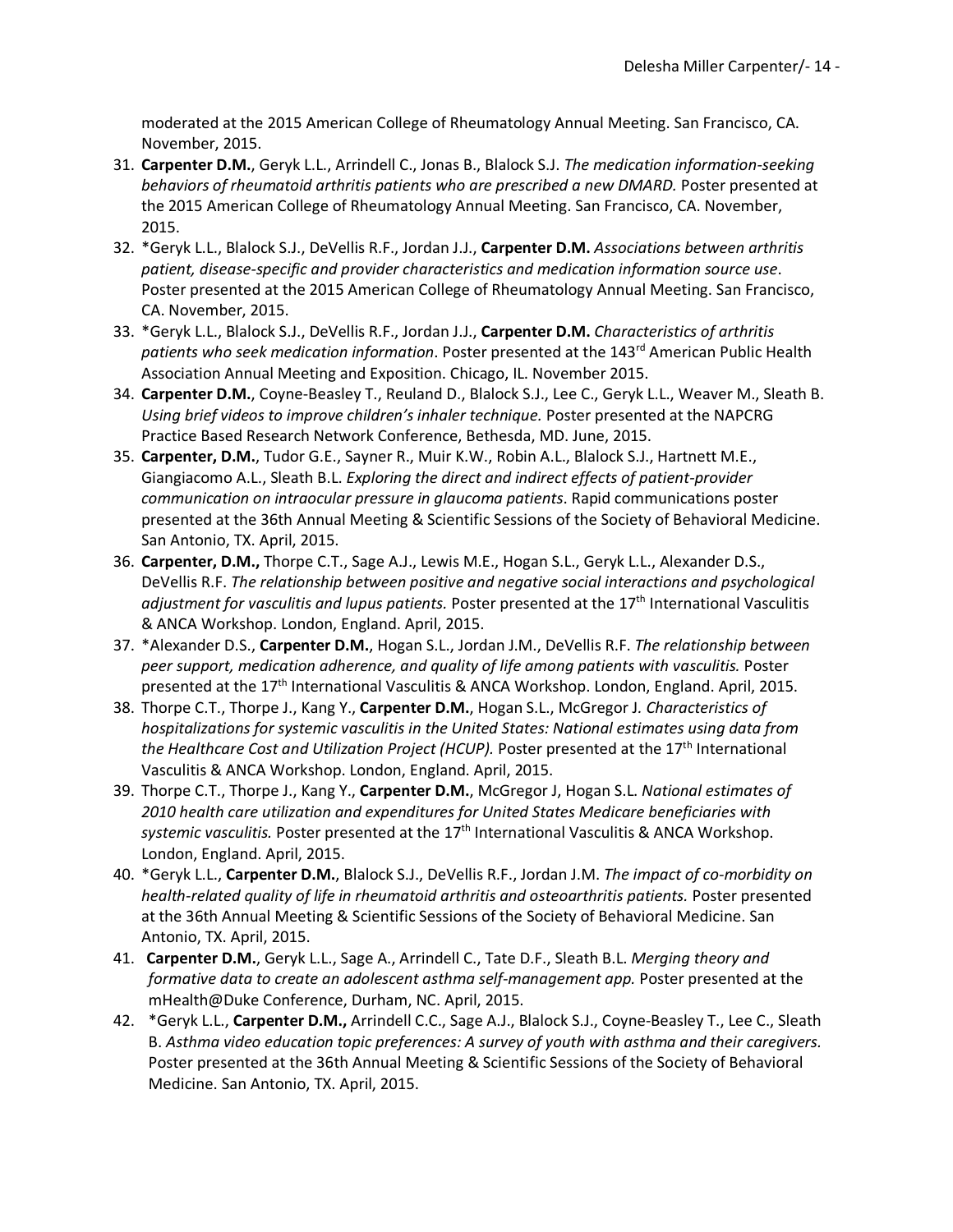- 43. Sleath B.L., Blalock S.J., **Carpenter D.M.**, Sayner R., Muir K.W., Slota C., Lawrence S., Giangiacomo A.L., Hartnett M.E., Tudor G., Goldsmith J., Robin A.L. *Ophthalmologist-patient communication: Associations with self-efficacy, and glaucoma medication adherence.* American Pharmacists Association Annual Meeting & Exposition. San Diego, CA. March, 2015.
- 44. **Carpenter D.M.**, Geryk L.L., Arrindell C., Tate D.F., Alexander D.A., Sage A., Sleath B.L. *Adolescent, caregiver, and provider preferences for an asthma self-management app.* Poster presented at the Society of Adolescent Health and Medicine. Los Angeles, CA. March, 2015.
- 45. Slota C., Blalock S., **Carpenter D.M.**, Robin A., Muir K., Sleath B. *Examining patient provider communication regarding cost in the glaucoma patient population.* Poster presented at the International Society for Pharmacoeconomics and Outcomes Research. Montreal, Canada. May, 2014.
- 46. **Carpenter D.M.**, Geryk L.L., Arrindell C., Tate D.F., Sleath B.L. *Adolescent, caregiver, and provider preferences for an asthma self-management app.* Poster presented at the mHealth@Duke Conference, Durham, NC. April, 2014.
- 47. **Carpenter D.M.**, Geryk L.L., Blalock, Weaver M.A, DeWalt, D., Sleath B. *Are children with asthma overconfident that they are using their inhalers correctly?* Poster presented at the American Pharmacists Association Annual Conference. Orlando, FL. March, 2014.
- 48. Sayner R., Blalock S.J., **Carpenter D.M.**, Muir K.W., Hartnett M.E., Lawrence S., Robin A.L., Sleath B. *Patient reported problems with using glaucoma medications and question-asking about glaucoma medications during glaucoma medical visits*. Poster presented at the American Pharmacists Association Annual Conference. Orlando, FL. March, 2014.
- 49. **Carpenter D.M.**, Sleath B., D. Reuland, Blalock S.J., Coyne-Beasley T., Lee C., Nguyen F, Mooneyham R., Weaver M. *Can a video intervention improve children's inhaler technique?* Rapid communication poster presented at the Society of Behavioral Medicine Conference, San Francisco, CA. March, 2013.
- 50. **Carpenter D.M.**, Blalock S.J., Elstad E.A., DeVellis R.F, Han P. *Ambiguity aversion: Associations with patient demographics, self-efficacy, and medication adherence.* Poster presented at the Society of Behavioral Medicine Conference, San Francisco, CA. March, 2013.
- 51. Lewis M., Bann C., Sterba K., Thorpe C.T., **Carpenter D.M.**, DeVellis, R.F. *Adherence mediates the link between dyadic efficacy and well-being among couples managing chronic illness*. Poster presented at the Society of Behavioral Medicine Conference, San Francisco, CA. March, 2013.
- 52. **Carpenter D.M.**, Blalock S.J., DeVellis R.F., Elstad E.A. *Medication information-seeking behaviors of arthritis patients and their partners.* Poster presented at the Society of Behavioral Medicine Conference, New Orleans, LA. April, 2012.
- 53. **Carpenter D.M.**, Blalock S.J., DeVellis R.F., Elstad E.A., Sterba K. *Patient-partner teamwork congruence is associated with medication adherence.* Poster presented at the Society of Behavioral Medicine Conference, New Orleans, LA. April, 2012.
- 54. **Carpenter D.M**., Elstad E.A., Blalock S.J., DeVellis R.F. *Sources of conflicting medication information: Associations with demographic factors and medication adherence.* Poster presented at the Annual Meeting of the Society for Medical Decision Making. Chicago, IL. October, 2011.
- 55. \*Elstad E.A., **Carpenter D.M**., Blalock S.J., DeVellis R.F. *How do patients resolve conflicting medication information?* Poster presented at the Annual Meeting of the Society for Medical Decision Making. Chicago, IL. October, 2011 and the International Congress of Qualitative Inquiry. Champaign-Urbana, May 2012.
- 56. **Carpenter D.M**., Elstad E.A., Blalock S.J., DeVellis R.F. *The problem of conflicting medication information: Associations with patient characteristics and medication adherence.* Poster presented at the Annual Chapel Hill Drug Conference, Chapel Hill, NC. May, 2011.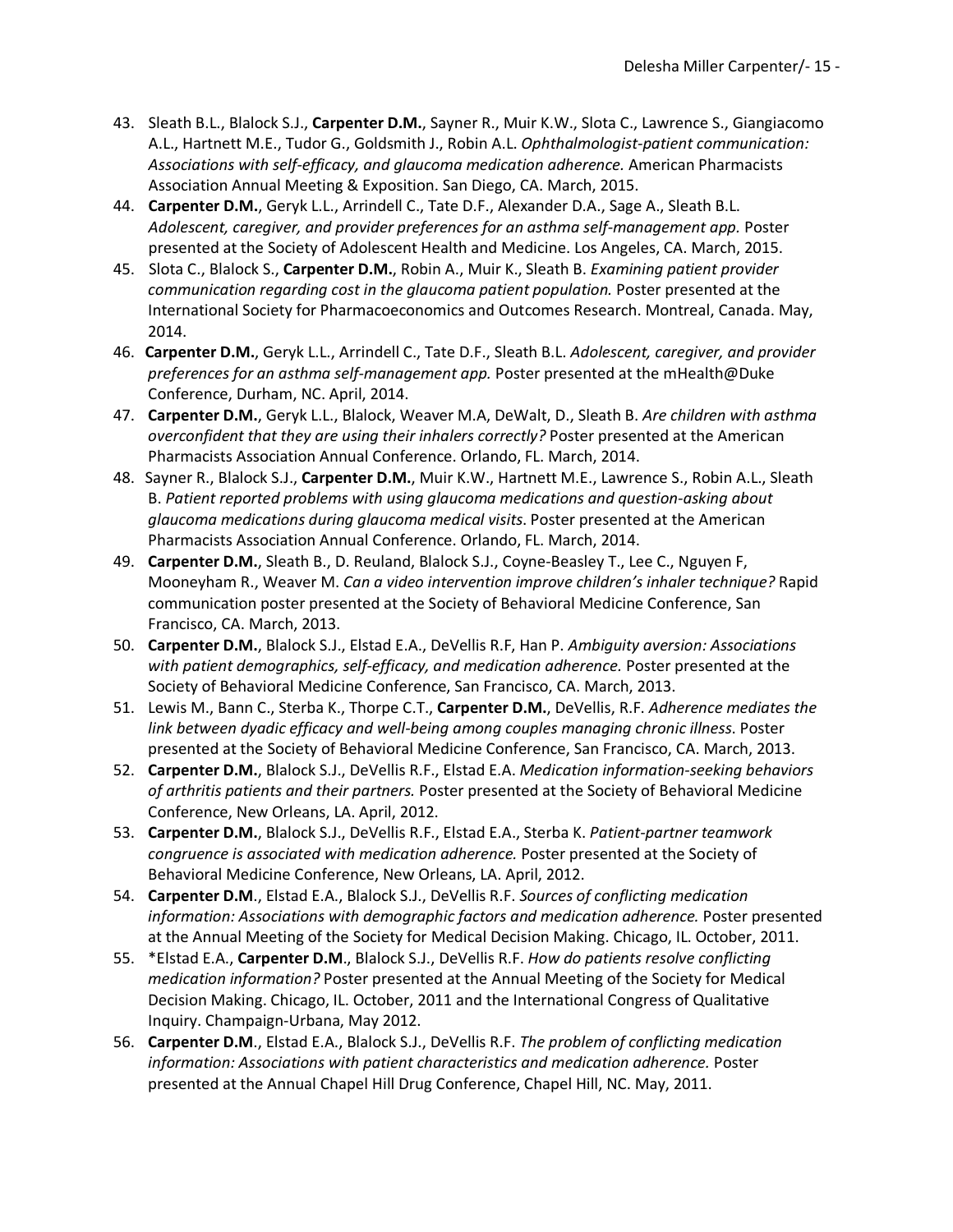- 57. **Carpenter D.M.**, Elstad E.A., DeVellis R.F., Hogan S.L., & Jordan J.M. *Predictors of medication non-adherence for vasculitis patients: From demographic factors to interpersonal influences.*  Poster presented at the Vasculitis & ANCA Workshop, Chapel Hill, NC. May, 2011.
- 58. \*Meador A.E. & **Carpenter D.M**. *"I'm too worn to go anywhere with anyone": The impact of vasculitis on patients' social participation and friendships.* Poster presented at the Vasculitis & ANCA Workshop, Chapel Hill, NC. May, 2011.
- 59. **Carpenter D.M.**, Sleath B., Ayala G.X., & Davis S. *Providers' engagement of children during medical visits: Are children getting what they want?* Poster presented at the Annual Meeting of the Society of Behavioral Medicine, Washington, D.C. April, 2011.
- 60. **Carpenter D.M**., DeVellis R.F., Hogan S.L. *To whom do patients talk with about their medications: The role of informal information sources.* Poster presented at the Annual Meeting of the Society of Behavioral Medicine, Seattle, WA. April, 2010.
- 61. Kadis J.A., **Carpenter D.M**., DeVellis R.F. *Gender, accommodation, and the psychological adjustment of spouses in the context of chronic illness.* Poster presented at the Annual Meeting of the Society of Behavioral Medicine, Seattle, WA. April, 2010.
- 62. **Carpenter D.M.**, Thorpe C.T., Lewis M.A., DeVellis R.F. *The relationship between empathic accuracy, marital quality, and perceived social support for married lupus and vasculitis patients.* Poster presented at the Annual Meeting of the Society of Behavioral Medicine, Montreal, Quebec, April, 2009.
- 63. **Carpenter D.M.,** Schoster B., Shreffler J., Callahan L.F. *Arthritis disparities: A look at the Latino population in a Southeastern state***.** Poster presented at the Association of Rheumatology Health Professionals Conference, San Francisco, CA, November, 2008.
- 64. **Carpenter D.M.,** Thorpe C.T., Lewis M.A., DeVellis R.F. *The effects of spousal and friend support on psychological adjustment and adherence for vasculitis patients.* Poster presented at the Annual Meeting of the Society of Behavioral Medicine, San Diego, CA, April, 2008.
- 65. Richter D.L., **Miller D.L.**, Clary L.A., Faster J., Ogelsby W.H. & Kimbrough I. *Diffusion of HIV/AIDS capacity-building in CBOs.* Poster presented at the Annual American Public Health Association Meeting, San Francisco, CA, October, 2003.

## **PEER-REFERRED CONFERENCE SYMPOSIA**

- 1. **Carpenter D.M.**, Press V., Bosnic-Anticevich S., Basheti I.A., Srour P. *State-of-the-art methods for teaching inhaler technique.* (Chair: Carpenter D.M.) Symposium t presented at the 19th International Conference on Communication in Healthcare. Porto, Portugal. September 2018.
- 2. **Carpenter D.M**. *The potential of wearable sensors to monitor medication adherence.* Part of the Innovative approaches to measuring and monitoring medication use in clinical and research settings. (Chair: Bailey S.C.) Symposium presented at the 19<sup>th</sup> International Conference on Communication in Healthcare. Porto, Portugal. September 2018.
- 3. **Carpenter D.M**. *Community pharmacists rarely counsel children about their medicines.* Part of the Developing Better Communication about Health and Medicine: A Research and Teaching Agenda. (Chairs: Sleath B.L. & Smith F.) Symposium presented at the International Conference on Communication in Healthcare. Heidelberg, Germany. September 2016.
- 4. **Carpenter D.M.,** Nagler R., Hämeen-Anttila K., Han P. *An overview of conflicting health information and its implications for medical decision making*. (Chair: Carpenter D.M.) Symposium presented at the International Conference on Communication in Healthcare. New Orleans, LA. October 2015.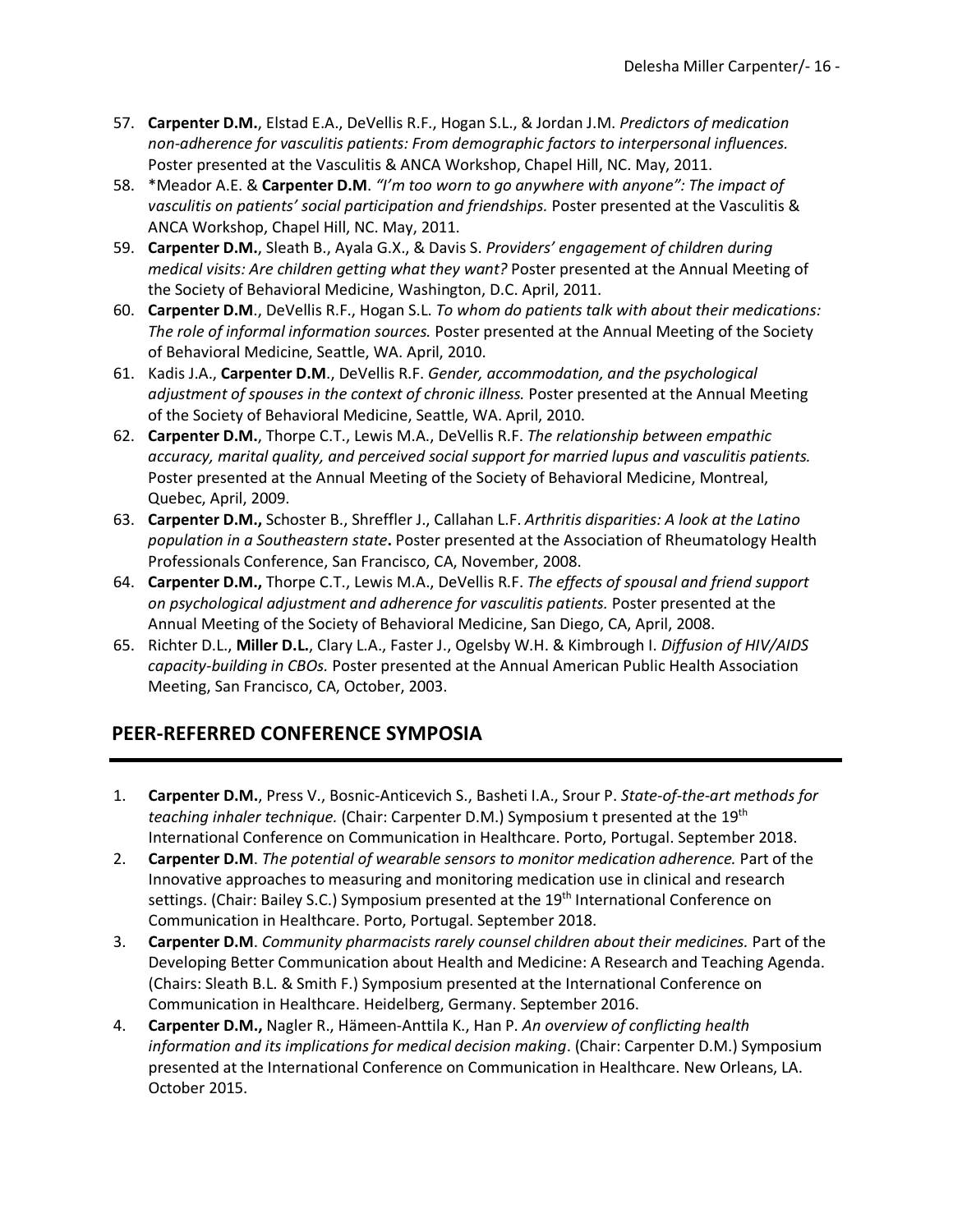## **DIGITAL SCHOLARSHIP**

#### *Podcasts*

- 1. "Autoimmune disease coping strategies." Available at: http://www.med.unc.edu/medicine/news/chairs-corner/podcasts/autoimmune-coping-strategies
- 2. "Understanding vasculitis and how it may affect your friend." Available at: https://unckidneycenter.org/2015/04/being-there-for-your-friend-with-vasculitis/
- 3. "Ways you can maintain a healthy friendship." Available at: https://unckidneycenter.org/2015/04/being-there-for-your-friend-with-vasculitis/

#### *Smartphone Apps*

4. "Teens in Control." An asthma self-management app developed specifically for adolescents.

#### *Software Programs*

5. "Tailored Asthma Inhaler Technique Video Software." Copyrighted in conjunction with Polyglot Systems, Inc.

## **NON-PEER REFEREED PUBLICATIONS AND PRESENTATIONS**

#### *Letters to the Editor*

1. Press V.G., Volerman A., **Carpenter D.M**. (2019) Changing the course of the next 40 years: Time to address rampant inhaler misuse using system-level educational solutions. *Annals of the American Thoracic Society,* 16(11): 1459.

#### *Conference Invitations*

- 1. *How people react to conflicting information: Insights from pharmacy*, Presented at the American Meteorological Society Annual Meeting, Phoenix, AZ, January, 2019.
- 2. *Observation Techniques,* Roundtable presented at the American Pharmacists Association (APhA) Annual Meeting & Exposition, Nashville, TN, March, 2018.
- 3. *Mobile Health (mHealth) interventions in Rural Communities,* presented at The Health and Humanities Exchange (HHEX) Conference, Chapel Hill, NC, November, 2016.
- 4. *Using videos to improve children's inhaler technique: A randomized controlled trial*, Presented at the North Carolina Network Consortium of state-wide Practice Based Research Networks Annual Conference, Greenville, NC, May, 2014.

#### *Invited Presentations- University of North Carolina*

- 1. *Increasing naloxone access in rural communities*. Presented at the Networking Symposium on Hot Topics- Collaborative Science on Opioid Addiction. Chapel Hill, NC, October, 2019
- 2. *Challenges to communicating about sensitive issues in community pharmacy settings*. Presented at the UNC/Duke Seminar on Mental Health Services Research. Chapel Hill, NC, March, 2019.
- 3. *Preparing students to communicate about sensitive topics with patients.* Workshop presented at the Center for Innovative Pharmacy Education & Research (CIPhER), Chapel Hill, NC, November, 2018.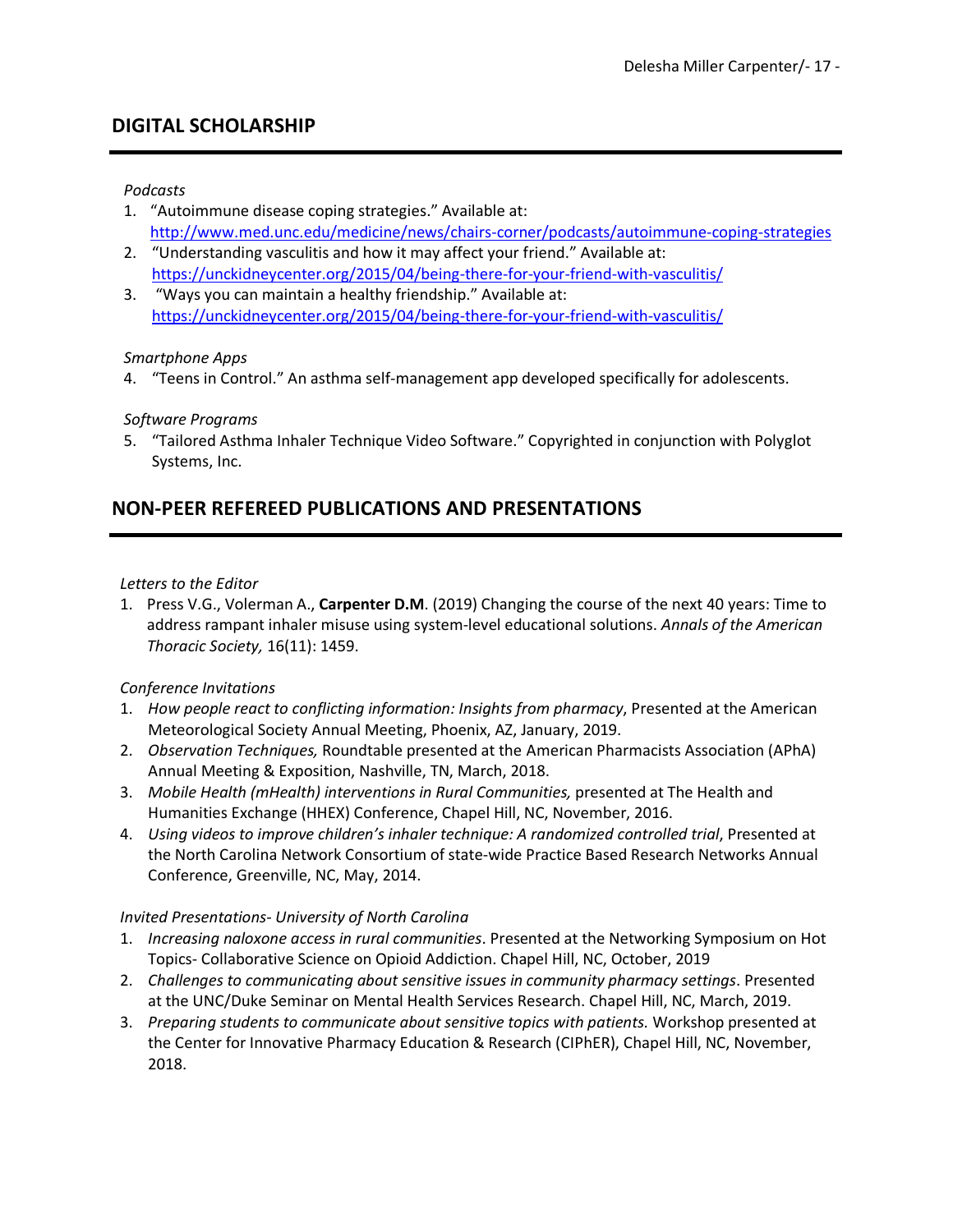- 4. *Understanding the potential and challenges for pharmacist intervention for opioid use disorder*, Presented at the Sheps NRSA seminar in Health Services Research, Chapel Hill, NC, September, 2018.
- 5. *Using technologies to enhance child and adolescent asthma self-management,* Presented to the Pediatric Pulmonology faculty and fellows, Chapel Hill, NC, August, 2015.
- 6. *Improving chronic disease self-management with mHealth and eHealth interventions*, Presented at the Thurston Arthritis Research Center, Chapel Hill, NC, January, 2015.
- 7. *The problem of conflicting medication information*, Presented at the Department of Pharmaceutical Outcomes and Policy, Chapel Hill, NC, February, 2011.
- 8. *Using new technologies to recruit study participants*, Presented at the Thurston Arthritis Research Center, Chapel Hill, NC, July, 2009.
- 9. *Self-efficacy and treatment adherence for patients with kidney disease*, Presented at the UNC Kidney Center, Chapel Hill, NC, November, 2008.

### *Invited Presentations- Regional*

- 1. *Recognizing and referring patients who are at risk of suicide*. Presented at the Georgia Society of Health-System Pharmacists Summer Meeting. Amelia Island, FL, July 2019.
- 2. *Barriers to harm reduction in community pharmacies.* Presented at Region 1 Hepatitis C Stakeholders' Meeting, Franklin, NC, June 2018.
- 3. *Factors associated with community pharmacists' naloxone communication and dispensing behaviors.* Presented at the Mountain Area Health Education Center (MAHEC) Research Forum, Asheville, NC, June 2018.
- 4. *Using mHealth and eHealth interventions in schools to improve outcomes for children with asthma*, Presented at the NC School-Based Health Alliance, Winston-Salem, NC, December, 2017.
- 5. *Teaching children with asthma how to use their inhaled medications correctly*, Presented at the Western North Carolina Pediatric Care Collaborative. Asheville, NC, October, 2014.
- 6. *Quality of life issues for people with vasculitis- What are they? How do we address them?* Presented at the North Carolina Vasculitis Support Group meeting. December, 2012.

### *Invited Presentations- National*

- 1. *Scientific gaps in remote and ambulatory monitoring*. Served as expert panel member at the NSF Smart and Connected Health Principal Investigator Meeting. Alexandria, VA, January, 2020.
- 2. *Preparing pharmacists and students to communicate about suicide: Challenges and opportunities.* Webinar presented for the CPNP Community Webinar on Innovative Teachings Related to Psychiatric Content and/or Patient Cases. January, 2020.
- 3. *Factors that affect medication adherence*. Presented to the Abbott Laboratories Adherence Workshop, Chicago, IL, November 2018.
- 4. *Technology-based interventions to promote adherence*, Electronic Medication Adherence Collaborative (eMAC), eHealth Initiative, Washington, D.C., December, 2017.
- 5. "The role and challenges of caregivers," Webinar presented for Vasculitis Foundation. November, 2014.

### *Invited Presentations- International*

- 1. *Technology-based interventions to improve inhaler technique*. Presented at Trinity College, Dublin, Ireland, April 2019.
- 2. *Preparing pharmacy students to communicate about sensitive topics*, Presented at University of Cork, Cork, Ireland, April 2019.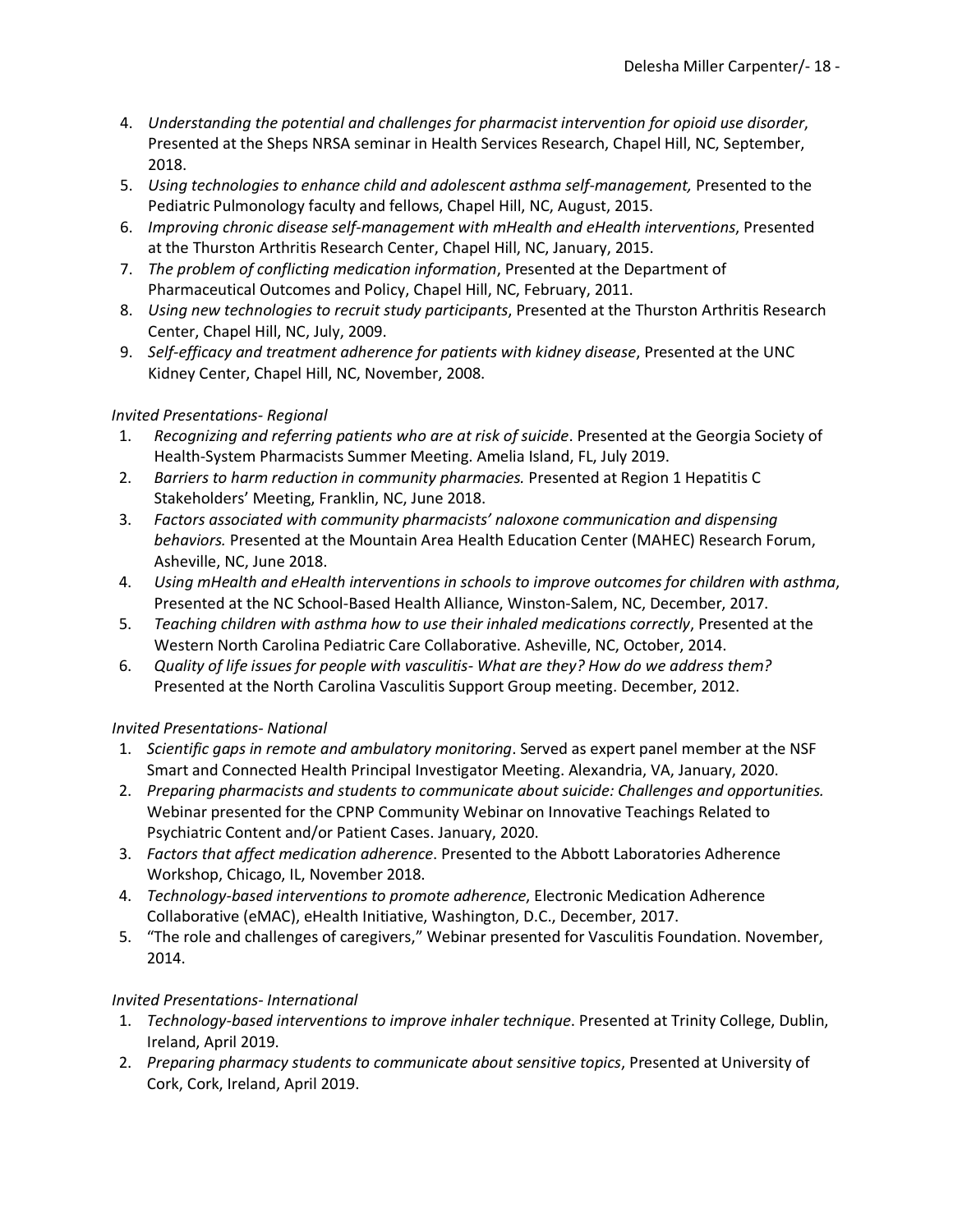- 3. *Technology-based interventions to improve pediatric asthma outcomes*, Presented at the National Children's Research Centre, Dublin, Ireland. June, 2017.
- 4. *Technology-based interventions to improve pediatric asthma outcomes*, Presented at the University of Sydney, Sydney, Australia. March, 2017.
- 5. *Technology-based interventions to improve pediatric asthma outcomes*, Presented at the Monash University, Melbourne, Australia. March, 2017.

## **TEACHING ACTIVITIES**

| Term             | <b>Course Number, Title, Type</b>                                                                          | Approximate<br><b>Enrollment</b> | <b>Teaching</b><br><b>Responsibility</b>                     |
|------------------|------------------------------------------------------------------------------------------------------------|----------------------------------|--------------------------------------------------------------|
| Spring 2020      | PHCY 726, Research and Scholarship in Pharmacy 3; 3<br>credits, PharmD course (elective)                   | 24                               | Course<br>co-director<br>(17 contact hours)                  |
| Spring 2020      | PACE 811, Contemporary and Applied<br>Communications in Healthcare; 3 credits, PharmD<br>course (elective) | 18                               | Lecturer<br>(1 contact hour)                                 |
| Spring 2020      | PHRS 899, Seminar in Pharmaceutical Sciences; 1<br>credit, doctoral course (required)                      | 5                                | Lecturer<br>(1 contact hour)                                 |
| Fall 2019        | PCL 601, Patient Care Lab, PharmD course (required)                                                        | 150                              | Lecturer<br>(1 contact hour)                                 |
| <b>Fall 2019</b> | DPOP 803, Social & Behavioral Aspects of<br>Pharmaceutical Use, PhD course (required)                      | 4                                | Course director<br>(35 contact hours)                        |
| Spring 2019      | PHCY 726, Research and Scholarship in Pharmacy 3; 3<br>credits, PharmD course (elective)                   | 20                               | Course<br>co-director<br>(17 contact hours)                  |
| Spring 2019      | PACE 811, Contemporary and Applied<br>Communications in Healthcare; 3 credits, PharmD<br>course (elective) | 18                               | Lecturer<br>(2 contact hours)                                |
| Spring 2019      | PHCY 718, The Patient Care Experience 2: Ethics and<br>Communication; 2 credits, PharmD course (required)  | 130                              | Lecturer and small<br>group facilitator<br>(2 contact hours) |
| Spring 2019      | EPID 804, Design of Clinical Research; 4 credits, MS in<br>Clinical Research course (required)             | 13                               | Lecturer<br>(2 contact hours)                                |
| <b>Fall 2018</b> | DPOP 872, Proposal Writing; 3 credits, doctoral<br>course (required)                                       | 6                                | Lecturer<br>(1 contact hour)                                 |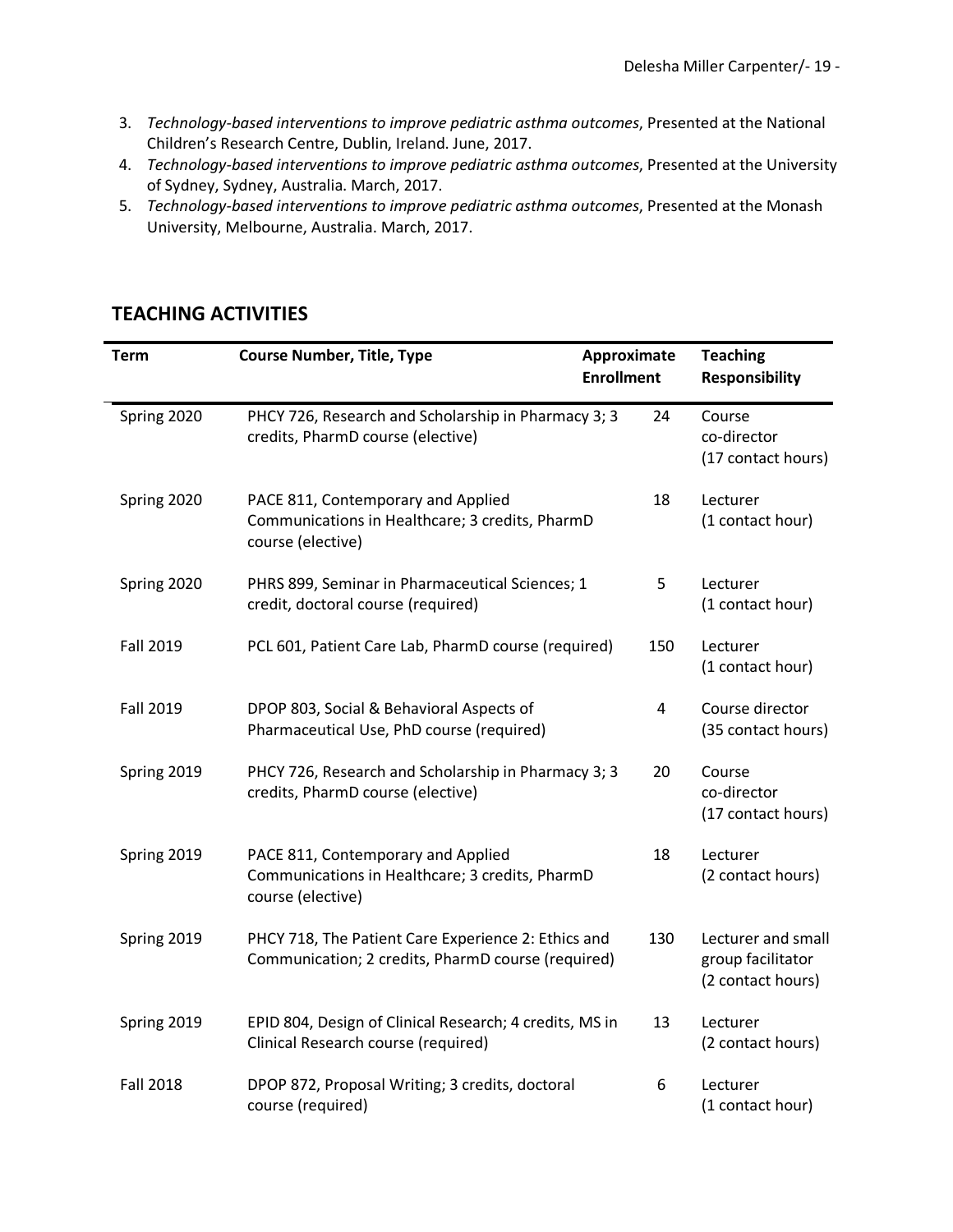| <b>Fall 2018</b> | PHRS 899, Seminar in Pharmaceutical Sciences; 1<br>credit, doctoral course (required)                      | 5   | Lecturer<br>(1 contact hour)          |
|------------------|------------------------------------------------------------------------------------------------------------|-----|---------------------------------------|
| <b>Fall 2018</b> | PHCY 725, Research and Scholarship in Pharmacy 2; 3<br>credits, PharmD course (elective)                   | 20  | Instructor<br>(32 contact hours)      |
| Spring 2018      | PACE 811, Contemporary and Applied<br>Communications in Healthcare; 3 credits, PharmD<br>course (elective) | 20  | Lecturer<br>(1 contact hour)          |
| Spring 2018      | PHCY 718, The Patient Care Experience 2: Ethics and<br>Communication; 2 credits, PharmD course (required)  | 130 | Lecturer<br>(1 contact hour)          |
| Spring 2018      | PHCY 726, Research and Scholarship in Pharmacy 3; 3<br>credits, PharmD course (elective)                   | 26  | Lecturer<br>(32 contact hours)        |
| Spring 2018      | PHCY 624, Research and Scholarship in Pharmacy 1; 3<br>credits, PharmD course (elective)                   | 20  | Instructor<br>(32 contact hours)      |
| Spring 2018      | EPID 804, Design of Clinical Research; 4 credits, MS in<br>Clinical Research course (required)             | 13  | Lecturer<br>(2 contact hours)         |
| Fall 2017        | PHRS 899, Seminar in Pharmaceutical Sciences; 1<br>credit, doctoral course (required)                      | 5   | Course director<br>(13 contact hours) |
| <b>Fall 2017</b> | DPOP 803, Social & Behavioral Aspects of<br>Pharmaceutical Use; 3 credits, doctoral course<br>(required)   | 3   | Course director<br>(34 contact hours) |
| Fall 2017        | PHCY 504, Evidence Based Practice; 3 credits,<br>PharmD course (required)                                  | 150 | Lecturer<br>(1 contact hour)          |
| Spring 2017      | PHRS 899, Seminar in Pharmaceutical Sciences; 1<br>credit, doctoral course (required)                      | 3   | Course director<br>(13 contact hours) |
| Spring 2017      | DPOP 870, Pharmaceutical Outcomes Research; 3<br>credits, doctoral course (required)                       | 5   | Lecturer<br>(1 contact hour)          |
| Spring 2017      | EPID 806, Clinical Research Skills; 3 credits Clinical<br>and Translational Scholars course (required)     | 20  | Lecturer<br>(2 contact hours)         |
| Spring 2017      | PACE 811, Contemporary and Applied<br>Communications in Healthcare; 3 credits, PharmD<br>course (elective) | 20  | Lecturer<br>(1 contact hour)          |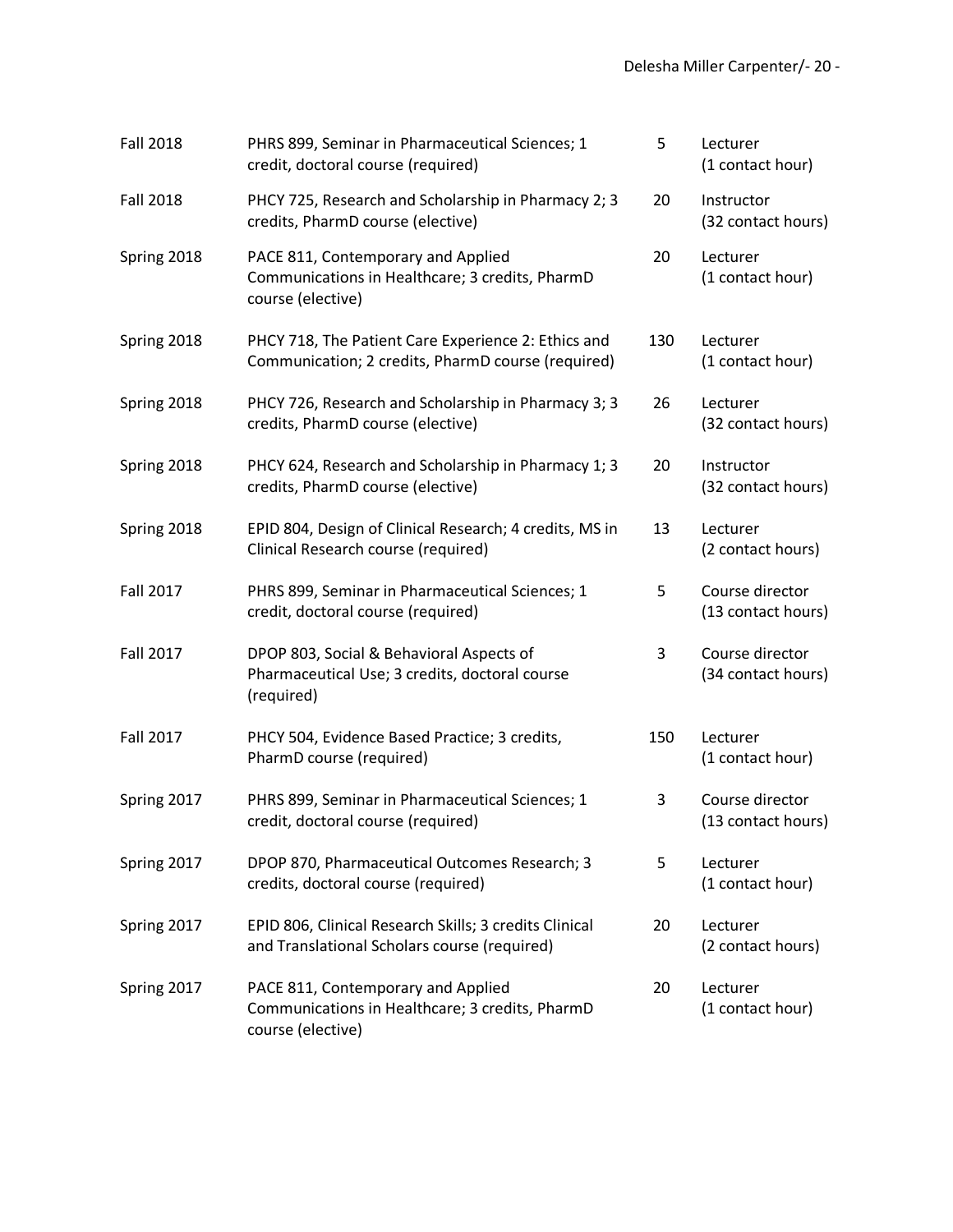| <b>Fall 2016</b> | PACE 811, Contemporary and Applied<br>Communications in Healthcare; 3 credits, PharmD<br>course (elective) | 20  | Lecturer<br>(1 contact hour)                     |
|------------------|------------------------------------------------------------------------------------------------------------|-----|--------------------------------------------------|
| <b>Fall 2016</b> | PHRS 899, Seminar in Pharmaceutical Sciences; 1<br>credit, doctoral course (required)                      | 2   | Course director<br>(13 contact hours)            |
| <b>Fall 2016</b> | PHCY 621, Pharmacy Innovation and Problem Solving;<br>4 credits, PharmD course (required)                  | 150 | Small group<br>facilitator<br>(13 contact hours) |
| Spring 2016      | EPID 806, Clinical Research Skills; 3 credits (required<br>for Clinical and Translational Scholars)        | 20  | Lecturer<br>(2 contact hours)                    |
| Spring 2016      | PHRS 899, Seminar in Pharmaceutical Sciences; 1<br>credit, doctoral course (required)                      | 5   | Course director<br>(13 contact hours)            |
| Spring 2016      | HBEH 892, mHealth for Behavior Change; 1 credit,<br>graduate public health course (elective)               | 30  | Lecturer<br>(1 contact hour)                     |
| Spring 2016      | DPOP 872, Proposal Writing; 3 credits, doctoral<br>course (required)                                       | 6   | Lecturer<br>(1 contact hour)                     |
| Spring 2016      | PHCY 520, Introduction to Pharmacy Innovation &<br>Problem Solving; 1 credit, PharmD course (required)     | 153 | Discussion leader<br>(1 contact hour)            |
| Spring 2016      | PACE 822, Rural Pharmacy Health Lecture; 1 credit,<br>PharmD course (elective)                             | 5   | Lecturer<br>(1 contact hour)                     |
| <b>Fall 2015</b> | PACE 811, Contemporary and Applied<br>Communications in Healthcare; 3 credits, PharmD<br>course (elective) | 18  | Lecturer<br>(1 contact hour)                     |
| <b>Fall 2015</b> | DPOP 803, Social & Behavioral Aspects of<br>Pharmaceutical Use, 3 credits, doctoral course<br>(required)   | 10  | Lecturer<br>(2 contact hours)                    |
| <b>Fall 2015</b> | PHRS 899, Seminar in Pharmaceutical Sciences; 1<br>credit, doctoral course (required)                      | 5   | Course director<br>(13 contact hours)            |
| Spring 2015      | PHRS 899, Seminar in Pharmaceutical Sciences; 1<br>credit, doctoral course (required)                      | 6   | Course director<br>(13 contact hours)            |
| Spring 2015      | PACE 822, Rural Pharmacy Health Lecture; 1 credit,<br>PharmD course (elective)                             | 2   | Lecturer<br>(1 contact hour)                     |
| Spring 2015      | DPOP 870, Pharmaceutical Outcomes Research;<br>3 credits, doctoral course (required)                       | 5   | Lecturer<br>(1 contact hour)                     |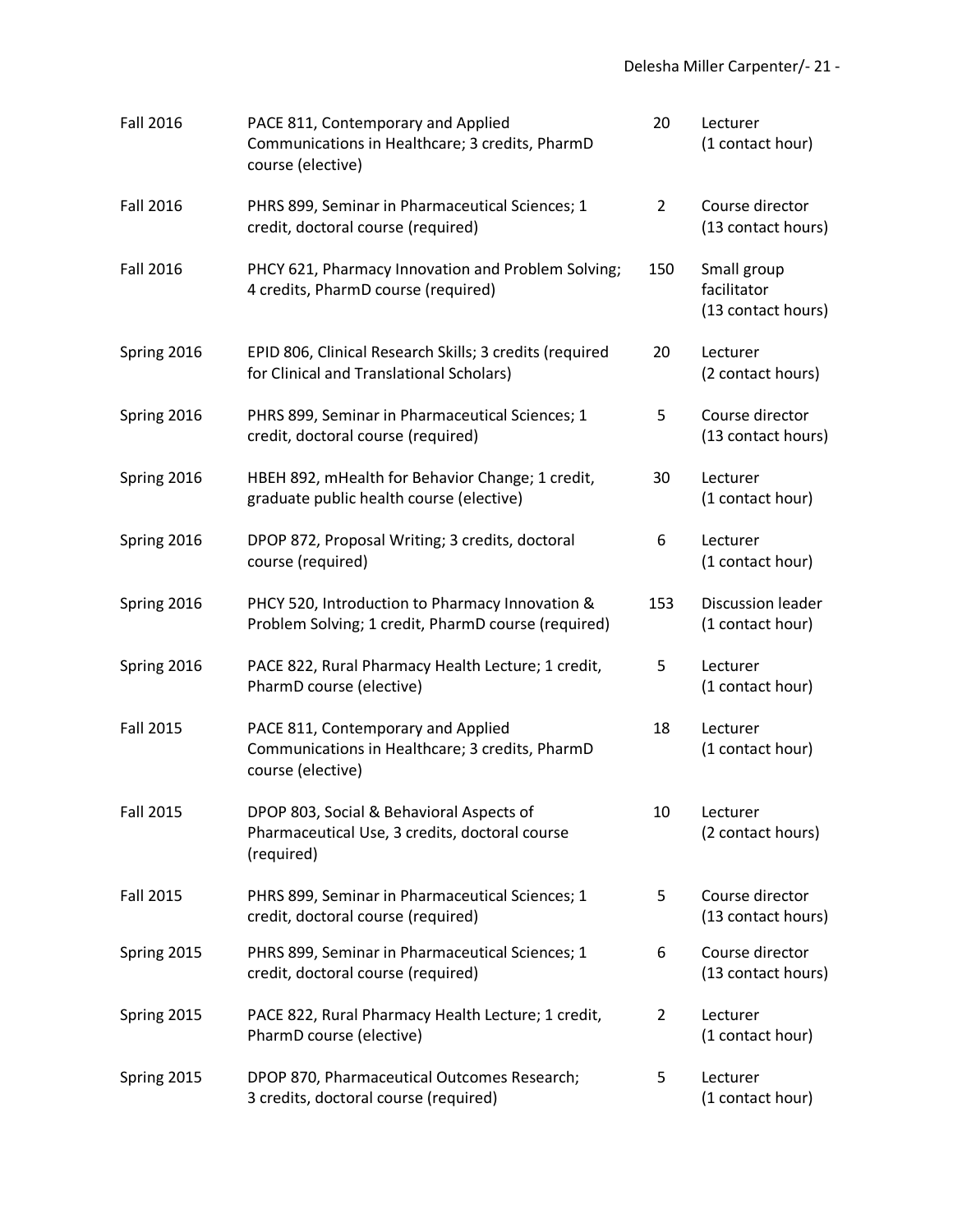| Spring 2015      | EPID 806, Clinical Research Skills; 3 credits (required<br>for Clinical and Translational Scholars)      | 20  | Lecturer<br>(2 contact hours)                |
|------------------|----------------------------------------------------------------------------------------------------------|-----|----------------------------------------------|
| <b>Fall 2014</b> | PHRS 899, Seminar in Pharmaceutical Sciences; 1<br>credit, doctoral course (required)                    | 6   | Course director<br>(13 contact hours)        |
| <b>Fall 2014</b> | PHCY 431, Introduction to Health Systems;<br>2 credits, PharmD course (required)                         | 161 | Lecturer<br>(1 contact hour)                 |
| Spring 2014      | PHRS 899, Seminar in Pharmaceutical Sciences; 1<br>credit, doctoral course (required)                    | 6   | Course director<br>(13 contact hours)        |
| Spring 2014      | DPOP 872, Proposal Writing; 3 credits, doctoral<br>course (required)                                     | 6   | Lecturer<br>(1 contact hour)                 |
| Spring 2014      | EPID 806, Clinical Research Skills; 3 credits (required<br>for Clinical and Translational Scholars)      | 10  | Lecturer<br>(2 contact hours)                |
| <b>Fall 2013</b> | PHRS 899, Seminar in Pharmaceutical Sciences; 1<br>credit, doctoral course (required)                    | 5   | Course director<br>(13 contact hours)        |
| <b>Fall 2013</b> | DPOP 803, Social & Behavioral Aspects of<br>Pharmaceutical Use, 3 credits, doctoral course<br>(required) | 10  | Lecturer<br>(2 contact hours)                |
| <b>Fall 2013</b> | PHRS 801, Ethical Dilemmas in Translational<br>Research; 1 credit, doctoral course (required)            | 8   | <b>Discussion leader</b><br>(1 contact hour) |
| Spring 2013      | PHRS 899, Seminar in Pharmaceutical Sciences; 1<br>credit, doctoral course (required)                    | 5   | Course director<br>(13 contact hours)        |
| Spring 2013      | DPOP 870, Pharmaceutical Outcomes Research; 3<br>credits, doctoral course (required)                     | 5   | Lecturer<br>(1 contact hour)                 |
| Spring 2013      | EPID 806, Clinical Research Skills; 3 credits (required<br>for Clinical and Translational Scholars)      | 10  | Lecturer<br>(2 contact hours)                |
| <b>Fall 2012</b> | PHRS 899, Seminar in Pharmaceutical Sciences; 1<br>credit, doctoral course (required)                    | 5   | Course director<br>(13 contact hours)        |
| Spring 2012      | EPID 806, Clinical Research Skills; 3 credits (required<br>for Clinical and Translational Scholars)      | 10  | Lecturer<br>(2 contact hours)                |
| Spring 2012      | HBHE 860, Research Proposal Development;<br>3 credits, doctoral course (elective)                        | 12  | Lecturer<br>(1 contact hour)                 |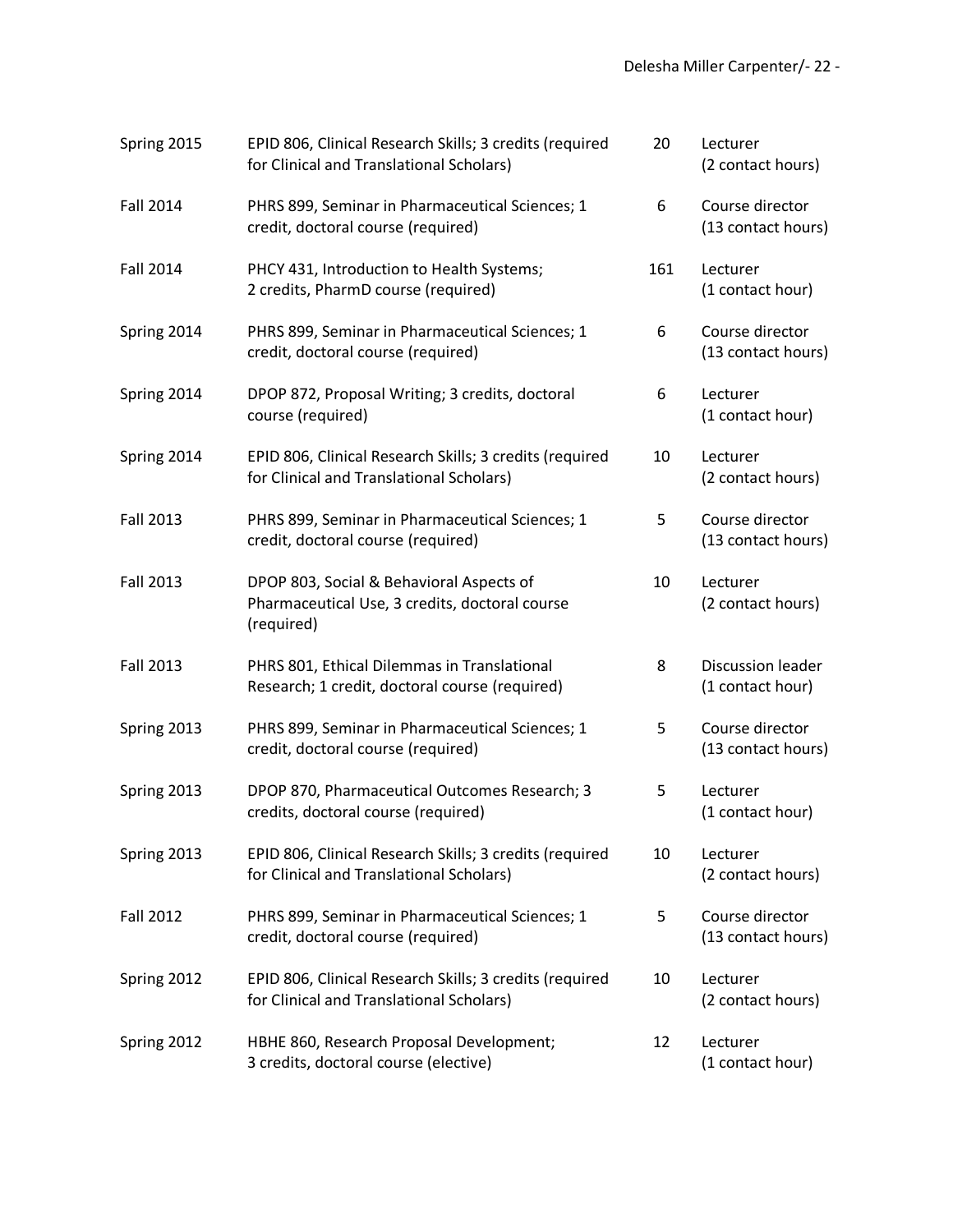| <b>Fall 2007</b> | PHYT 323, Topics in Chronic Disability; 3 credits,<br>Physical Therapy graduate course (elective)                       | 30 | Teaching assistant<br>(30 contact hours) |
|------------------|-------------------------------------------------------------------------------------------------------------------------|----|------------------------------------------|
| Fall 2006        | PHYT 323, Topics in Chronic Disability;<br>3 credits, Physical Therapy graduate course (elective)                       | 30 | Teaching assistant<br>(30 contact hours) |
| Summer 2005      | HBHE 600, Social and Behavioral Foundations in<br>Public Health; 3 credits, Public Health doctoral course<br>(required) | 45 | Teaching assistant<br>(15 contact hours) |
| Summer 2004      | HPM 471, Advanced Program Evaluation; 3 credits,<br>Public Health doctoral course (elective)                            | 35 | Teaching assistant<br>(15 contact hours) |

## **ADVISING & MENTORING**

#### **UNC Eshelman School of Pharmacy, Pharmaceutical Outcomes and Policy**

#### *Postdoctoral Advisor*

| 2019-present | Tricia Mashburn, PharmD                                                  |
|--------------|--------------------------------------------------------------------------|
| 2014-2015    | Dayna Alexander, DrPH, MSPH                                              |
|              | (Behavioral Scientist at the Centers for Disease Control and Prevention) |
| 2013-2016    | Lorie Geryk, PhD, MPH                                                    |
|              | (Senior Project Manager at Oregon Health and Science University)         |

#### *PhD Dissertation Advisor (Chair)*

2014-2018 Adam Sage – Dissertation Title: Optimizing patient comprehension of information visualizations for medication adherence and blood pressure (graduated May 2018) *(Quantitative UX Researcher at Facebook)*

#### *PhD Dissertation Committee Member*

| 2015-2018 | Scott Davis - Dissertation Title: Meducation: A randomized controlled trial of an |
|-----------|-----------------------------------------------------------------------------------|
|           | online educational video intervention to improve glaucoma eye drop technique      |
|           | and adherence (graduated May 2018)                                                |
| 2013-2016 | Catherine Slota – Dissertation Title: Examining patient-physician communication   |
|           | regarding cost in the glaucoma patient population (graduated Spring 2016)         |

#### *Masters Committee Member*

2016-2017 Michelle Vitko – Thesis Title: Medication adherence change among elderly hypertensive patients after new diagnosis of Type 2 diabetes mellitus (graduated August 2017)

#### *Student Advisor Committee Member*

2014-2018 Scott Davis (graduated May 2018)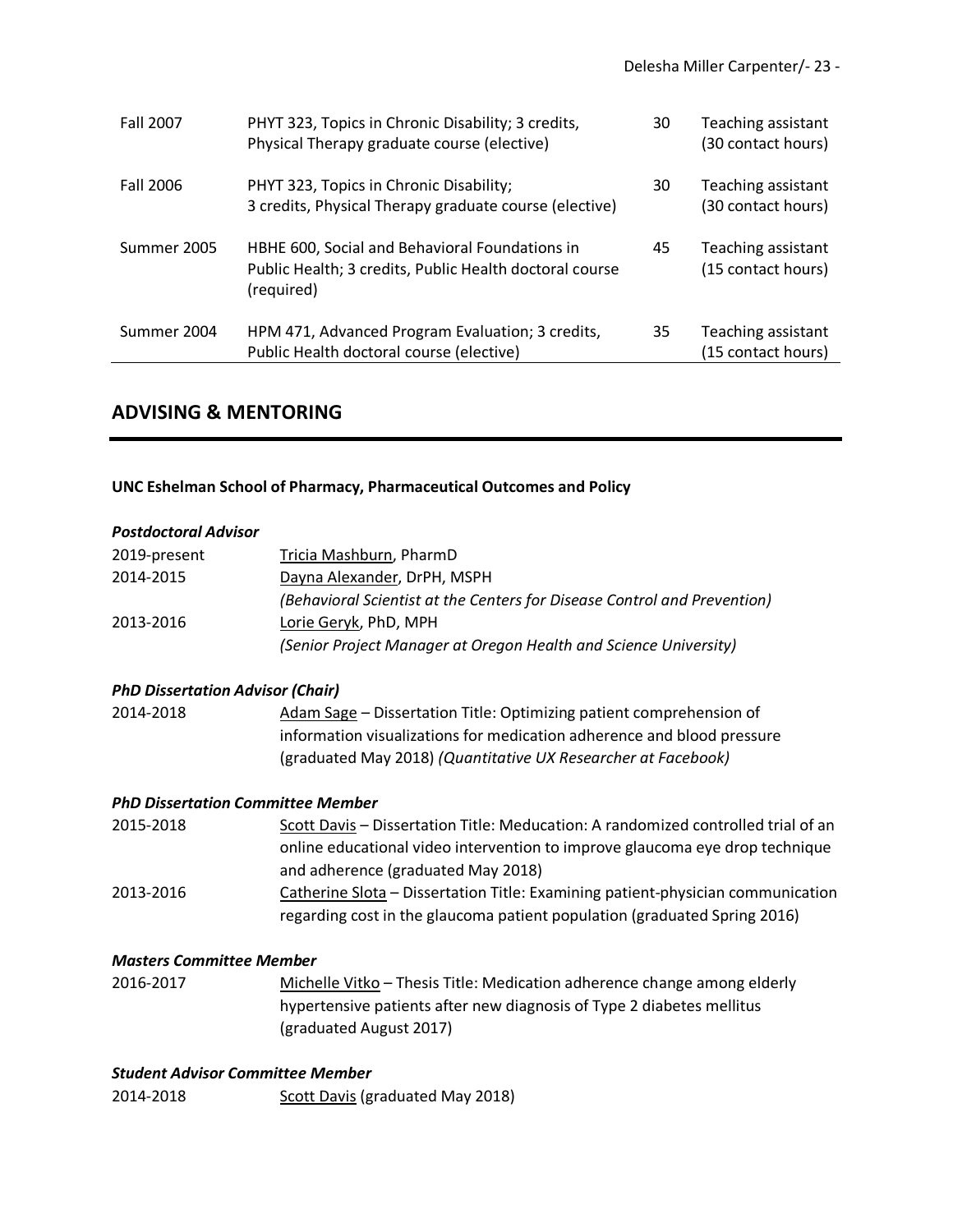| 2014-2018 | Adam Sage (graduated May 2018) |
|-----------|--------------------------------|
|-----------|--------------------------------|

#### *Research Practicum Advisor*

| 2014-2018 | <b>Adam Sage (graduated May 2018)</b>                      |
|-----------|------------------------------------------------------------|
| 2018-2019 | Evan Colmenares (current 3 <sup>rd</sup> year PhD student) |

#### *Research Rotation Advisor*

| 2019      | Rachel Parry, current 2 <sup>nd</sup> year PhD student |
|-----------|--------------------------------------------------------|
| 2019-2020 | Ellen Qian, current $1st$ year PhD student             |

#### *SOLAR Summer Internship Advisor*

| 2018 | Sherita Mosley |
|------|----------------|
|      |                |

#### *RASP Project Advisor*

| Nithya Pothireddy, Developing and evaluating simulated patient scenarios in   |
|-------------------------------------------------------------------------------|
| order to teach suicide prevention communication skills (Spring 2020)          |
| Kelly Jankowski, Developing and evaluating simulated patient (secret shopper) |
| scenarios to evaluate naloxone communication in community pharmacies          |
|                                                                               |

#### *Honors Project Advisor*

| 2015-2017 | Katherine Horowitz, Characterizing communication between community            |
|-----------|-------------------------------------------------------------------------------|
|           | pharmacists and older children (graduated May 2017)                           |
| 2013-2015 | Anne Carrington, Developing interactive, tailored, and targeted online asthma |
|           | education modules for children and their caregivers (graduated May 2015)      |

#### **Research Project Advisor**

2019-present Casey Wells, International comparison of barriers to naloxone utilization in response to recent legislation to increase naloxone access

#### *PharmD Research Practicum Mentor (University College London)*

| 2017-2018 | Reina Jurdi, Evaluating the usability of a portable electronic spirometer        |
|-----------|----------------------------------------------------------------------------------|
| 2017-2018 | Aditi Dhamanaskar, Pharmacists' preferences for game-based Naloxone training     |
| 2016-2017 | Ella Pattison-Sharp, School nurse experiences with prescription opioids in urban |
|           | and rural schools (published first-authored paper in peer-reviewed journal)      |

#### *Eshelman Team Advisor*

```
2016-2018 Jimmy Xu, Jesse Martin, Stephen McMillan, Improving patient retention in 
          clinical trials through the use of wearable devices.
```
#### *Teaching Certificate Program Mentor*

#### *Young Innovators Program*

2017 Noah Ross, The study of high school students' opinions on opioids through focus groups (Summer 2017)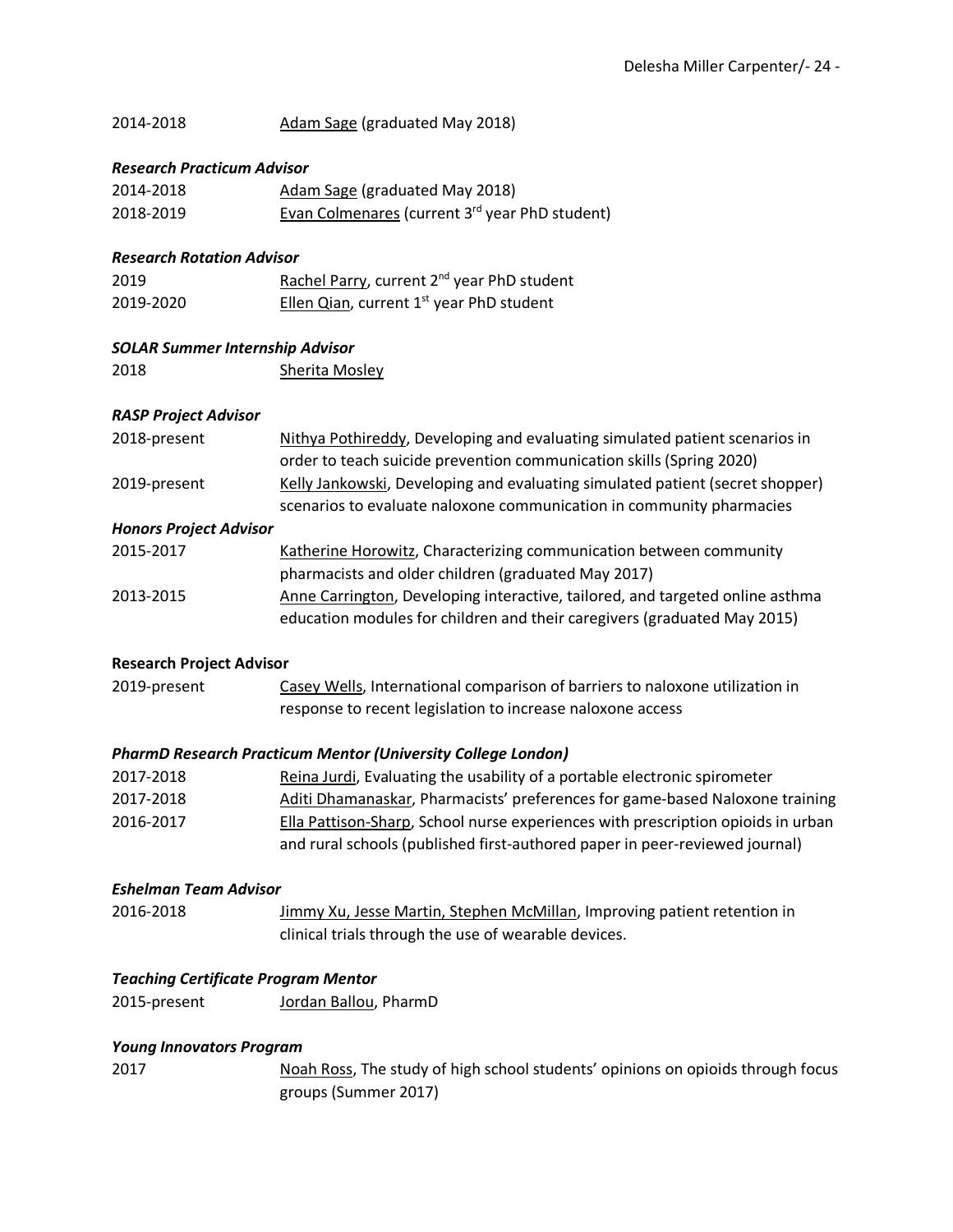#### *FAMU PharmD Student Research Mentor*

2017 Madison Blagrove, PharmD candidate (Summer 2017)

#### **UNC Gillings School of Global Public Health, Health Behavior**

#### *MSPH Research Practicum Director*

2014 Courtney Arrindell – An exploration of asthma apps as an intervention mode to address the social support and asthma care communication needs of adolescents with asthma (Spring 2015)

#### *Masters Thesis Committee Member*

2008-2009 Jessica Kadis – Electronic cigarettes: Diffusion of a controversial innovation (May 2009)

#### **Other Universities**

#### *External Thesis Examiner for The University of Sydney*

2019 Pamela Alphonse- Managing Paediatric Asthma– A study of Parent's Responsibilities and Their Support Networks

## **GRANTS AND CONTRACTS**

#### **As Principal Investigator (PI) or Co-PI**

| <b>NSF</b> | Hernandez/Carpenter (co-PIs)                                                                        | 9/1/2019-8/31/2023 |
|------------|-----------------------------------------------------------------------------------------------------|--------------------|
| 1915599    |                                                                                                     | \$333,000          |
|            | - SCH: INT: Collaborative Research: A Data-Driven Approach to Enhancing Wearable Device Performance |                    |

*An Early Asthma Exacerbation Detection Study*

In this project, the investigators aim to provide an innovative framework for characterizing the performance of wearable devices in the real-world based on contextual information of their usage, and aim to demonstrate the framework's value by enabling more reliable early detection of asthma exacerbations in young adults.

| <b>NIDA</b> | Carpenter (PI) | 7/1/2019-6/30/2021 |
|-------------|----------------|--------------------|
| R34DA046598 |                | \$594,082          |

*Addressing the opioid epidemic through community pharmacy engagement: a multi-state study* The objective of our 4-state collaboration is to develop and test the effectiveness of an online module (Nalox-Comm) designed to teach naloxone communication skills to rural community pharmacists. The project involves formative data collection with community pharmacists, patients, and caregivers and an RCT to assess the impact of Nalox-Comm on how often pharmacists dispense naloxone. Role: Principal Investigator

| <b>Eshelman Institute for Innovation</b> | Carpenter (PI) | 6/1/2019  |
|------------------------------------------|----------------|-----------|
| Contract                                 |                | \$197,218 |

**Eshelman Institute for Innovation** Carpenter (PI) 6/1/2019-5/31/2021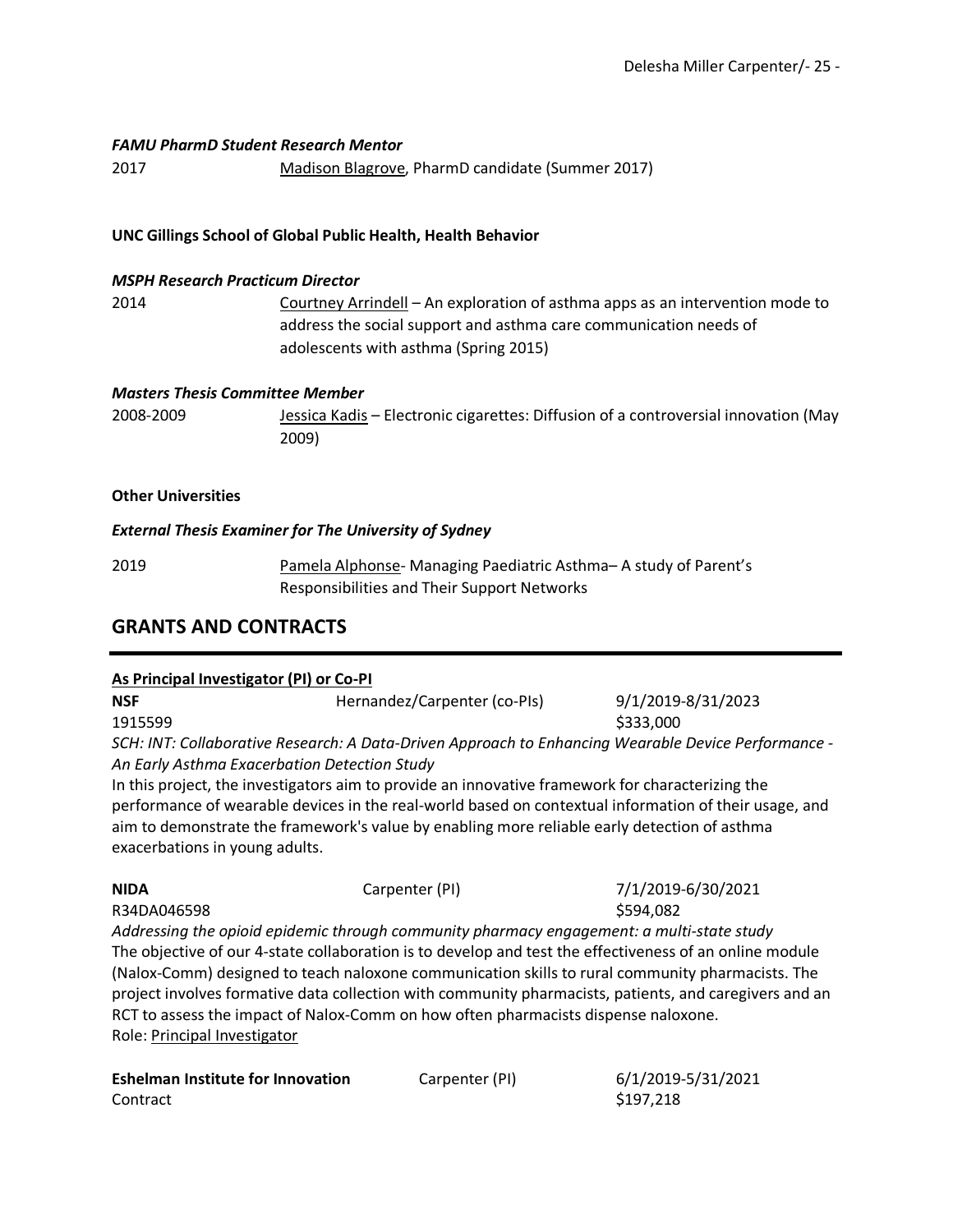*Creating the first multi-state rural community pharmacy research network: RURAL-CP* We will create the first multi-state rural community pharmacy practice-based research network called the **Ru**ral **R**esearch **Al**liance of **C**ommunity **P**harmacies (RURAL-CP). RURAL-CP's mission is to reduce rural health disparities by supporting high-quality pharmacy-based implementation research. RURAL-CP will include 100 rural community pharmacies across five southeastern states (Alabama, Arkansas, Mississippi, North Carolina, and South Carolina). Role: Principal Investigator

| <b>NCPA Innovation Center</b><br>Contract                                       | Carpenter (PI)                                                                                                                                                                                                                                                                                                                                                                                                     | 2/27/2017-4/1/2019<br>\$50,664   |
|---------------------------------------------------------------------------------|--------------------------------------------------------------------------------------------------------------------------------------------------------------------------------------------------------------------------------------------------------------------------------------------------------------------------------------------------------------------------------------------------------------------|----------------------------------|
| Role: Principal Investigator                                                    | Measuring Patient Voice on the Quality of Community Pharmacy Services<br>The purpose of this proposal is to outline the process for developing a patient voice survey to measure<br>patient experience with community pharmacies providing enhanced clinical services to patients.                                                                                                                                 |                                  |
| <b>AHEC Campus Innovation Grant</b><br>No number                                | Carpenter (PI)                                                                                                                                                                                                                                                                                                                                                                                                     | 7/1/2018-6/30/2019<br>\$45,007   |
| using prescription opioids to treat pain.<br>Role: Principal Investigator       | Preparing Residents to Communicate Effectively with Pediatric Patients and Their Parents about Opioids<br>The purpose of this project is to develop a training module to prepare medical, dental, pharmacy, and<br>surgical residents to engage in shared decision making with pediatric patients and their parents about                                                                                          |                                  |
| <b>NSF</b>                                                                      | Carpenter/Zamboni (PIs)                                                                                                                                                                                                                                                                                                                                                                                            | 10/1/2017-9/30/2018              |
| <b>ASSIST Center Pilot Award</b><br>regimen.<br>Role: Co-Principal Investigator | Evaluation of the pharmacokinetics of lisinopril and two tracers in sweat, saliva, and plasma in order to<br>inform the design of a non-invasive wearable sensor to detect medication adherence<br>The long-term objective of this pilot project is to create a wearable sensor to detect medications and/or<br>their metabolites in sweat in order to determine whether a patient is adherent to their medication | \$60,000                         |
| <b>Veterans Administration</b><br><b>IPA</b>                                    | Carpenter (PI)                                                                                                                                                                                                                                                                                                                                                                                                     | 4/1/2018-9/30/2018<br>\$58,727   |
| to community pharmacists.<br>Role: Principal Investigator                       | Feasibility Assessment of a Suicide Prevention Program for Community (Retail) Pharmacies<br>The purpose of this project is to adapt the VA's gatekeeper suicide prevention program to be applicable                                                                                                                                                                                                                |                                  |
| <b>VitalFlo</b><br>Contract                                                     | Carpenter (PI)                                                                                                                                                                                                                                                                                                                                                                                                     | 4/1/2018-9/30/2018<br>\$15,000   |
| Role: Principal Investigator                                                    | The purpose of this project is to evaluate the usability of a portable, electronic spirometer and<br>associated app among youth with moderate/severe persistent asthma.                                                                                                                                                                                                                                            |                                  |
| Eli Lilly<br>Contract                                                           | Carpenter (Site PI)                                                                                                                                                                                                                                                                                                                                                                                                | 6/30/2018-12/30/2019<br>\$54,410 |

*Developing a Consumer Activation and Engagement Tool for the Kingdom of Saudi Arabia*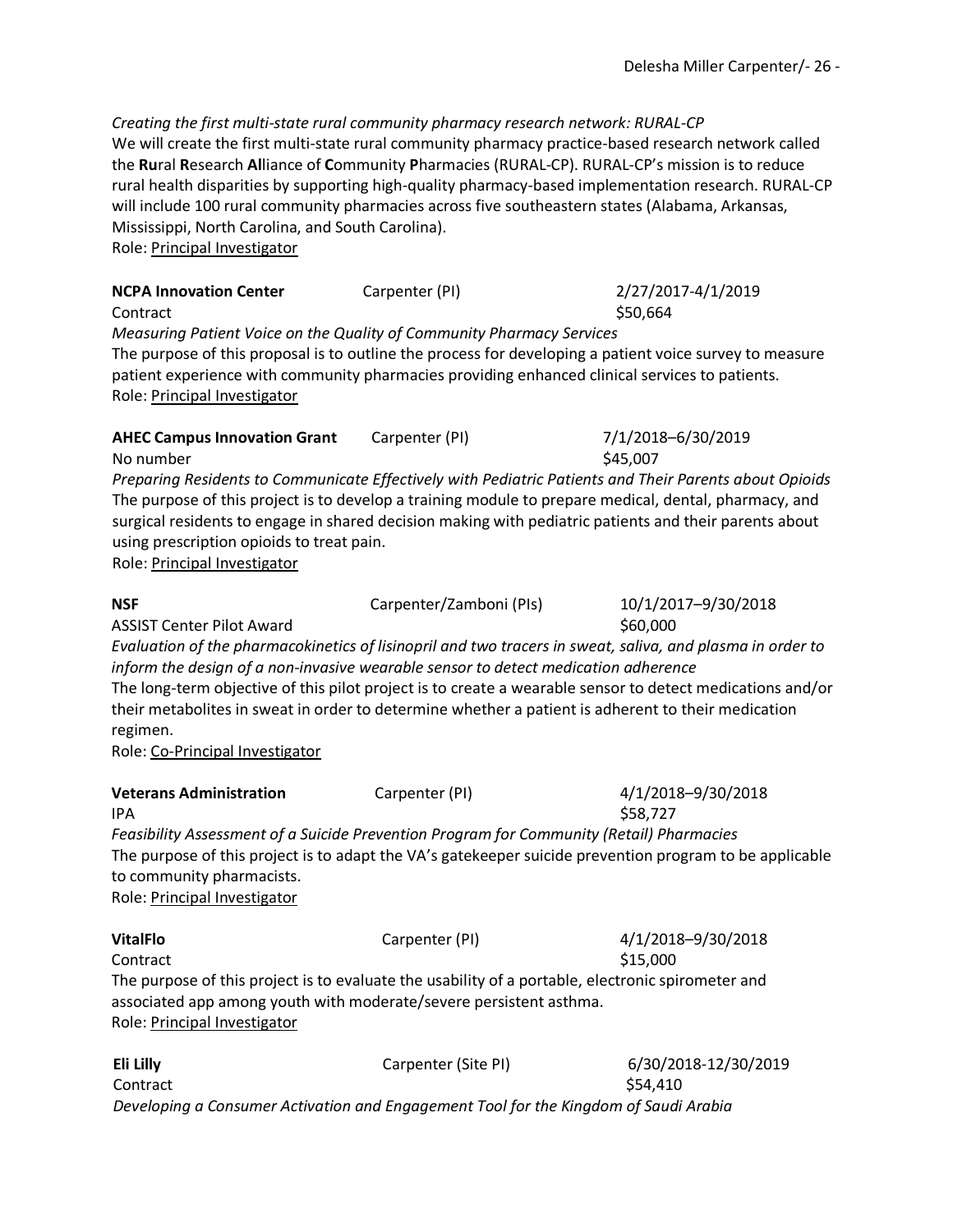Research activities will employ several techniques, initially qualitative to create the domains and items that will comprise the CHAI-D then moving to cross-sectional, structured interviews to validate the new tool.

Role: Site Principal Investigator

**Canandaigua Veteran Affairs Medical Center** Lavigne (PI) 6/1/2017-9/30/2017 IPA Direct costs: \$10,500

*Developing educational interventions to address suicide risk factor and prevention in community pharmacy settings*

The objective is to develop an educational intervention designed to help community pharmacists communicate with clients who express suicidal ideation.

Role: Site Principal Investigator

**Eshelman Institute for Innovation** Carpenter (PI) 11/1/15-10/31/2016 Tier I grant **Direct costs: \$49,317** *Creating the first non-invasive technology to continuously monitor and improve patient medication* 

*adherence*

This project involves pilot testing new technologies to monitor drug metabolites and visualize results to improve patient medication adherence.

Role: Principal Investigator

| <b>AHRQ</b>                                                                                      | Carpenter (PI) | 12/1/2015-11/30/2016   |
|--------------------------------------------------------------------------------------------------|----------------|------------------------|
| R13HS024471                                                                                      |                | Direct costs: \$33,151 |
| Addressing methodological and ethical issues in pediatric medication safety research             |                |                        |
| The aim of this conference planning grant is to support the PharmSci2016 conference on pediatric |                |                        |
| medication safety research.                                                                      |                |                        |
| Role: Principal Investigator                                                                     |                |                        |
|                                                                                                  |                |                        |

**UNC TraCS Institute** Carpenter (PI) 2/1/2016-3/30/2017 Pilot grant Direct costs: \$2,000 *Assessing barriers to adoption of tele-COPD programs for rural residents of Western North Carolina* The goal of this grant is to determine whether significant barriers exist to implementing a tele-COPD program for rural residents in Western North Carolina. Role: Principal Investigator

**Community Pharmacy Foundation** Carpenter/Odokuya (PIs) 12/1/2015-11/31/2016 Board Meeting Grant UNC Direct Costs: \$13,200 *Engaging pediatric patients in counseling and medication therapy management services in urban and rural community pharmacies.* The goals of this project are to document how often pediatric patients accompany adults to pick up prescriptions at community pharmacies and determine child and caregiver barriers to participating in pharmacist-related services in urban and rural community pharmacies. Role: Co-Principal Investigator

**Vasculitis Foundation** Thorpe (PI) 12/1/2013-11/30/2015 Research Initiative to Assess Disease Impact Grant UNC Direct costs: \$44,976 *Impact of healthcare utilization and informal caregiving for primary systemic vasculitis: A national perspective*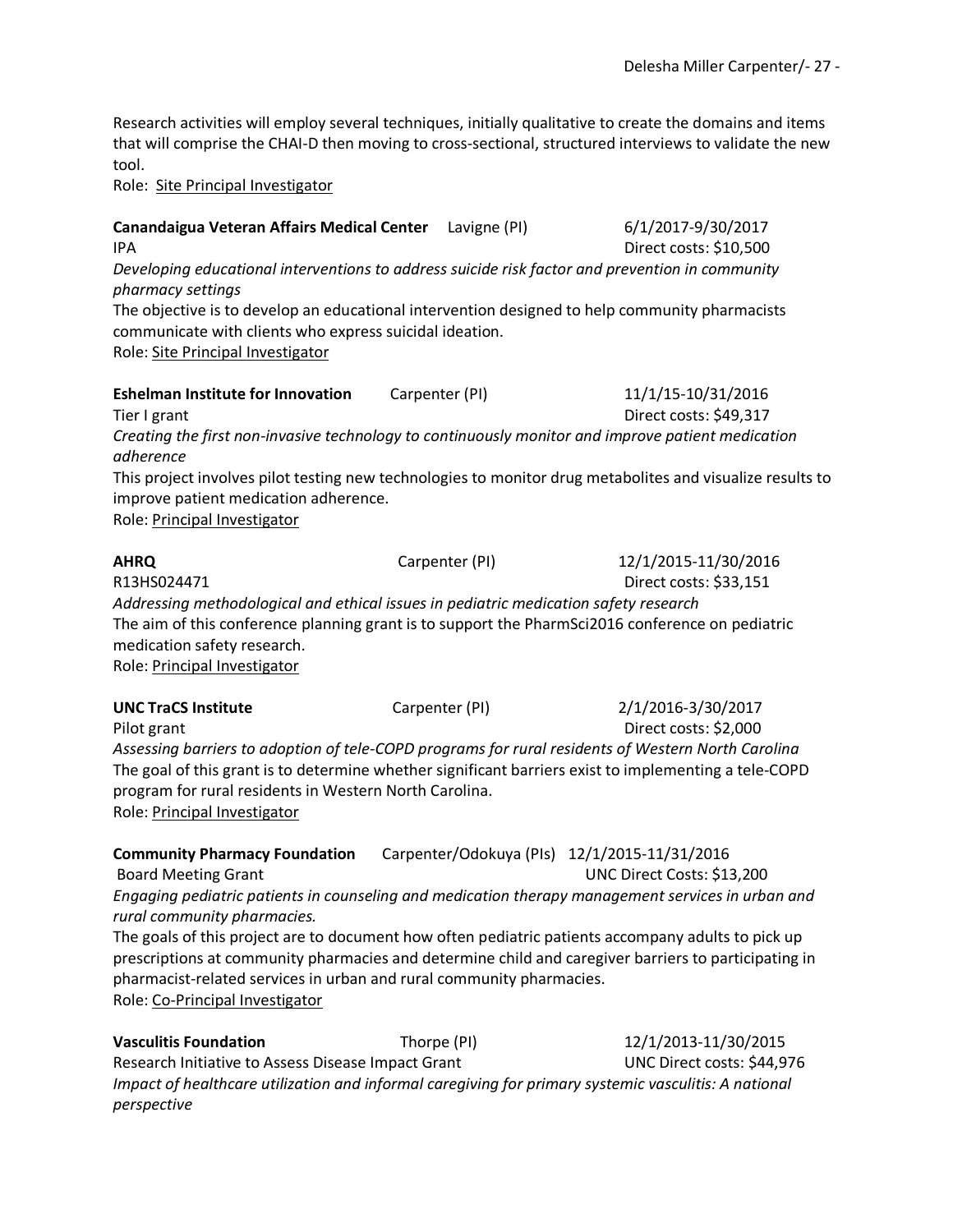The goals of this grant are to document the costs of health services utilization for systemic vasculitis patients and to document the objective and subjective burden of informal caregivers who provide care for patients.

Role: Consortium Principal Investigator

**American Lung Association Carpenter (PI)** 7/1/2013-6/30/2015 Social Behavioral Research Grant Direct costs: \$78,228 *Developing a mobile health application to help adolescents self-manage their asthma* The goals of this grant are to collect formative data from adolescents with asthma, their caregivers, and providers as to what features they would like in a mobile asthma self-management app. Role: Principal Investigator **Arthritis Foundation** Carpenter (PI) 7/1/2013-6/30/2015 New Investigator Grant New York 2012 12:00 12:00 20:00 20:00 20:00 20:00 20:00 20:00 20:00 20:00 20:00 20:00 20 *Understanding how RA patients process conflicting information about DMARDs* The major goals of this project are to conduct a longitudinal study of the effects of conflicting medication information on DMARD adherence. Role: Principal Investigator **UNC Research Council** Carpenter (PI) 5/1/2013-4/30/2015 University Research Council Grant Direct costs: \$3,500 *Developing a tailored video to help Spanish-speaking parents assess whether their child is using their asthma inhaler properly* The goal of this grant is to develop an inhaler technique video to teach Spanish-speaking parents of children with asthma how to use inhaled medication devices correctly. Role: Principal Investigator **UNC TraCS Institute** Carpenter/Sleath (co-PIs) 6/1/2012-5/30/2013 Pilot grant **Direct costs: \$48,223** *Testing the feasibility of using ENLaCE to enroll Latino children with asthma into a RCT using MEDUCATION to improve asthma medication device technique* The major goals of this project are to conduct a feasibility study to determine whether we can recruit Latino children into a randomized, controlled trial (RCT) to improve their asthma device technique. Role: Co-Principal Investigator **UNC TraCS Institute** Carpenter (PI) 2/1/2010-1/31/2011 Pilot grant Direct costs: \$1,800 *Developing and testing a measure of conflicting medication information* The major goal of this project is to develop a measure of conflicting medication information that can be used in rheumatic disease populations. Role: Principal Investigator **Novartis Pharmaceuticals** Carpenter (PI) 10/1/2009-9/30/2010 Investigator-initiated grant discussed by the Direct costs: \$122,798 *Determining the effects of conflicting medication information and spouse support on the medication adherence of osteoarthritis patients*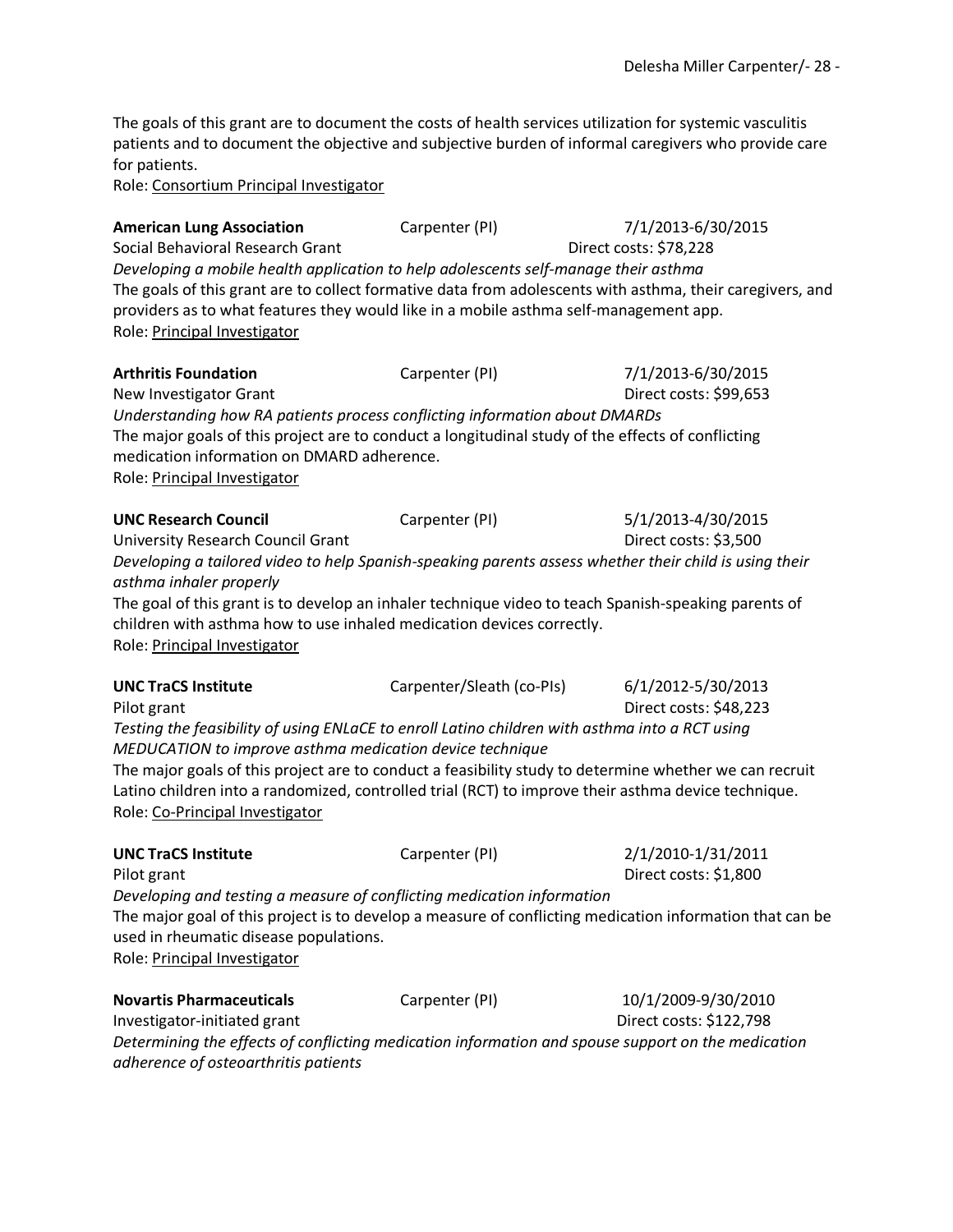The goals of this project are to determine the prevalence of conflicting medication information in osteoarthritis and rheumatoid arthritis populations and to document whether partners of arthritis patients encounter conflicting medication information about the patient's arthritis medication regimen. Role: Principal Investigator

#### **As Co-Investigator (Co-I)**

| No number                                                                                                 | Sleath (PI)                                                                        | 7/1/2019-6/30/2023                                                                                       |  |  |  |
|-----------------------------------------------------------------------------------------------------------|------------------------------------------------------------------------------------|----------------------------------------------------------------------------------------------------------|--|--|--|
| <b>The Duke Endowment</b>                                                                                 |                                                                                    | \$300,000                                                                                                |  |  |  |
|                                                                                                           | Your Opinion Matters: How to Make the Most Out of Talking to Health Care Providers |                                                                                                          |  |  |  |
| This program's purpose is to: (a) develop and evaluate a brief ADHD question prompt list/video            |                                                                                    |                                                                                                          |  |  |  |
| intervention for use by youth and parents during pre-visit wait time to empower them to be more actively  |                                                                                    |                                                                                                          |  |  |  |
| involved during visits and (b) create a website with youth that provides tips and videos on how youth can |                                                                                    |                                                                                                          |  |  |  |
| raise issues and ask questions when talking to health care providers.                                     |                                                                                    |                                                                                                          |  |  |  |
| Role: Co-Investigator                                                                                     |                                                                                    |                                                                                                          |  |  |  |
| EEC-1160483                                                                                               | Hernandez (PI)                                                                     | 9/1/2018-2/28/2020                                                                                       |  |  |  |
| <b>NCSU/NSF</b>                                                                                           |                                                                                    | \$53,537                                                                                                 |  |  |  |
|                                                                                                           |                                                                                    | NSF Nanosystems Engineering Research Center for Advanced Self-Powered Systems of Integrated Sensors      |  |  |  |
|                                                                                                           | and Technologies (ASSIST); HET Ozone Study (SNOZ II) Young Adults with Mild Asthma |                                                                                                          |  |  |  |
|                                                                                                           |                                                                                    | Our long-term objective is to create a wearable sensor to detect medications and/or their metabolites in |  |  |  |
| sweat in order to determine whether a patient is adherent to their medication regimen.                    |                                                                                    |                                                                                                          |  |  |  |
|                                                                                                           |                                                                                    |                                                                                                          |  |  |  |

Role: Co-Investigator

| HS25370 | Sleath (PI)                                                                                           | 8/1/2017-5/31/2021 |  |
|---------|-------------------------------------------------------------------------------------------------------|--------------------|--|
| AHRQ    |                                                                                                       | \$1,572,078        |  |
|         | Improving African American glaucoma patient involvement in visits and outcomes                        |                    |  |
|         | The primary goal of this research is to conduct a randomized, controlled trial to examine whether our |                    |  |
|         |                                                                                                       |                    |  |

glaucoma question prompt list with video intervention can improve (a) glaucoma medication self-efficacy, (b) adherence, and (c) intraocular pressure. If successful, this intervention could be easily disseminated to ophthalmology practices across the country.

Role: Co-Investigator

UG3 DA044823 Zule (PI) 8/1/2017–7/31/2022

**NIDA** Direct: \$383,561 *Mitigating the health outcomes associated with the Injection Drug Use Epidemic in Southern Appalachia through the development of a sustainable linkage to care program* 

The purpose of this grant is to develop, implement, and evaluate sustainable strategies for combatting opioid-associated adverse outcomes in rural people who inject drugs (PWID). Role: Co-Investigator

| <b>UNC TraCS Institute</b>                                     | Shea (PI) | 8/1/2018-7/31/2019                                                                                        |
|----------------------------------------------------------------|-----------|-----------------------------------------------------------------------------------------------------------|
| Pilot grant                                                    |           | \$2,000                                                                                                   |
|                                                                |           | Documenting Medication Errors in Community Health Center Pharmacies: There's an App for That!             |
|                                                                |           | The purpose of this pilot award to is to evaluate the usability of an app designed to help pharmacists in |
| federally qualified health centers document medication errors. |           |                                                                                                           |
|                                                                |           |                                                                                                           |

Role: Co-Investigator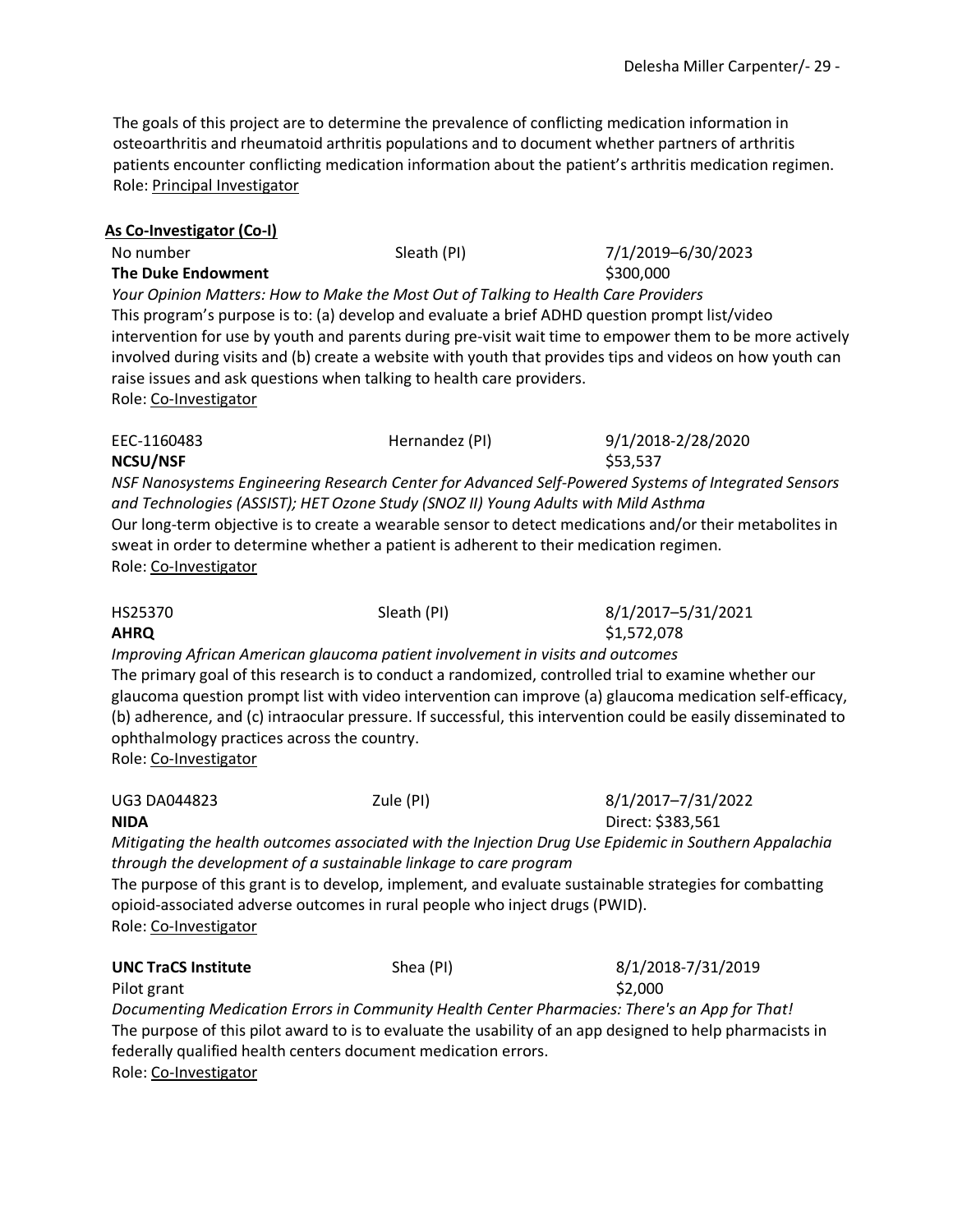## **Preeclampsia Foundation** Bailey (PI) 5/01/2017-4/30/2019  $\text{Contract}$   $\text{\$58,333}$ *Preeclampsia Research and Innovation for Maternal Engagement (PRIME)* The overall objective of the Preeclampsia Foundation's National Health Services Research Collaborative is to improve preeclampsia outcomes through meaningful and impactful health services research. Role: Investigator **Eli Lilly Company Bailey (PI) Bailey (PI)** 7/1/2017-6/30/2018 Contract Direct costs: \$35,736 *Developing the Consumer Health Activation Index - Diabetes (CHAI-D) Tool* Research activities will employ several techniques, initially qualitative to create the domains and items that will comprise the CHAI-D then moving to cross-sectional, structured interviews to validate the new tool. Role: Co-Investigator **PCORI** Blalock (PI) 11/1/2015-10/31/2018 Communication and Dissemination Research Grant Direct costs: \$1,112,910 *Enhancing patient ability to understand and utilize complex information concerning self-management* The aim of the project is to compare the effectiveness of two types of written communications designed to enhance patient understanding of medication risks/benefits: (1) Medication Guides, mandated for many medications by the Food and Drug Administration and (2) DrugFactsBoxes. We will also assess whether the effectiveness of these communication strategies can be increased by Gist Reasoning Training. Role: Co-Investigator **UNC C. Felix Harvey Award** Jenerrette (PI)  $1/1/2016 - 3/30/2017$ No number Direct costs: \$75,000 *Developing a Virtual Training Technology to Enhance Patient-Provider Communication* The overall aim of this study is to determine the feasibility and preliminary estimates of efficacy of a Situation, Background, Assessment, and Recommendation Self-Care training (SBAR-SC) for patients with pain. Role: Co-Investigator **PharmAlliance** Sleath & Smith (co-PIs) 3/1/2016-2/28/2017 Tier 2 Award Direct costs: \$30,000 *Developing skills and confidence of pharmacy students to communicate with adolescents about health and medicines*  We will create an educational module for our pharmacy students that can contribute to the international agenda of achieving 'adolescent friendly' pharmacy services. This module can be readily incorporated into our respective curriculums and will further emphasize each institution's recognition of communication skills as central to the professional education of pharmacy students. Role: Co-Investigator

| *UNC TraCS Institute                                                                        | Geryk (PI) | 12/1/2015-11/30/2016                                                                                     |
|---------------------------------------------------------------------------------------------|------------|----------------------------------------------------------------------------------------------------------|
| Pilot grant                                                                                 |            | Direct costs: \$2,000                                                                                    |
| Childhood asthma inhaler use self-efficacy: development of a measure and initial pilot test |            |                                                                                                          |
|                                                                                             |            | The goal of this grant is to develop an asthma inhaler self-efficacy scale for children and adolescents. |
| Role: Co-Investigator                                                                       |            |                                                                                                          |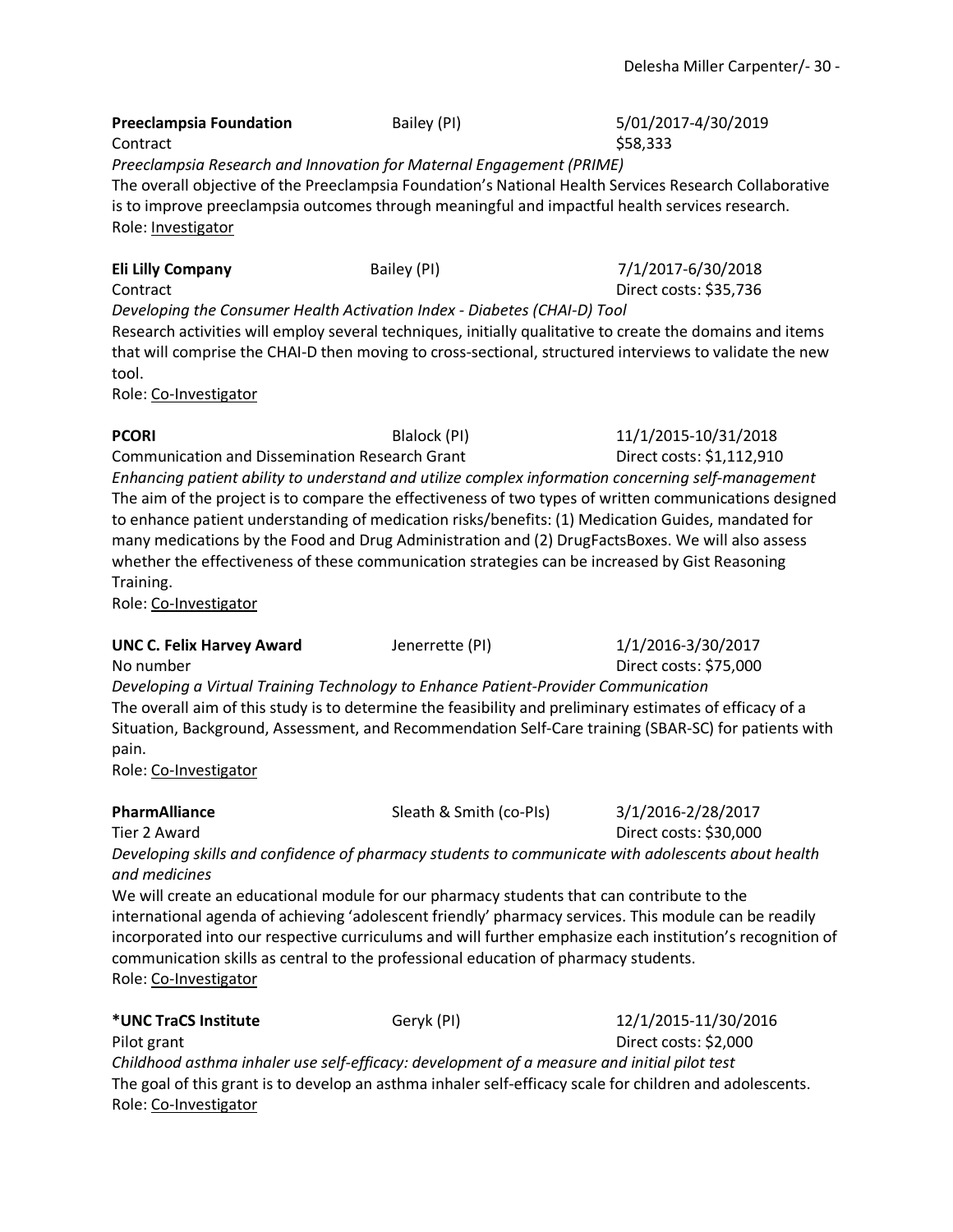\*mentored student grant

| <b>UNC TraCS Institute</b><br>Pilot grant                                                | Cleveland (PI)                                                                                                                                                               | 7/1/2015-6/30/2016<br>Direct costs: \$2,000                                                                                                                                                                          |
|------------------------------------------------------------------------------------------|------------------------------------------------------------------------------------------------------------------------------------------------------------------------------|----------------------------------------------------------------------------------------------------------------------------------------------------------------------------------------------------------------------|
| <b>osteoarthritis</b>                                                                    |                                                                                                                                                                              | Feasibility of use of the mobile application for the Walk With Ease Program in North Carolina adults with                                                                                                            |
| improve physical activity for persons living with arthritis.<br>Role: Co-Investigator    |                                                                                                                                                                              | The goal of this grant is to conduct a pilot evaluation of the mobile Walk With Ease intervention to                                                                                                                 |
| <b>UNC TraCS Institute</b><br>Pilot grant                                                | Davis (PI)                                                                                                                                                                   | 1/1/2016-12/30/2016<br>Direct costs: \$2,000                                                                                                                                                                         |
| diabetes self-management skills.<br>Role: Co-Investigator                                | Identifying self-management needs of adolescent diabetes patients to develop YouTube videos                                                                                  | The goal of this grant is to conduct focus groups to collect preliminary data on the content and style that<br>adolescent patients, parents, and providers desire in new YouTube videos to educate adolescents about |
| PCORI<br><b>Communication and Dissemination Research Grant</b>                           | Sleath (PI)                                                                                                                                                                  | 12/1/2014-11/30/2017<br>Direct costs: \$1,363,797                                                                                                                                                                    |
| Role: Co-Investigator                                                                    | Using question prompt lists during pediatric asthma visits to increase adolescent involvement<br>materials are effective at changing child behavioral and clinical outcomes. | The goals of this grant are to create educational materials for adolescents with asthma, their caregivers,<br>and providers to increase adolescent involvement during medical visits. A RCT will test whether these  |
| P60AR064166                                                                              | Jordan (PI)                                                                                                                                                                  | 4/1/2013-3/30/2018                                                                                                                                                                                                   |
| <b>National Institutes of Health</b><br>NIAMS Multidisciplinary Clinical Research Center |                                                                                                                                                                              |                                                                                                                                                                                                                      |
| Role: Methodology Core Member                                                            | public health impact of Osteoarthritis (OA). Dr Carpenter's work starts in Year 3 (April 2015).                                                                              | This application proposes a new Multidisciplinary Clinical Research Center (MCRC) at the Thurston<br>Arthritis Research Center (TARC) at the University of North Carolina (UNC), focusing on mitigating the          |
| 1KL2RR025746                                                                             | Runge (PI)                                                                                                                                                                   | 8/1/2011-4/30/2014                                                                                                                                                                                                   |
| <b>NIH/NCRR</b>                                                                          | UNC Clinical Translation Science Award-K12 Scholars Program (KL2)                                                                                                            | Direct costs: \$2,090,864                                                                                                                                                                                            |
| patients.<br>Role: <u>KL2 Scholar</u>                                                    | A national consortium with the goal of transforming how clinical and translational research is                                                                               | conducted, ultimately enabling researchers to provide new treatments more efficiently and quickly to                                                                                                                 |
| <b>UNC Center for Diabetes Translation Research</b>                                      |                                                                                                                                                                              | 12/1/2012-11/30/2013                                                                                                                                                                                                 |
| Pilot and Feasibility Grant                                                              | Sleath (PI)                                                                                                                                                                  | Direct costs: \$39,819                                                                                                                                                                                               |
|                                                                                          | Adoption of an Internet based diabetes self-management tool by patients                                                                                                      | The maior goals of this project are to create an Internet based diabetes self-management education tool                                                                                                              |

The major goals of this project are to create an Internet based diabetes self-management education tool for use with low literacy diabetes patients who live in rural North Carolina. Role: Co-Investigator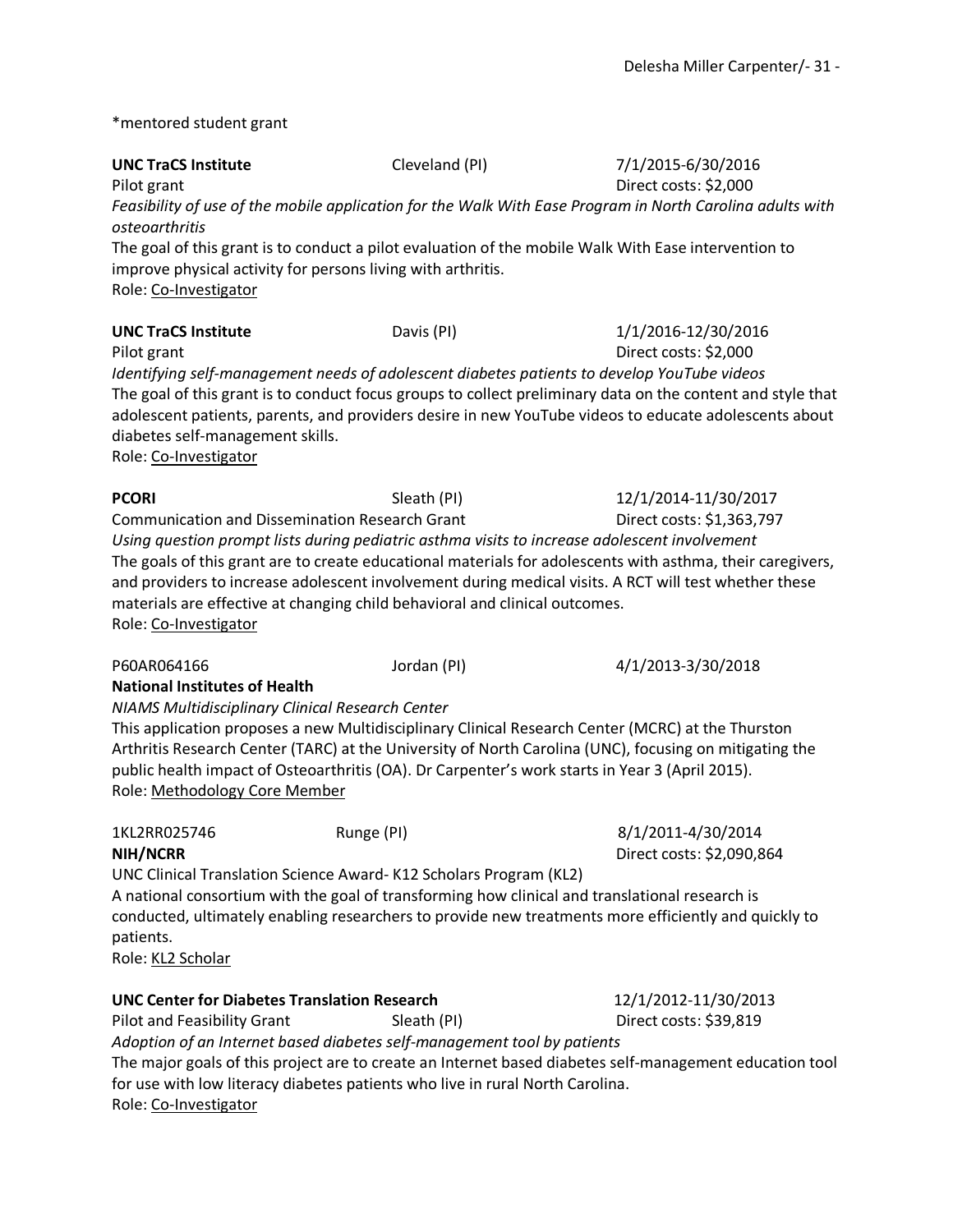## **PROFESSIONAL SERVICE**

#### **International and National Service**

#### **Journals, ad-hoc reviewer**

| 2019 | Pediatrics, European Respiratory Journal, Substance Use and Misuse, Journal of     |
|------|------------------------------------------------------------------------------------|
|      | Asthma, Research in Social and Administrative Pharmacy, Journal of Pediatric       |
|      | Nursing, PLOS ONE, Integrated Pharmacy Research and Practice                       |
| 2018 | Pediatrics, Journal of Medical Internet Research, JMIR mHealth and uHealth,        |
|      | Journal of the American Pharmacists Association, BMJ Open, European                |
|      | <b>Respiratory Journal</b>                                                         |
| 2017 | European Respiratory Journal, Arthritis Care & Research, American Journal of       |
|      | Ophthalmology, Journal of Medical Internet Research, JMIR Biomedical               |
|      | Engineering, JMIR mHealth and uHealth, Journal of School Health, Patient           |
|      | <b>Related Outcome Measures</b>                                                    |
| 2016 | Drug Safety, Translational Behavioral Medicine, Journal of Medical Internet        |
|      | Research, Journal of Pediatric Nursing, BMC Ophthalmology, Patient Education       |
|      | and Counseling, Journal of Asthma                                                  |
| 2015 | Pediatrics, Journal of the American Pharmacists Association, Journal of Health     |
|      | Communication, Arthritis Research & Therapy, Journal of Asthma and Allergy         |
| 2014 | Medical Decision Making, Journal of Asthma and Allergy, Health Education           |
|      | Research, Journal of Health Communication, Patient Preference and Adherence,       |
|      | Health Education Research, Journal of Child Health Care                            |
| 2013 | Arthritis Care & Research, Journal of Asthma, Annals of Internal Medicine, Journal |
|      | of Child Health Care, Journal of Social and Personal Relationships                 |
| 2012 | Journal of the American Pharmacists Association, Annals of Behavioral Medicine,    |
|      | <b>Pharmacy Practice</b>                                                           |
| 2011 | Arthritis Care & Research                                                          |
| 2010 | Arthritis Care & Research, Journal of Social and Personal Relationships            |
| 2009 | Arthritis Care & Research, Journal of Social and Personal Relationships            |
| 2008 | <b>Arthritis Care &amp; Research</b>                                               |
| 2007 | <b>North Carolina Medical Journal</b>                                              |

#### **Professional Society and Conference Service**

- International Conference for Communication in Healthcare (ICCH)
- 2019 Conference workshop reviewer
- 2018 Conference session moderator
- 2017 Conference session moderator
- 2017 Conference abstract reviewer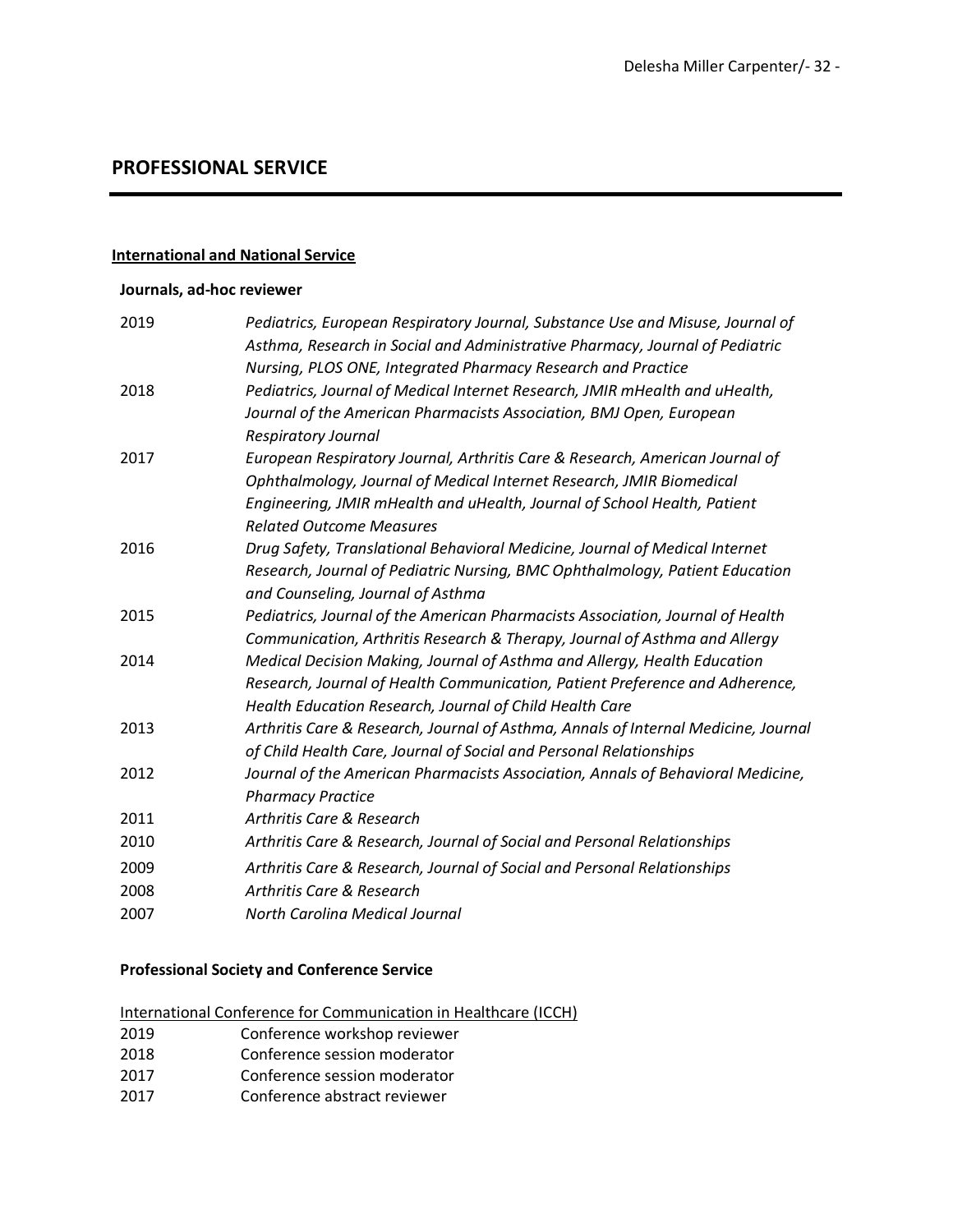2016 Junior conference session moderator

| <b>Academy of Communication in Healthcare (ACH)</b> |
|-----------------------------------------------------|
|-----------------------------------------------------|

| 2019-present | Scientific co-chair, ACH Forum |
|--------------|--------------------------------|
|--------------|--------------------------------|

2017-present Research committee member

- 2018 Abstract reviewer for ENRICH Forum
- 2018 Scholarship reviewer for ENRICH Forum
- 2018 Putnam Scholars and Engel Award selection committee member
- 2017 Payer Award selection committee member

| American Pharmacists Association (APhA) |
|-----------------------------------------|
|-----------------------------------------|

2018 Conference poster judge

#### American Association for Colleges of Pharmacy (AACP)

2018 Advisory committee member for Environmental Scan of Opioid Crisis-Related Activities at Colleges and Schools of Pharmacies

#### American Public Health Association (APHA)

| 2018-present | Conference abstract reviewer |
|--------------|------------------------------|
| 2015         | Conference session moderator |

#### Society of Behavioral Medicine (SBM)

2012-2014 Conference abstract reviewer

Society for Medical Decision Making (SMDM)

2014-2016 Conference abstract reviewer

#### **Study Review Services**

2014 Expert reviewer, U.S. Food and Drug Administration Caregiver Study

#### **Grant Review**

| 2018 | Health & Social Care Research & Development Division of the Public Health Agency   |
|------|------------------------------------------------------------------------------------|
|      | (Dublin, Ireland), Doctoral Fellowship Scheme                                      |
| 2017 | National Children's Research Center (Dublin, Ireland), Paediatric Research Project |
|      | <b>Grant Scheme</b>                                                                |
|      | Health & Social Care Research & Development Division of the Public Health Agency   |
|      | (Dublin, Ireland), Doctoral Fellowship Scheme                                      |
| 2017 | National Heart, Lung, and Blood Institute Special Emphasis Panel                   |
|      | STUDY SECTION for ZHL1 CSR, Empowerment to Reduce Asthma Disparities U01           |
| 2016 | Irish Cancer Society, Action Medical Research for Children                         |
| 2016 | Dutch Organisation for Health Research and Development (ZonMw)                     |

#### **Service to the State**

| 2018-present | Member, Western North Carolina Hep C Steering Committee |
|--------------|---------------------------------------------------------|
| 2018-present | Member, MAHEC Substance Use Disorder Workgroup          |